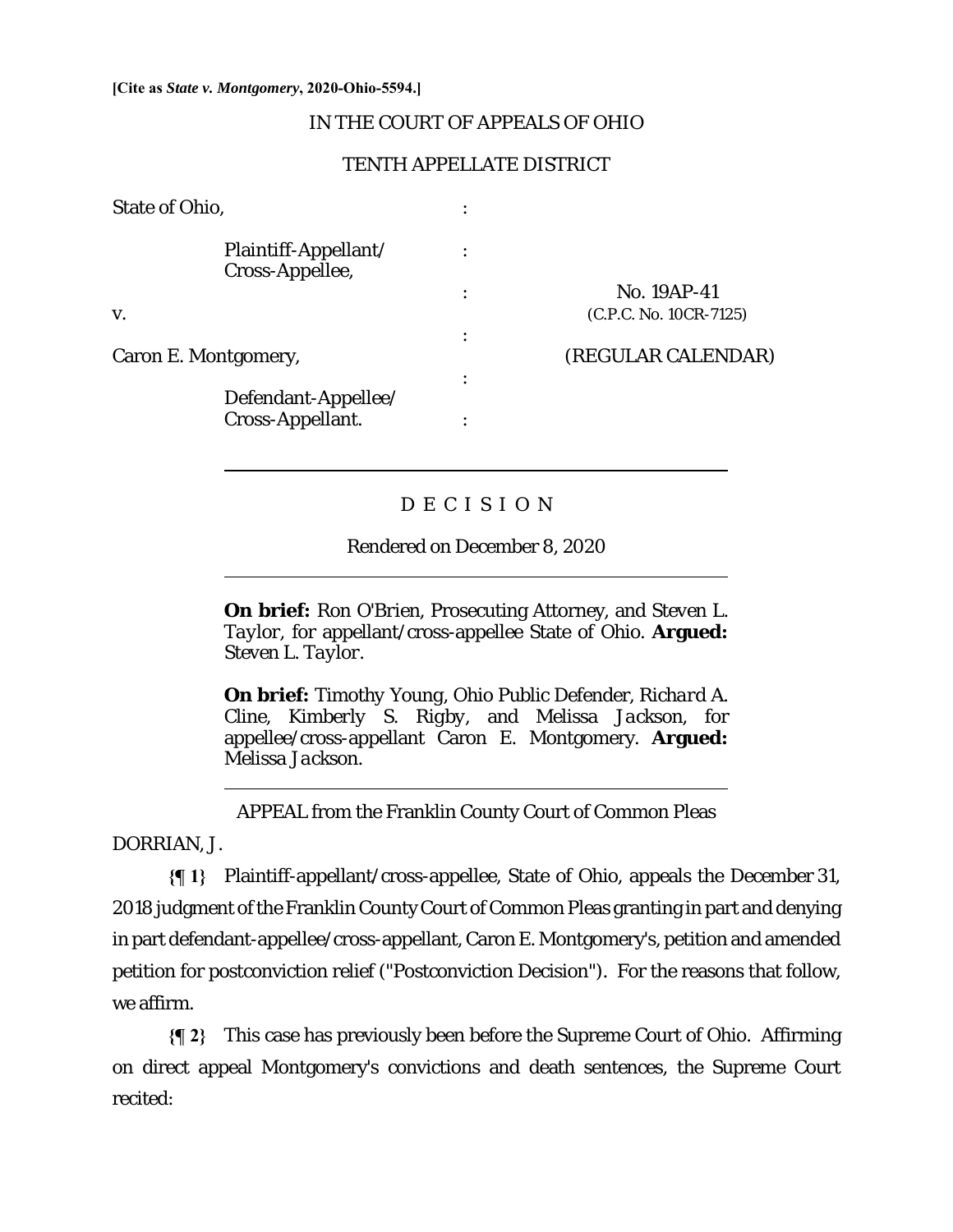On Thanksgiving Day 2010, appellant, Caron Montgomery, murdered his former girlfriend, Tia Hendricks; their twoyear-old son, Tyron Hendricks; and Tia's nine-year-old daughter, Tahlia Hendricks. Montgomery entered a guilty plea to charges of murder, domestic violence, and aggravated murder with capital specifications. In 2012, a three-judge panel [after hearing evidence and finding him guilty on the capital counts and specifications] unanimously sentenced him to death for the aggravated murders of Tyron and Tahlia and to 15 years to life in prison for Tia's murder.

*State v. Montgomery*, 148 Ohio St.3d 347, 2016-Ohio-5487, ¶ 1, *recon. granted in part*, 147 Ohio St.3d 1438, 2016-Ohio-7677.

**{¶ 3}** The death penalty specifications were: (1) Montgomery had murdered each child as part of a course of conduct involving his purposeful killing of two or more persons, and (2) each child was under the age of 13 and Montgomery was the principal offender or committed the murder with prior calculation and design; with regard to Tia, Montgomery also pled guilty and was convicted of an additional specification that he committed the murder for the purpose of escaping detection, apprehension, trial, or punishment for the crime.

**{¶ 4}** At the trial level, Montgomery waived a jury trial and presented his pleas of guilty to a three-judge panel (the "three-judge panel" or the "panel"). The three-judge panel accepted the pleas, held a hearing on mitigation, and ultimately sentenced Montgomery imposing the death penalty. In the interim, between his 2012 convictions and resolution of his direct appeal in 2016, Montgomery petitioned the common pleas court for postconviction relief. (Apr. 25, 2013 Am. Petition.) He argued he received ineffective assistance of counsel during both the trial and penalty phase. The trial court denied the petition without conducting an evidentiary hearing. Montgomery appealed and this court reversed and remanded to the trial court to conduct an evidentiary hearing on the petition for postconviction relief. *State v. Montgomery*, 10th Dist. No. 13AP-1091, 2014-Ohio-5756 (Dorrian, J., concurring in part; dissenting in part; and concurring in judgment).

**{¶ 5}** On remand, the trial judge, who had previously presided on the three-judge panel, held a hearing on the petition and agreed with Montgomery as to mitigation efforts, albeit not with regard to the convictions themselves. The trial court granted his petition in part and ordered a new mitigation/sentencing phase proceeding. The state appeals this ruling and assigns as error other perceived defects in the trial court's decision, while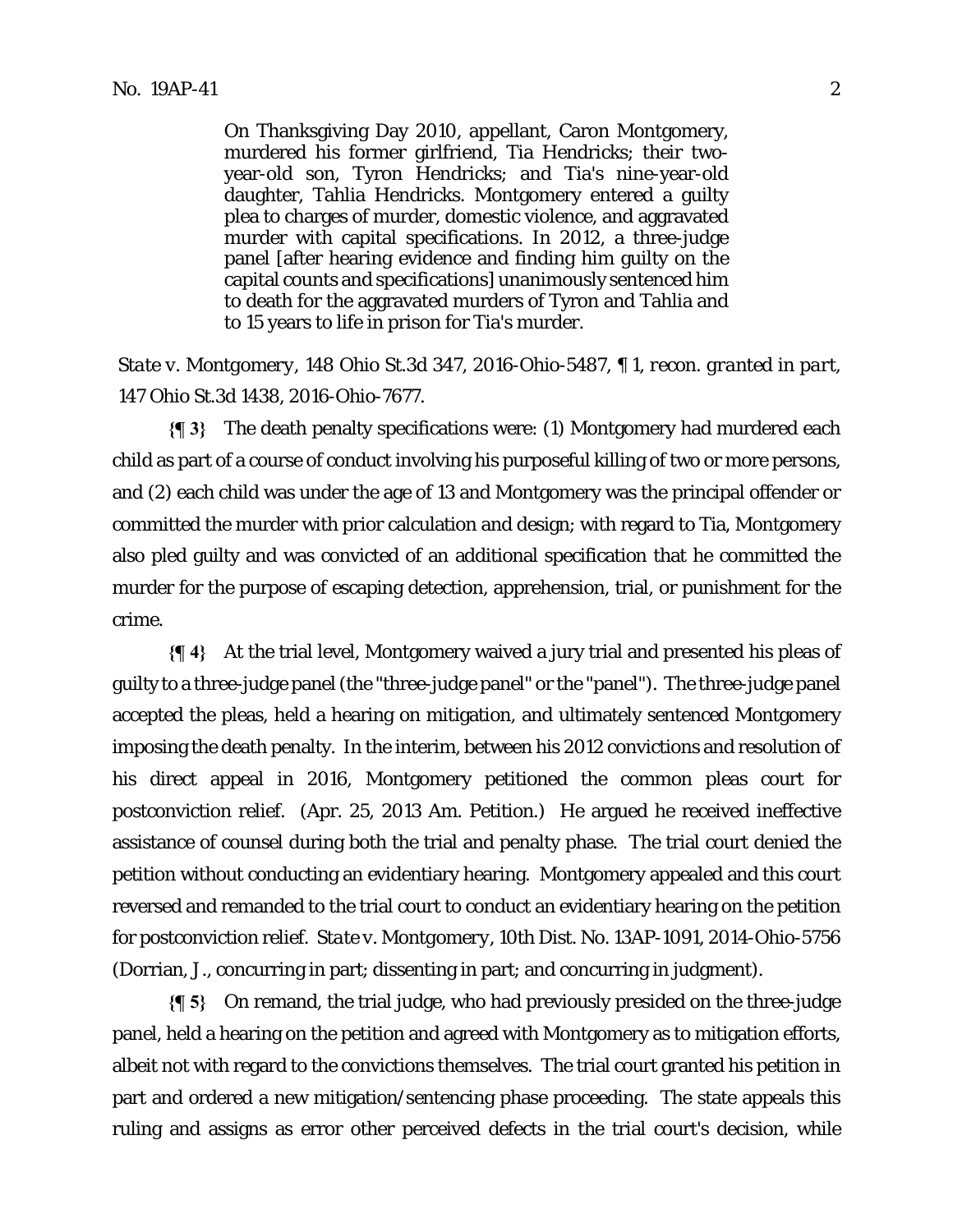Montgomery's cross-appeal challenges the trial court's denial of his claim of ineffective assistance of counsel during trial and his claim that his sentence was disproportionate.

### **I. Facts and Procedural History**

#### **A. Pleas, Sentencing, and Direct Appeal**

**{¶ 6}** The Supreme Court's summary from the direct appeal sketching the testimony of the state's only witness, Detective Dana Croom, provides some introductory background:

> On Thanksgiving morning, Columbus police received a 9-1-1 call from a female caller. Croom testified at the plea hearing that the dispatcher "could hear [the female caller] yelling, 'Caron, Caron.' " Police traced the call to Tia Hendricks's phone, and the dispatcher triangulated the call to \* \* \* Rosslyn Avenue in Sharon Township. Croom explained that the Rosslyn Avenue address was "less than a hundred yards" from the apartment building where Tia resided, \* \* \* Broadmeadows. However, officers were unable to locate the exact apartment from which the 9-1-1 call came.

> According to Croom, Tia's family contacted police on the day after Thanksgiving after becoming concerned that she and her children had not shown up for Thanksgiving dinner. Tia's coworkers were also concerned that she had not reported to work on Friday.

> Columbus police went to Tia's apartment. Although Croom was not one of the responding officers, he testified that police found no signs of forced entry. In fact, the door to Tia's apartment was locked from the *inside* with a chain lock, which officers cut with a bolt cutter. The chain part of the lock and the inside doorknob were smeared with what appeared to be blood. Officers discovered the bodies of Tia, Tahlia, and Tyron on the living-room floor. All three were pronounced dead at the scene. According to Croom, a police lieutenant who checked the condition of the bodies described them as "cold," meaning that "they had been dead for a while."

> Tia was lying on her back, arms outstretched, with her head and upper torso covered by an article of clothing. Her blue jeans were undone and pulled slightly down, exposing her underwear, and there were several credit and identification cards and an unopened condom package askew on the floor near her head. Tahlia and Tyron were lying face up near the couch, their heads each covered with a blood-stained pillow.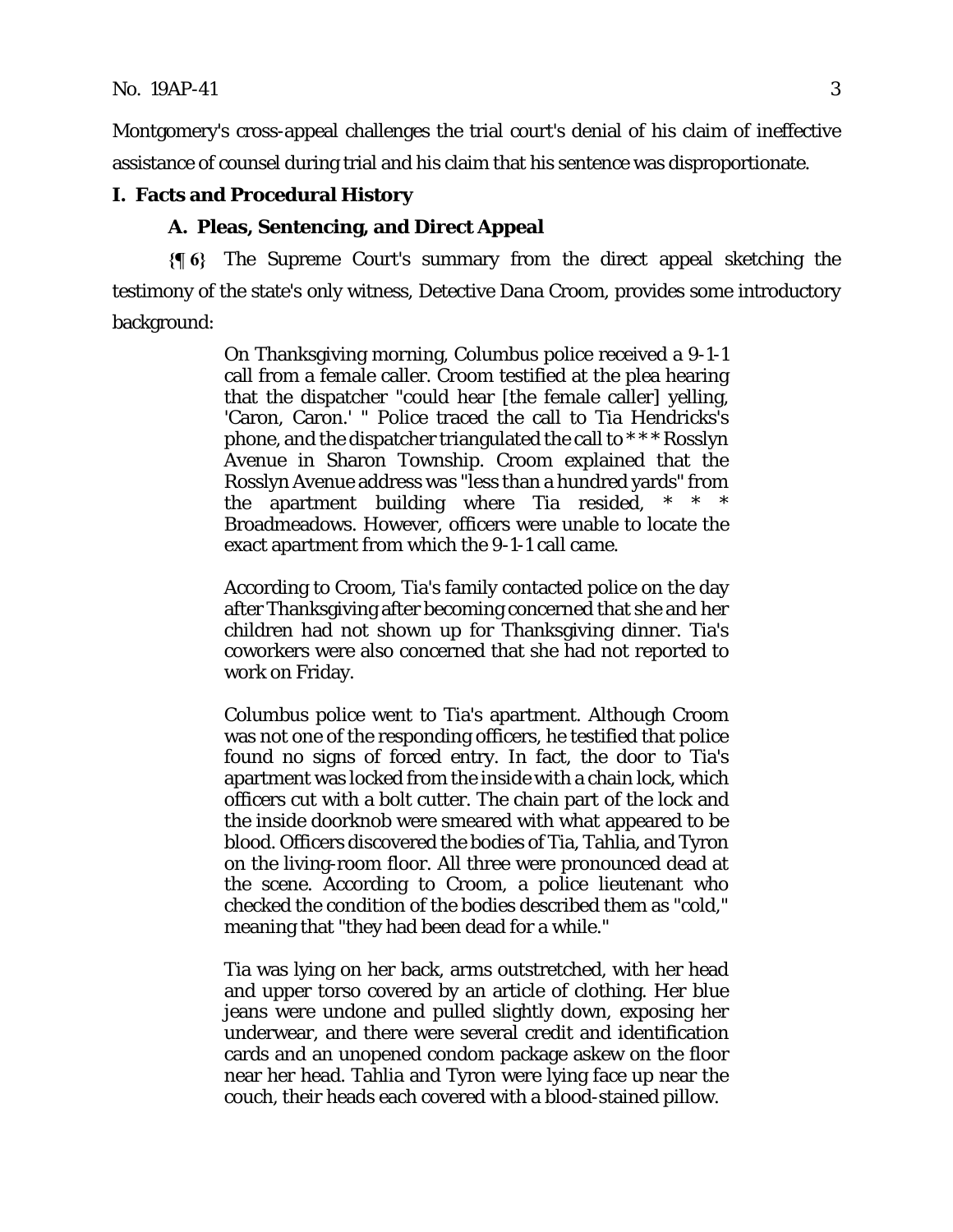Officers discovered Montgomery alive and lying on the bed in the master bedroom. He appeared to be injured. Officers could not tell the extent of his injuries, but could see "a little bit of blood." Croom testified that "when the officers \* \* \* eventually turned him over, he had a knife \* \* \* barely in his neck. When they rolled him over to try to put him on the stretcher, the knife fell off onto the bed." Montgomery was treated for superficial injuries to his neck, arms, hands, and the top of his head. Croom did not personally observe Montgomery's injuries, but he testified that the lieutenant who did opined that the injuries to his neck were "fresh."

Croom testified that the police "had people who said that [Montgomery] had lived in [Tia's] apartment." And Tia's mother, Deborah Hendricks, told Croom that Tia and Montgomery had "argued a lot" during their off-and-on relationship. The state also introduced a Franklin County Municipal Court complaint charging Montgomery with domestic violence and assault against Tia and the related judgment entry indicating that in 2009, he had pleaded guilty to and was convicted of the domestic-violence charge.

Croom also testified about the autopsies conducted by Franklin County Deputy Coroner Dr. Tae L. An on November 27 and 28, 2010. Tia's autopsy revealed 23 stab wounds to her neck, left flank, back, left shoulder, and right forearm. As described in the autopsy report, Dr. An concluded that Tia's death was caused by two stab wounds in particular, one that lacerated the left common carotid artery and one that lacerated the right internal jugular vein. In addition, Dr. An located more than 20 cutting wounds to the upper portion of Tia's body and found that these wounds contributed to her death. At the plea hearing, Croom opined that the wounds to Tia's hands and arms are "[c]ommonly referred to as defensive wounds."

Tahlia's autopsy revealed five stab wounds around her neck and nine cutting wounds to her chin, right shoulder, and right arm that Croom identified as defensive wounds. The autopsy report indicated that stab wounds to the front of her neck severed the left and right common carotid arteries and the left internal jugular vein and caused her death.

Tyron's autopsy revealed that "[o]ne large, widely gaping, incised wound" to the front of his neck lacerated the right internal jugular vein, trachea, and esophagus, causing his death. Croom testified that Dr. An found no defensive wounds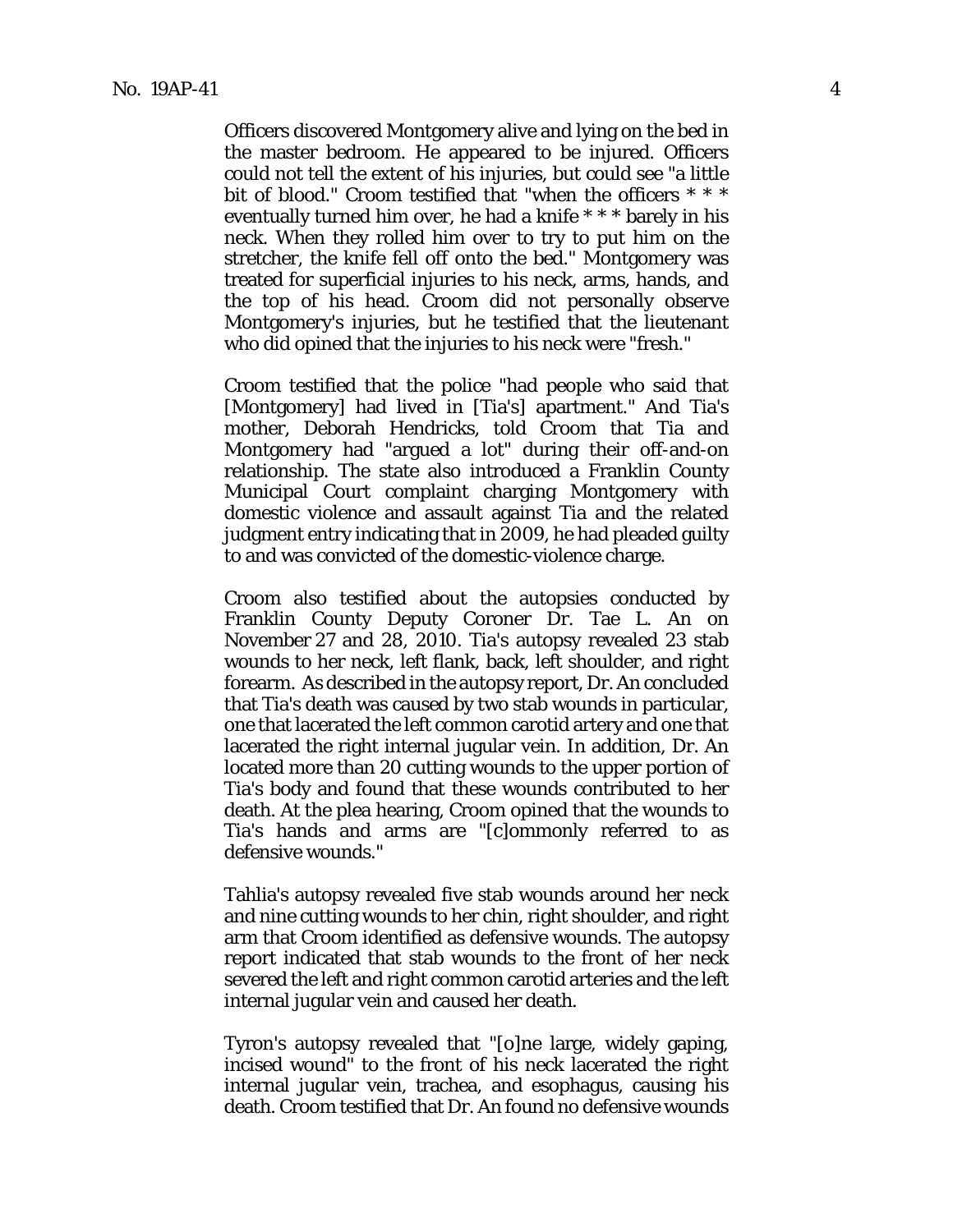and that the wound to Tyron's neck was actually created by two separate injuries.

Officers from the crime-scene unit photographed and documented the scene in the apartment and collected evidence. From the master bedroom, officers collected the knife that fell out of Montgomery's neck, a bleach bottle that appeared to have blood on it, and a pair of men's pants with apparent blood stains. The knife was over 12 inches long, the blade accounting for just over half the total length, and it was bloody and bent. Subsequent DNA testing confirmed that the blood present on the knife, the bleach bottle, and the pants collected from the bedroom matched Montgomery. Croom opined that the presence of Montgomery's blood on the knife blade indicated that he had injured his hands when they slipped down the blade while he was stabbing and cutting the victims.

Croom testified that crime-scene-unit officers also observed near the entrance to the apartment a pair of men's shoes that appeared to have blood on them. They also noted a bloody shoeprint nearby. Officers collected a blood swab from the top of a space heater found near the entrance to Tahlia's bedroom and a blood swab from the hallway wall just outside her bedroom. Results of DNA testing done on both blood swabs indicated that they were a match to Tia's DNA profile.

Officers also collected evidence from Tia's car, which was found in a parking lot in front of a different building in the apartment complex. Family members told police that Tia usually parked her car near her own building. During a canvass of the area, officers spoke to a female witness \* \* \* who told them that on Thanksgiving evening, she saw a black male exit the vehicle and proceed "southbound and then westbound behind her apartment, which was \* \* \* Broadmeadows." [She] was unable to identify Montgomery as the person she saw get out of the car. Blood swabs collected from the steering wheel and gear shift knob of Tia's car matched Montgomery's DNA profile.

(Emphasis sic.) *Montgomery*, 2016-Ohio-5487, at ¶ 5-16.

**{¶ 7}** In the opening statement of the sentencing hearing, Montgomery's lawyer described him as having been raised by "a mother who consumed alcohol and drugs," abandoned by his father, and raised in a house where "[h]is step[dad] abused his mother physically, abused drugs, sold drugs, [and] was never a positive role model." (May 8, 2012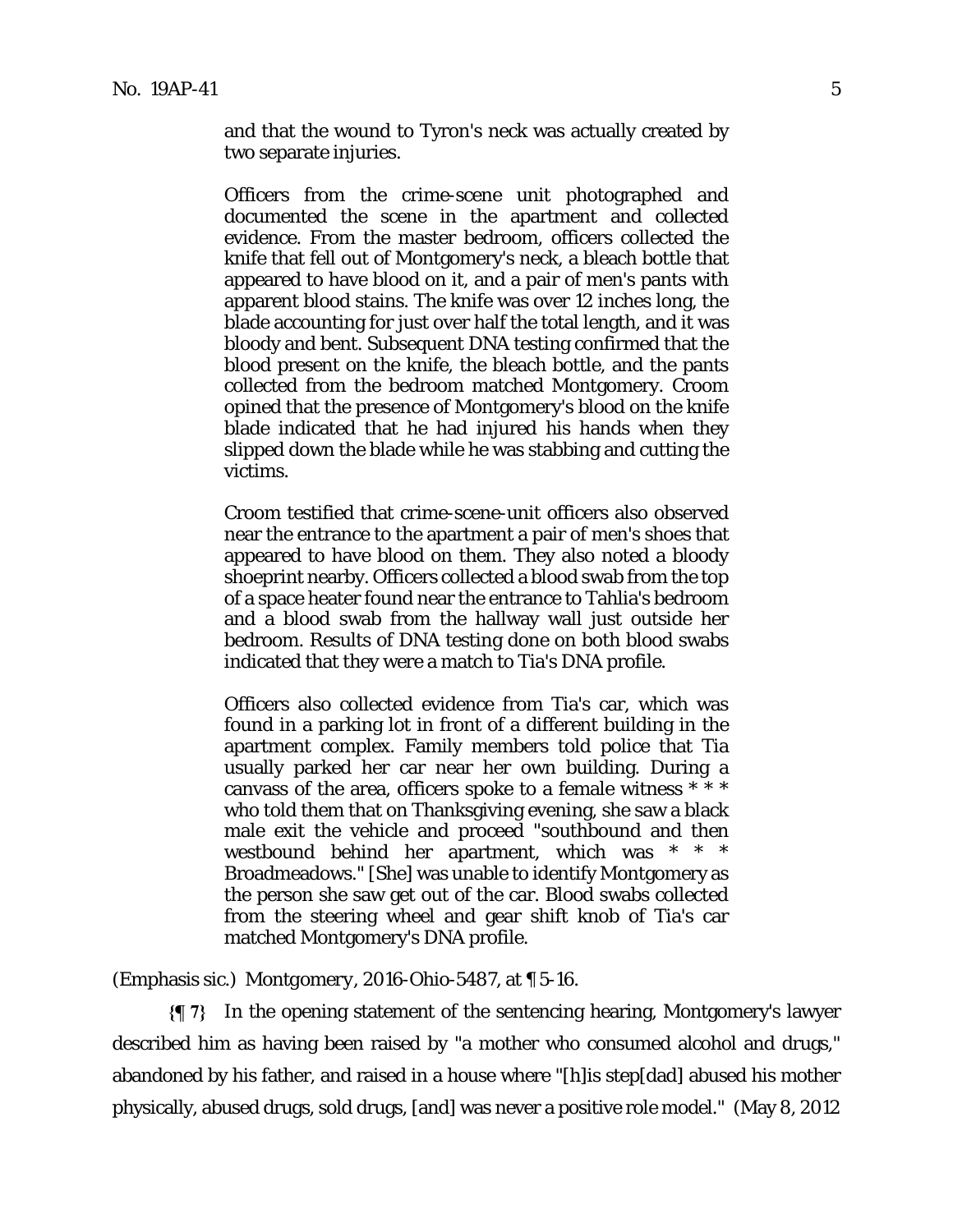Tr. Vol. VIII at 173-74.) As a child, Montgomery was "brutally raped by a gang of boys in the neighborhood. He never received adequate treatment for that rape." (May 8, 2012 Tr. Vol. VIII at 174.) In addition, he "was sexually abused by older females and older teenage girls. Again, he never received treatment for this sexual abuse." Eventually, his mother "signed him over to Children Services," and "the system failed him."(May 8, 2012 Tr. Vol. VIII at 174-75.)

**{¶ 8}** Seven witnesses testified on mitigation. All were lay witnesses as Montgomery's attorneys had retained experts but decided against calling them. Montgomery's 17-year-old son, Kaelen Montgomery, testified his father, while only a sporadic presence, had been a positive influence in his life and encouraged him. When Kaelen would "get in trouble," Montgomery would "come around and just show me the right path and tell me stay out of trouble, listen to my mom more." (May 8, 2012 Tr. Vol. VIII at 181.) For Kaelen, it was important that his father live "[b]ecause he can still influence me [from] behind bars. We can still have our conversations as father and son." (May 8, 2012 Tr. Vol. VIII at 184.)

**{¶ 9}** Caron Terrell Montgomery ("Terrell"), Montgomery's oldest son, also testified. He stated he was "real close" to Montgomery when growing up. "I still need him during my day-to-day life. I need him for advice. \* \* \* I made some mistakes and he'd be there to still teach me." (May 8, 2012 Tr. Vol. VIII at 192.) When asked, Terrell stated he did not see his father abuse his mother while growing up, but knew that "it happened" because "you'd be able to see black eyes, all that afterwards." (May 8, 2012 Tr. Vol. VIII at 195.) He stated the abuse "wouldn't be too often. I guess whenever they ha[d] a disagreement about something." (May 8, 2012 Tr. Vol. VIII at 196*.*)

**{¶ 10}** Ryan Clark, Montgomery's younger brother, testified Montgomery had "treated [him] fair" and acted "like a big brother." (May 8, 2012 Tr. Vol. VIII at 200.) He stated Montgomery was "loving" with his own children, his life was worth saving, and he could "still be a positive influence." (May 8, 2012 Tr. Vol. VIII at 201.) Montgomery advised Clark not to use drugs, alcohol, or cigarettes, and helped him get a job.

**{¶ 11}** Cyrill Montgomery, Montgomery's cousin, testified he had lived in Montgomery's house for five years when they were teenagers. He stated that Montgomery's mother had an alcohol problem and used crack cocaine. He believed Montgomery loved him like a brother and was a good person. Cyrill stated Montgomery always worked and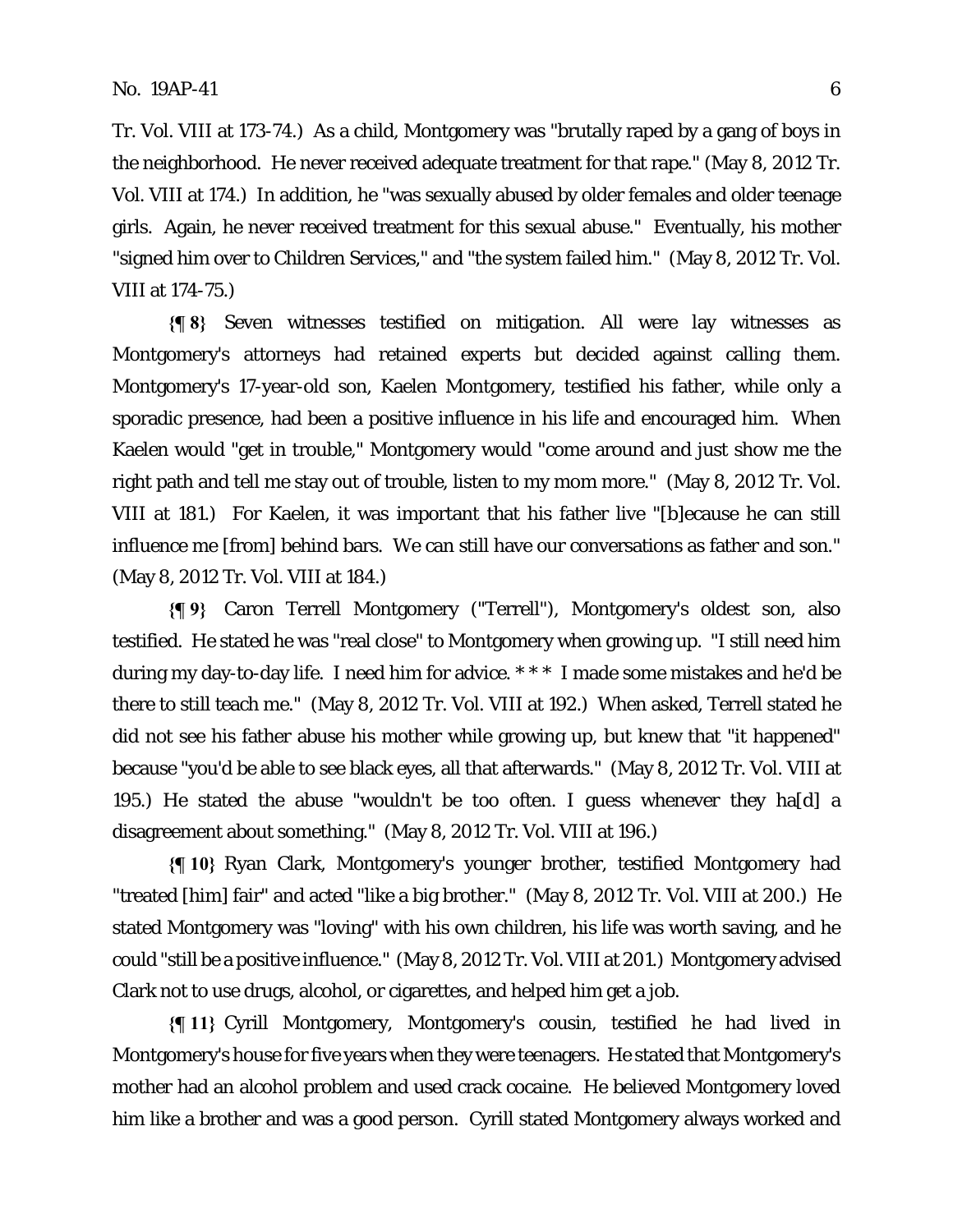supported his children "[a]s much as he could." (May 8, 2012 Tr. Vol. VIII at 221.) He recalled Montgomery's nickname was "poodle" and "we called him a gentle giant because, you know, he always ran from a fight to whereas we fought." (May 8, 2012 Tr. Vol. VIII at 226.)

**{¶ 12}** Tanika Montgomery, Cyrill's wife, also testified. She described Montgomery's family dynamic as "a cycle like of poverty and drug use and verbal abuse." "The cycle of nobody graduating from high school, people abusing drugs, cussing out your children, letting your children run wild. I just don't agree with that, those type of behaviors." (May 8, 2012 Tr. Vol. VIII at 233.) She described marijuana and alcohol abuse in front of children, and children being allowed to smoke cigarettes. Tanika described Montgomery's mother as "disengaged." (May 8, 2012 Tr. Vol. VIII at 236.) Tanika stated she still believed Montgomery's life had value and that he was "a good person." (May 8, 2012 Tr. Vol. VIII at 237.) He "always showed love towards children." (May 8, 2012 Tr. Vol. VIII at 238.)

**{¶ 13}** Roberta Thomas, who worked as a youth leader at Franklin County Children Services ("FCCS"), knew Montgomery when he was a juvenile at Franklin Village. At that time, he was "one of the youth in our cottage." (May 8, 2012 Tr. Vol. VIII at 244.) Montgomery was placed in the cottage with the older boys because he "was such a big guy at that age," a placement Thomas believed was inappropriate. (May 8, 2012 Tr. Vol. VIII at 246.) She stated that "nobody" on the staff "really wanted to deal [with him]," and she believed he was placed there so "the older boys would \* \* \* correct him, beat [his] behind, do whatever to get him in shape so he wouldn't be a problem in the younger kids' cottage." (May 8, 2012 Tr. Vol. VIII at 246-47.) At times, Montgomery would earn the right to go home for the weekend, but "he didn't get to go home because his mom didn't come and get him." (May 8, 2012 Tr. Vol. VIII at 249.) Thomas firmly believed that FCCS failed Montgomery. According to her, FCCS "was moving them through, getting them out. Not really giving them what they needed to become what they need[ed] to be in society." (May 8, 2012 Tr. Vol. VIII at 255.) She believed Montgomery was "taking responsibility for the actions that he caused. That's a real big step for a kid that never had to do that." She asked the court to "consider the source" and recognize there was "still value" in Montgomery. (May 8, 2012 Tr. Vol. VIII at 256.)

**{¶ 14}** Timothy Brown was also an FCCS youth leader at Franklin Village when Montgomery was there as a juvenile. He described Montgomery as "a good kid in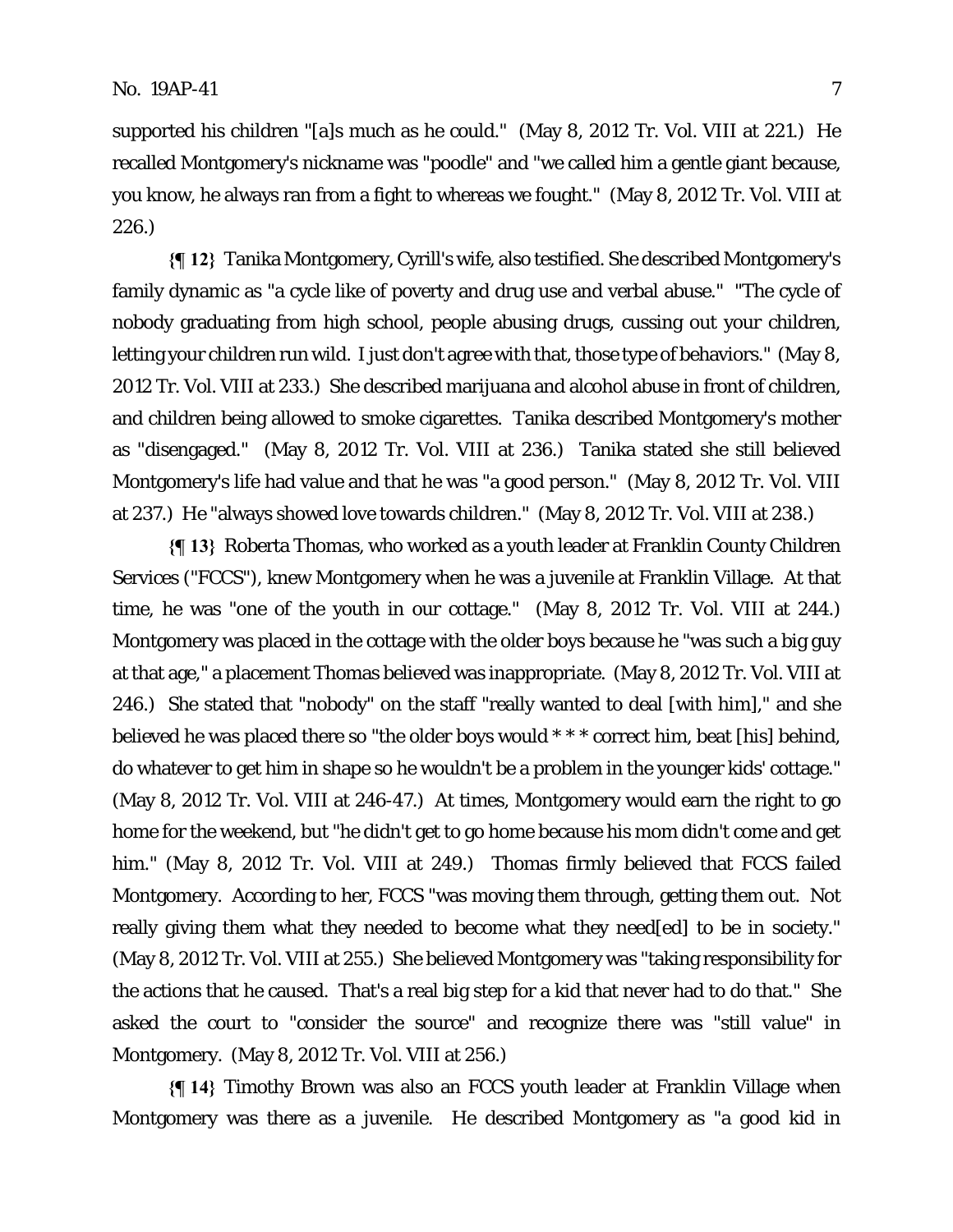comparison to a lot of the kids that we had in and out [of] the system there." He was "a big old baby" and "was not a problem child" for Brown, who could not "remember ever having to have to deal with him on a discipline level." (May 8, 2012 Tr. Vol. VIII at 272.) Brown also testified that Montgomery's mother did not come and pick him up when he earned passes to go home. "Without a doubt," Brown believed that FCCS should have "done more" for Montgomery. Montgomery's situation was a major reason Brown "changed [his] whole view about [a] system" that, while designed to take care of children, he saw "turn around and do the total opposite, it just breaks you and breaks your heart." (May 8, 2012 Tr. Vol. VIII at 282.) Brown recalled the "treatment plan" presented to him by the FCCS caseworker and supervisor was to release Montgomery after a psychologist opined that he would hurt someone, believing "it would be better for him to be apprehended and be tried as an adult and be in the adult system instead of the juvenile system." (May 8, 2012 Tr. Vol. VIII at 283.) Brown described Montgomery as having been "discarded" by his mother and by FCCS. (May 8, 2012 Tr. Vol. VIII at 285.) On cross-examination, Brown agreed there had been discipline issues involving Montgomery "sexually acting out." (May 8, 2012 Tr. Vol. VIII at 288.)

**{¶ 15}** Montgomery addressed the panel, providing an unsworn statement. He apologized and stated: "I took my family. It's a selfish act. I hurt a lot of people, Tia's family, my family, everybody whoever knew me or cared about me." He asked the panel to "have mercy on [his] soul" and to "spare [his] life so [he] can at least be some type of dad from prison for" his children. He apologized to Tia's mother, stating: "[you] trusted me with [your] daughter and our kids. And I took them. I'm very sorry." (May 8, 2012 Tr. Vol. VIII at 300.) Montgomery also stated "it was just a couple times, you know, that I had domestic violence. I wasn't always violent." (May 8, 2012 Tr. Vol. VIII at 301.)

**{¶ 16}** Records reflecting that Montgomery had been "sexually violated at the age of four by three other male children" were submitted to the panel as part of two joint exhibits containing Montgomery's FCCS records. (Joint Ex. 1 at 4.) The records also revealed his mother told a caseworker when Montgomery was 11 that "she would be locking Caron in the home while she attended school and went to work." (Joint Ex. 1 at 4.) After he "climbed through an upstairs window and went to his mother's place of employment, [she] then decided to lock [him] in her car \* \* \* during her working hours." (Joint Ex. 1 at 4.) His mother also "state[d] that her marriage to [Montgomery's stepdad] would be a satisfying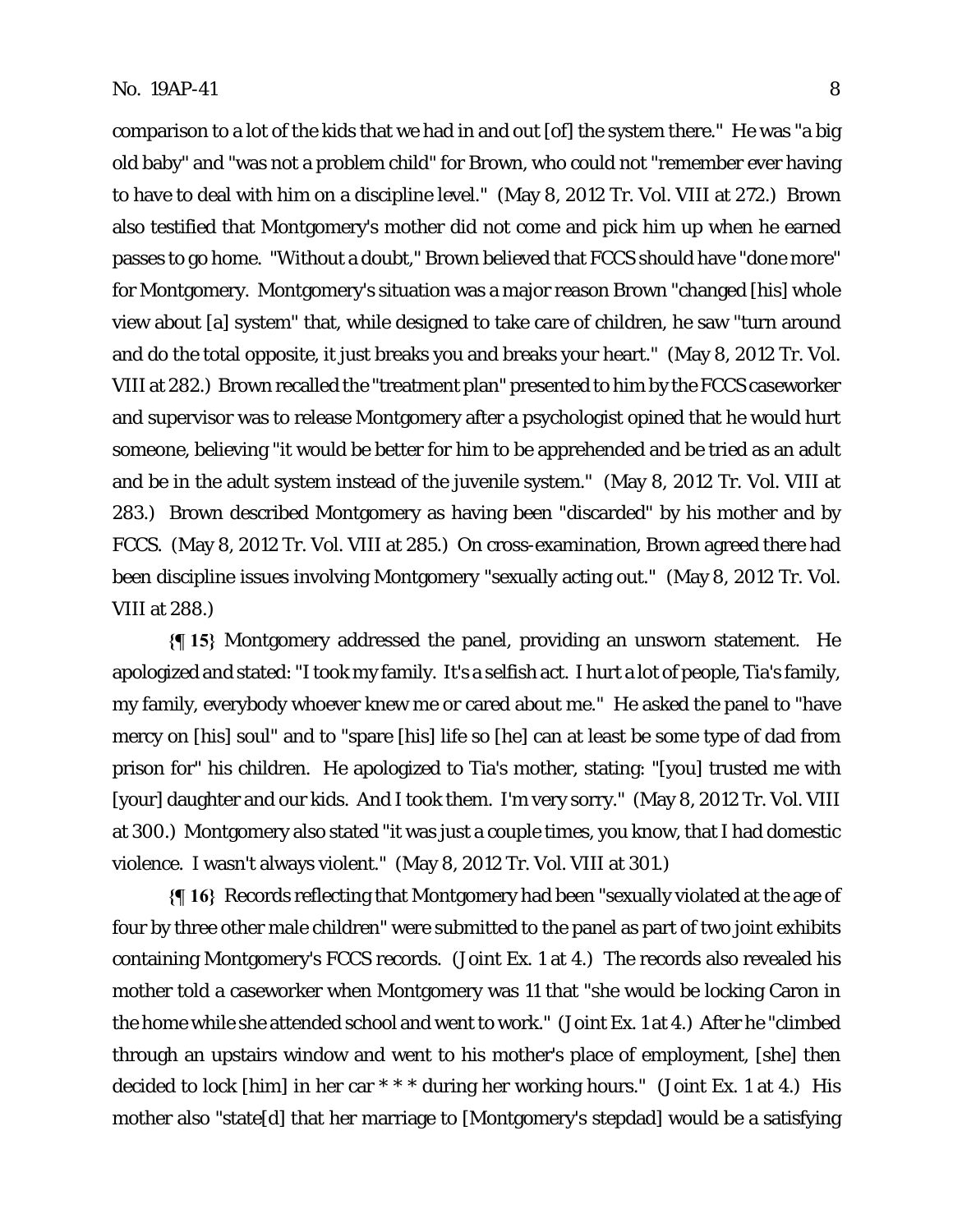relationship if it were not for Caron." (Joint Ex. 1 at 4.) She "blam[ed] Caron and his behavior for all of the problems she is currently experiencing in her personal life." (Joint Ex. 1 at 5.) Montgomery's biological father was "allegedly using and selling drugs" and his stepdad was also "using and selling drugs." (Joint Ex. 1 at 5.) Also mentioned were behavioral issues such as sexually acting out and being "physically aggressive." (Joint Ex. 1 at 6.) A doctor diagnosed him with "conduct disorder, an attention deficit and being under socialized," and "recommended that [Montgomery] receive long-term residential treatment." (Joint Ex. 1 at 6.)

**{¶ 17}** The panel weighed the mitigating factors against the aggravating circumstances, concluded the latter outweighed the former beyond a reasonable doubt, and imposed the death penalty for the aggravated murders of Tahlia and Tyron. The panel set forth their reasoning in a separate sentencing opinion containing findings of fact and conclusions of law. (June 6, 2012 Sentencing Opinion ("Sentencing Opinion").)

**{¶ 18}** The panel explicitly noted that although the defense objected to the " 'plethora of evidence' " offered by the state as inflammatory and unduly prejudicial, each of the judges "have had significant prior death penalty case experience" and "gave scant consideration to the photographs." (Sentencing Opinion at 3, fn.1.)

**{¶ 19}** In describing the mitigation evidence presented by the defense, the panel led with the fact that Montgomery "was raped by older boys when he was four (4) years old." (Footnote omitted.) The panel further recited the testimony regarding Montgomery's deprived childhood with an absent father and a drug-abusing mother, and the testimony that "FCCS had let [Montgomery] down," in addition to the testimony about his positive attributes. They noted the defense's emphasis that Montgomery "took full responsibility for his actions," both through his plea and in his statement to the court. (Sentencing Opinion at 5.)They also noted the testimony that he "would be able to positively influence others while in prison," and his repeated expressions of remorse to the court. (Sentencing Opinion at 6.)

**{¶ 20}** They gave "very significant weight to the aggravating factors regarding the killing of two children, aged nine and two, respectively. The murder of innocent children, especially a two year old, is one of the most extreme of any aggravating factors."The weight of the "aggravating factor of the purposeful killing of two or more persons" had "less independent weight, because it tie[d] in with the killing of the children, which is another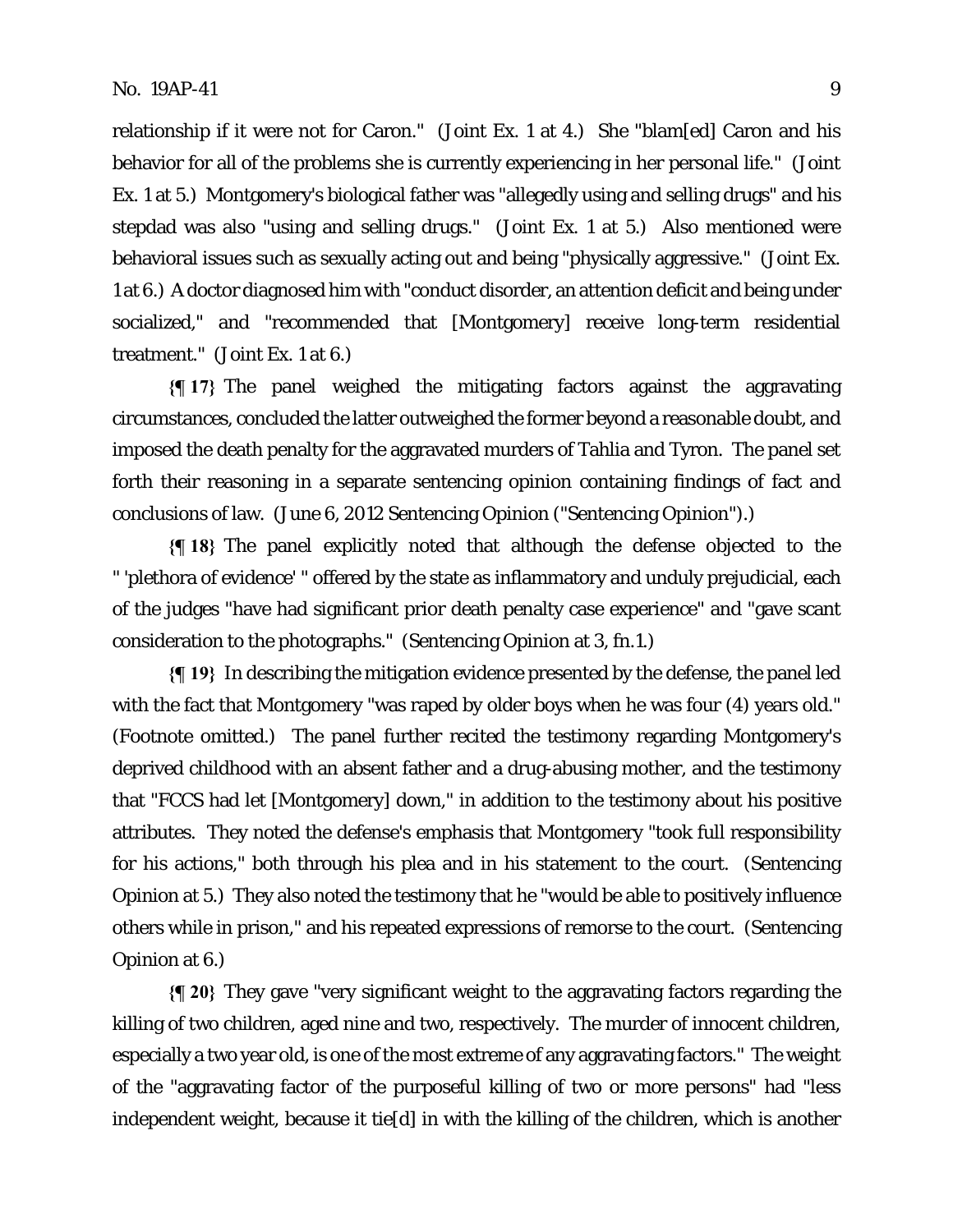specification"; the panel gave it independent weight "based on the third purposeful killing, the murder of Tia." The panel gave "some weight, but not a great deal of weight," to the last aggravating circumstance, "a purposeful killing to escape detection, apprehension, trial or punishment." (Sentencing Opinion at 6.)

**{¶ 21}** "The most stressed mitigating factor by [Montgomery] was his background and upbringing." The panel discussed Montgomery having been "spurned by [his] biological father" and abused by his stepdad. The panel noted the FCCS records "present a very different record" from the testimony of Thomas and Brown and show "serious delinquent activity," with a history of lying, disrespect of others, and fighting. (Sentencing Opinion at 7.) On balance, however, the panel stated "the mitigating factor related to [Montgomery's] background is entitled to some weight." (Sentencing Opinion at 8.)

**{¶ 22}** On the significant issue of whether Montgomery had taken full responsibility for his actions, the panel does not appear to have been swayed much by the defense's argument. "While this factor is not without some substance, the Panel's consideration of the weight to be given here is tempered by [Montgomery's] attempt to portray himself as a possible victim by inflicting some small cuts on himself prior to the arrival of the police. The timing is obviously different: [Montgomery's] taking full responsibility later in time has some merit to it, but all in all, the Panel found negligible weight to this offered mitigating factor." (Sentencing Opinion at 8.)

**{¶ 23}** The panel noted several witnesses testified that Montgomery's "life has value"; but, nevertheless, the panel found "precious little, if anything, in the record—from the joint exhibits, to the in-court testimony, to the unsworn statement—that suggests that [Montgomery] actually is amenable to rehabilitation." The panel noted Montgomery had left his children (before Tyron) "when they were very young," and concluded that "his life was centered around himself" with "[m]ost relationships \*\*\* formed in spite of [Montgomery], and not because of him." The panel found the offered mitigating factor of "[p]otential for [r]ehabilitation" to be "entitled to very little weight." (Sentencing Opinion at 9.)

**{¶ 24}** The panel also considered Montgomery's assertions of remorse, but found it "difficult to gauge the overall authenticity of [Montgomery's] sentiments." (Sentencing Opinion at 9.) Finding that his "overall history belies a finding that his statement was a fundamentally honest one," the judges gave the mitigating factor of remorse "scant weight."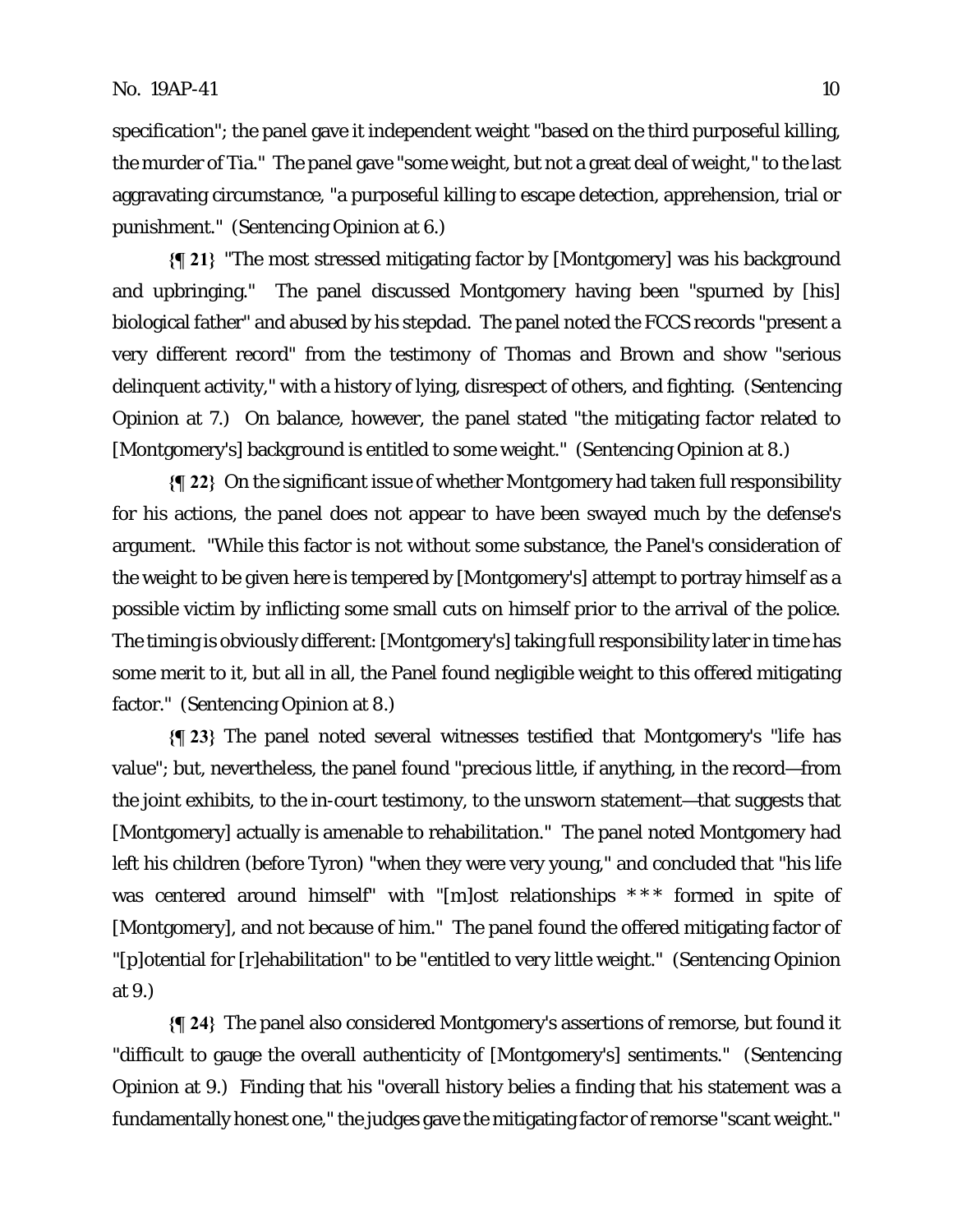#### No. 19AP-41 11

Considering the totality of the mitigating evidence, the panel found that "none of the factors presented in mitigation had any significant weight." (Sentencing Opinion at 10.)

**{¶ 25}** In its final weighing, the panel concluded:

[T]he mitigation evidence paled in comparison to the aggravating circumstances. The purposeful killings of two children, both under the age of thirteen, are horrific aggravating circumstances. As a result, when the Panel voted after all discussion had been completed, each judge gave a summary of his opinion as to the weighing process, and each judge individually and independently concluded that in this case, the aggravating circumstances outweighed the mitigating factors beyond a reasonable doubt.

(Sentencing Opinion at 10.)

**{¶ 26}** On direct review, the Supreme Court conducted an independent review and weighing of the mitigating factors against the aggravating factors under R.C. 2929.05(A) and reached the same conclusion. *Montgomery*, 2016-Ohio-5487, at ¶ 156-88. Giving more weight than the panel had to the "unstable childhood that was apparently created in no small part by his unsupportive and reproachful mother," the Supreme Court believed that Montgomery had "presented mitigating evidence deserving of some weight," but, nevertheless, concluded that "however chaotic his background was, the evidence presented does not strongly mitigate the aggravating circumstances relative to Tahlia's murder or to Tyron's murder." *Id.* at ¶ 186-87.

# **B. Initial Proceedings on Montgomery's Petition for Postconviction Relief and Appeal**

**{¶ 27}** On April 9, 2013, Montgomery filed his petition for postconviction relief alleging various claims of ineffective assistance of counsel. He filed an amended petition on April 25, 2013. The three-judge panel denied the petition without a hearing on December 2, 2013. This court reversed that ruling on December 30, 2014 for a number of reasons. *Montgomery*, 2014-Ohio-5756. First, the majority expressed a concern about whether Montgomery's counsel "was acting reasonably" when advising him to plead guilty to the murder of Tia where there was "a reasonable argument" that he could have been found guilty only of voluntary manslaughter for her death, based on having committed the act while "in a sudden fit of rage" under R.C. 2903.03(A). *Id.* at ¶ 10-13 (also expressing some sense that "an uncontrolled rage of Montgomery toward his live-in girlfriend might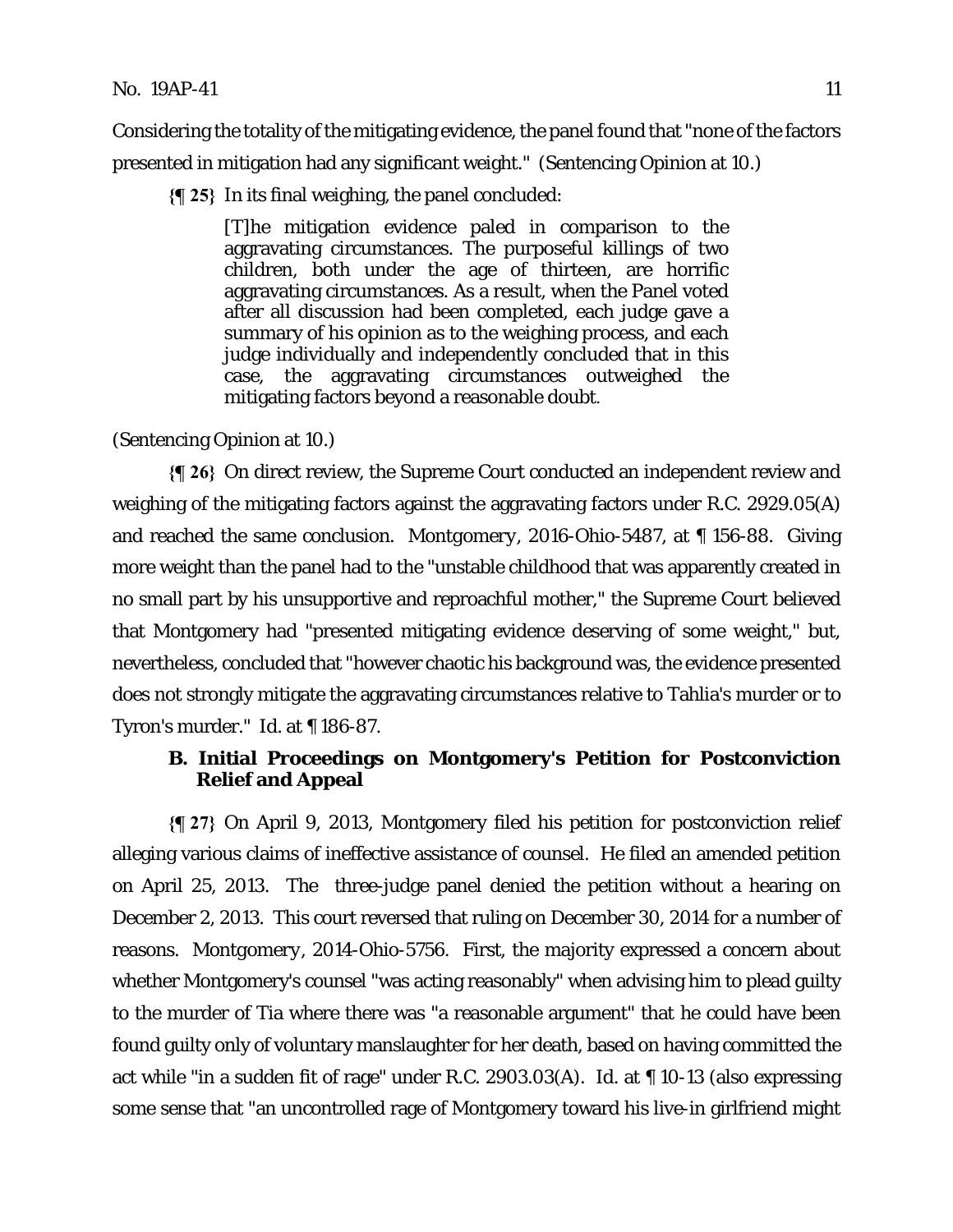have explained how he happened to kill the children"). This issue, which was not litigated on remand and is not a subject of the current appeal, appears to have been abandoned.

**{¶ 28}** The majority further sensed a "related problem" in the decision to proceed before a three-judge panel when "[j]uries in Franklin County have been very slow to render sentences of death," "[t]rial counsel should have an opportunity to explain at a hearing the decision about the guilty pleas and the decision to avoid a jury." *Id.* at ¶ 14. The decision stated "lead counsel stopped practicing law in central Ohio shortly after this case and moved out of the State. This presents some troubling potential explanations for the decision to shorten the proceedings." *Id.* at ¶ 22.

**{¶ 29}** Finally, this court was concerned that "trial counsel did not present all of the mitigation evidence which was available," and found a hearing necessary for counsel "to explain the failure to fully develop the mitigation evidence more fully." *Id.* at ¶ 23.

# **C. Proceedings on Remand on Montgomery's Petition for Postconviction Relief**

**{¶ 30}** On remand, the trial court conducted a four-day hearing to investigate these issues. Scott Weisman, Montgomery's lead trial counsel, testified about his representation and the preparation of the mitigation case. Isabella Dixon, who represented Montgomery as co-counsel, did not testify at the postconviction hearing. Weisman recalled the defense team employed the following experts: Kelly Heiby, a mitigation expert from the Ohio Public Defender's Office; Matt Sauer, an investigator; and Dr. Robert Stinson, a board certified forensic psychologist for mental health issues. Additionally, Dr. Howard Fradkin, a licensed psychologist who "would have been able to touch on [the] issue" of post-traumatic stress disorder ("PTSD") if necessary, was hired "as the case proceeded." (Aug. 21, 2017 Tr. at 32, 40.) The full team of attorneys, Heiby, and Dr. Stinson met "six to ten times." (Aug. 21, 2017 Tr. at 43.) Weisman estimated he met with Montgomery at least monthly during the representation and "more frequent than that" as the trial date approached; with jail personnel responsible for logging visits and bringing clients from their cells, "things aren't always recorded as far as the visits that occur." (Aug. 21, 2017 Tr. at 51, 53.)

**{¶ 31}** Weisman testified there had been "[n]onstop" plea negotiations that "probably amounted to begging at some points" by the defense to take the death penalty off the table. (Aug. 21, 2017 Tr. at 68-69.) However, the state never wavered, offered nothing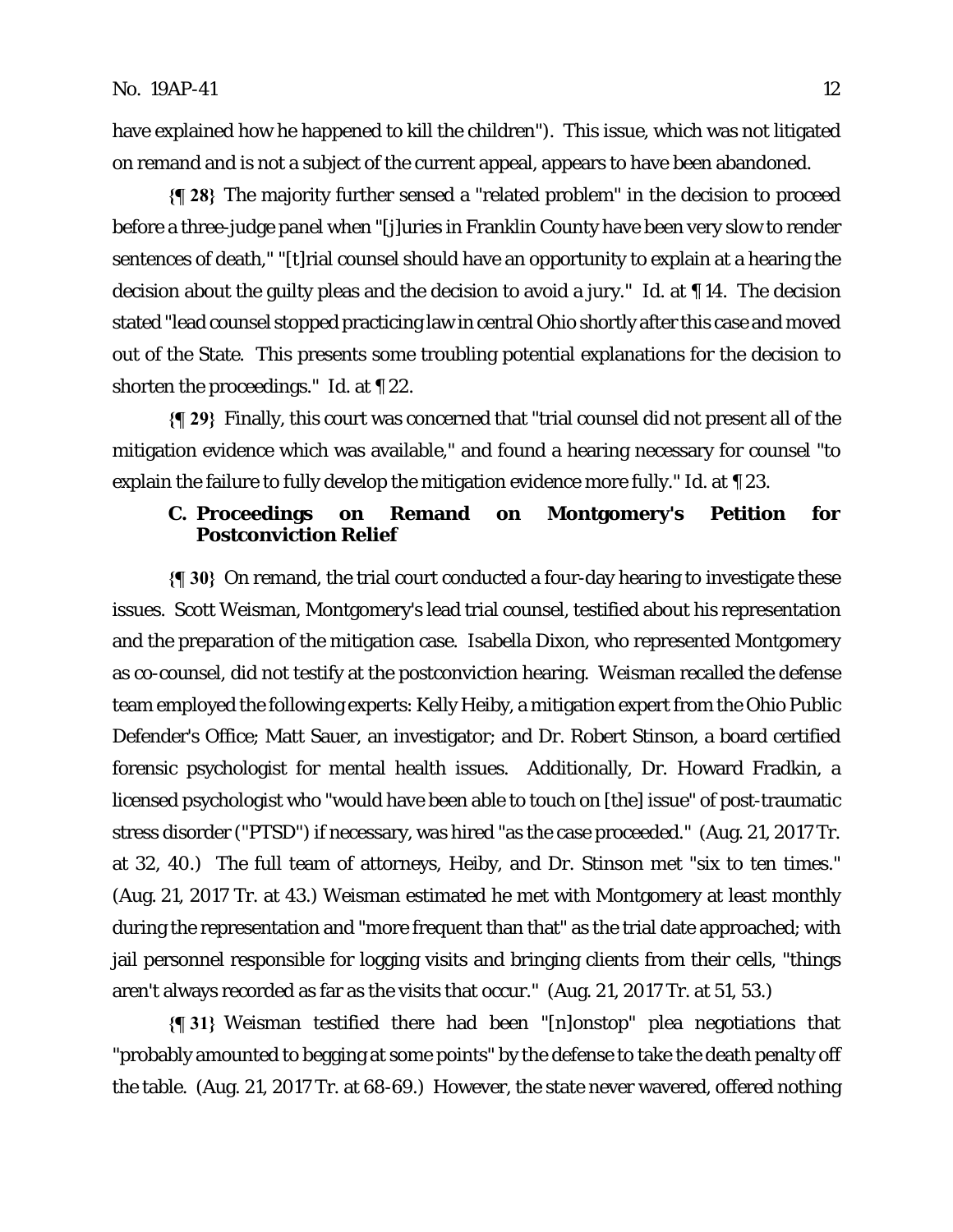in exchange for the jury waiver, and rejected any proposed concession on limiting the evidence or for alternative sentencing.

**{¶ 32}** Weisman described "an overwhelming sense of nervousness" among the defense team about advising Montgomery to waive his right to a jury in favor of a threejudge panel. (Aug. 21, 2017 Tr. at 71.) He listed several "factors" they considered when recommending the jury waiver: "The evidence, the nature of the crime, the victims involved, the photographic evidence that we knew the State would be presenting, and just the overall package that the State would be able to present as far as facts supporting a conviction in this case." (Aug. 21, 2017 Tr. at 70.) Because "the evidence was  $***$  just overwhelming. and gruesome," Weisman felt that "anything we could do to limit the presentation of the evidence," or discussions about it, "the less the Court would see, the less a jury would see, the better chance we stood of saving [Montgomery's] life. And that's certainly what I thought before we made that decision" to waive the jury trial and plead guilty. (Aug. 21, 2017 Tr. at 78.) Weisman had appeared before all three judges on the panel "for a significant amount of time," felt he understood their "judicial philosophy," and believed that at least two of them "would be responsive to the guilty plea." (Aug. 21, 2017 Tr. at 75.)

**{¶ 33}** In hindsight and given the results, Weisman admitted that the decision to advise Montgomery to plead guilty and present mitigation to a three-judge panel was "[o]bviously, based on the outcome, \* \* \* a terrible decision." (Aug. 21, 2017 Tr. at 152.) He did know of death penalty seminars instructing practitioners "never" to have a client enter a guilty plea unless "there is an agreed sentence worked out[,] and that it otherwise was strongly encouraged not to follow that path." (Aug. 21, 2017 Tr. at 111.) He also recalled a presentation stating that three-judge panels were statistically more likely than juries to return a death sentence, as well as continuing legal education courses emphasizing that "conveying those mental health issues required expert testimony." (Aug. 21, 2017 Tr. at 112, 118.)

**{¶ 34}** Nevertheless, Weisman also stated that, in hindsight, he really did not "see a different path" to the plea and panel approach. (Aug. 21, 2017 Tr. at 153.) Given the atrocious facts and the relatively limited nature of the mitigation evidence, he believed the "only way \* \* \* to try to use his acceptance of responsibility as a mitigation tool" was to go before a three-judge panel rather than a jury. (Aug. 21, 2017 Tr. at 153-54.) A jury would also not have the experience of a panel of judges in seeing the "kind of gruesomeness" that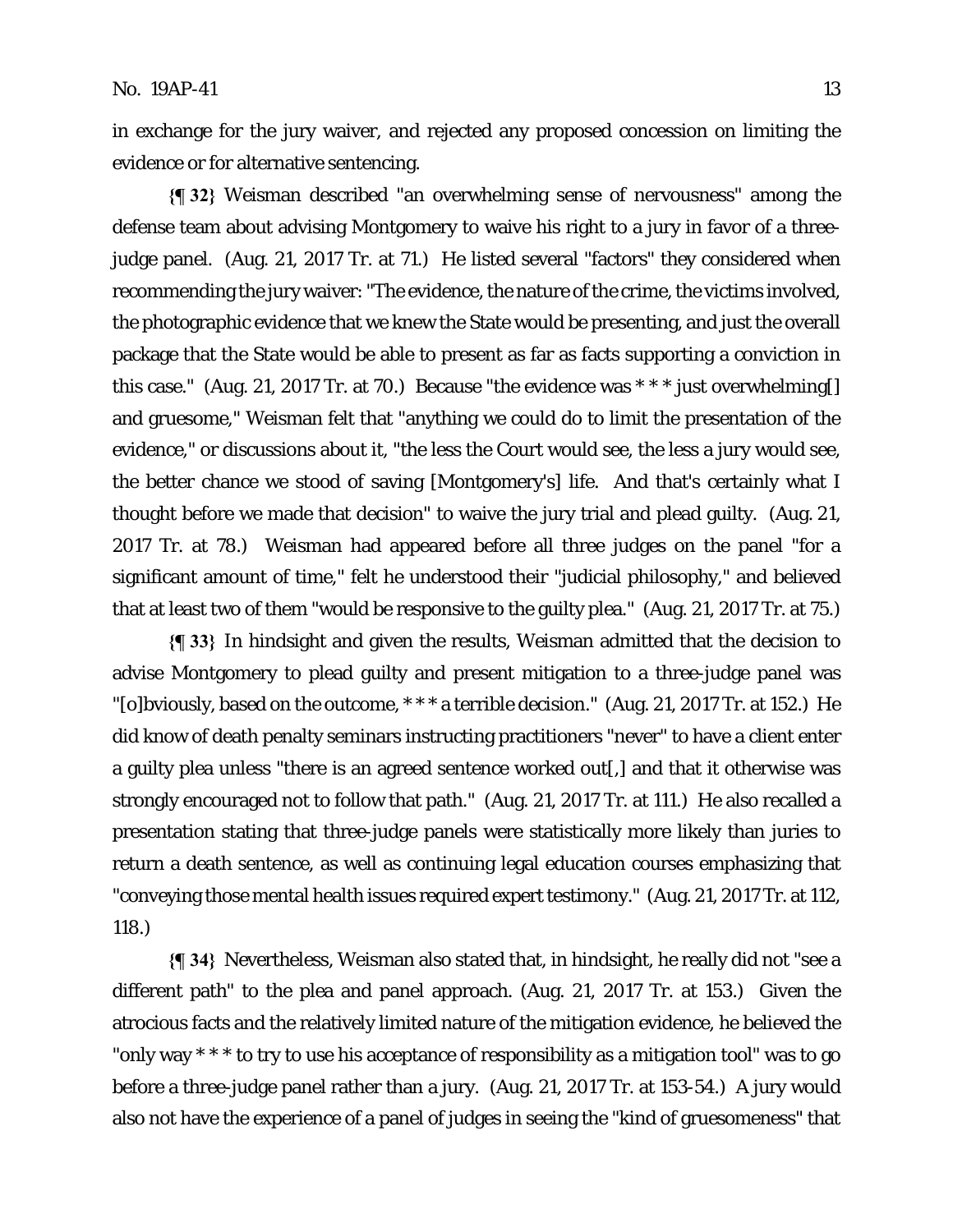the state's evidence would present. (Aug. 21, 2017 Tr. at 154.) Weisman spoke to "a number of attorneys who had experience in death penalty" representation who "[m]ost all were in agreement with [the] approach" to plead and go before the panel, even though there were "some voices of concern about why it may not work." (Aug. 21, 2017 Tr. at 154-55.) He also felt that a "shortened proceeding" before a three-judge panel, as opposed to a more drawn out proceeding before a jury, was "[a]bsolutely" a benefit and "part of the strategy." (Aug. 21, 2017 Tr. at 157.)

**{¶ 35}** He acknowledged he "could have done a better job. I could have done some things differently. By the same token, \* \* \* I sit here today thinking what I did was the right thing to do." (Aug. 21, 2017 Tr. at 158.) He believed that "the decisions we made, to waive jury and the other things[,] \* \* \* I think were the right strategy." (Aug. 21, 2017 Tr. at 158.) However, Weisman did also feel that "[w]e should have done things differently" during the representation of Montgomery, including: "further investigation as to his mental health state at the time the plea was entered"; "more research" on what evidence the defense might have been able to have excluded that the state used to prove the guilty plea; and the introduction of "Dr. Stinson's testimony. Leaving that out and expecting the Court, because they are more educated than the jurors that appear in front of them, to recognize there were some issues was a bad decision by me, a terrible decision by me," he averred in retrospect. (Aug. 21, 2017 Tr. at 117.)

**{¶ 36}** When asked, Weisman described the mitigation theme as "an allencompassing theme revolving around the fact that [Montgomery] entered a guilty plea and \* \* \* many other issues that we were going to try to string together." (Aug. 21, 2017 Tr. at 85.) The defense team "discussed" whether to present substance abuse as a mitigation issue, but Weisman chose not to do so because "absent it being an overwhelming factor in the actual offense itself, I didn't think it was going to serve the path we were trying to take, that this is a saveable individual. And engaging in drug use of your own volition I didn't think was the picture I was trying to paint, at least in my mind." (Aug. 21, 2017 Tr. at 105.)

**{¶ 37}** When asked about Dr. Stinson's presentation of his diagnosis of Montgomery's mental health issues, Weisman stated that although he could not recall the specific diagnosis, he did remember that "in my mind, in my view, it would not have been - - issues were not presented to me that I felt would have overwhelmingly assisted us in the mitigation, or my assessment of his necessity to testify would have been different than it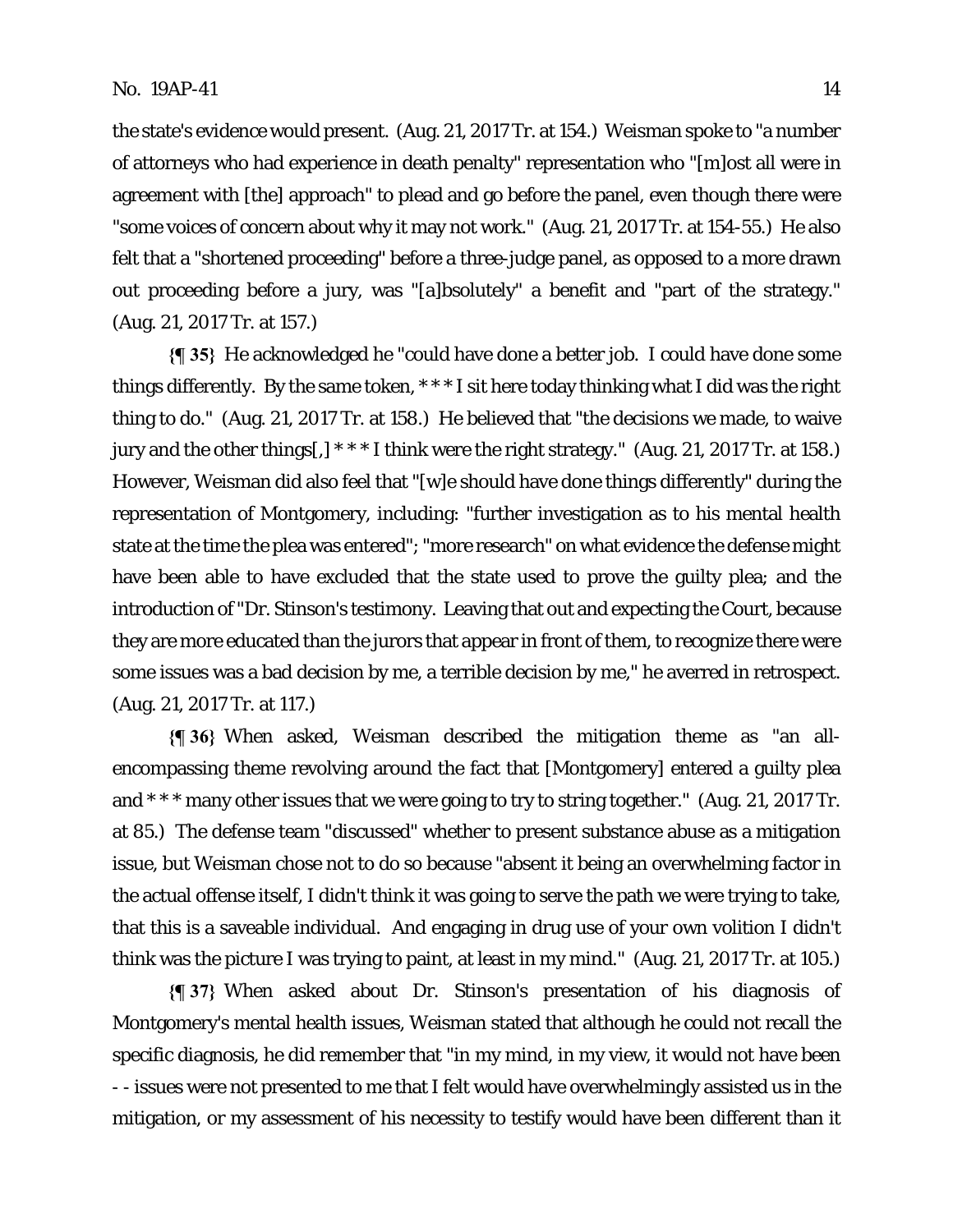was." (Aug. 21, 2017 Tr. at 128.) Weisman agreed he was "still considering" whether to call Dr. Stinson as a witness "even up to within a few days of the hearing," and elaborated that "[t]he decision not to call Dr. Stinson was probably made during the actual hearing itself." (Aug. 21, 2017 Tr. at 90.)

**{¶ 38}** When he decided not to call Dr. Stinson, Wiseman was mindful that Dr. Stinson "was aware of \* \* \* other violent acts by [Montgomery and] domestic violence allegations, et cetera." (Aug. 21, 2017 Tr. at 159.) Weisman "had some concern those things would have been brought up if Dr. Stinson testified that we could otherwise keep away from the three-judge panel and not hear about some of those past acts that, frankly, I was doing everything I could to keep anybody from hearing about." (Aug. 21, 2017 Tr. at 159.) In hindsight, he acknowledged he "was counting a lot on the Court. I guess I didn't feel that the psychological issues would have carried as much weight with a three-judge panel as it may have with some lay jurors." (Aug. 21, 2017 Tr. at 159.)

**{¶ 39}** Rather than call Dr. Stinson, whose testimony he did not believe would "offset" the negative evidence, Weisman stated his intention was to have those psychological issues presented to the three-judge panel through other witnesses. "I was counting on trying to get some of that stuff across, I guess, through the fact that he had the issues when in the State's custody and some of the other issues that the Court heard about from the lay witnesses, that there were some psychological issues there and there was some scarring there." (Aug. 21, 2017 Tr. at 160.) He did not think it would be "as useful" to have expert testimony with the panel "whereas, if you have a lay juror, they may need the explanation a little bit more than the Court would." (Aug. 21, 2017 Tr. at 160.) "Using hindsight," Weisman admitted he should have presented a psychological expert to the panel. (Aug. 21, 2017 Tr. at 192.)

**{¶ 40}** When asked if he had "shorten[ed]" the mitigation proceedings because he was going to be moving out of state, Weisman replied that he "was offended by the question." "No, I did nothing to shorten the proceedings. I'd never shortcut a client." (Aug. 21, 2017 Tr. at 132.) Weisman's moving date was not set in stone and he actually "continued the case twice over prosecution objection from the fall to late spring [in order to] get more information." (Aug. 21, 2017 Tr. at 132.)

**{¶ 41}** Weisman was presented with summaries prepared by the mitigation investigator from interviews with past girlfriends recounting domestic abuse at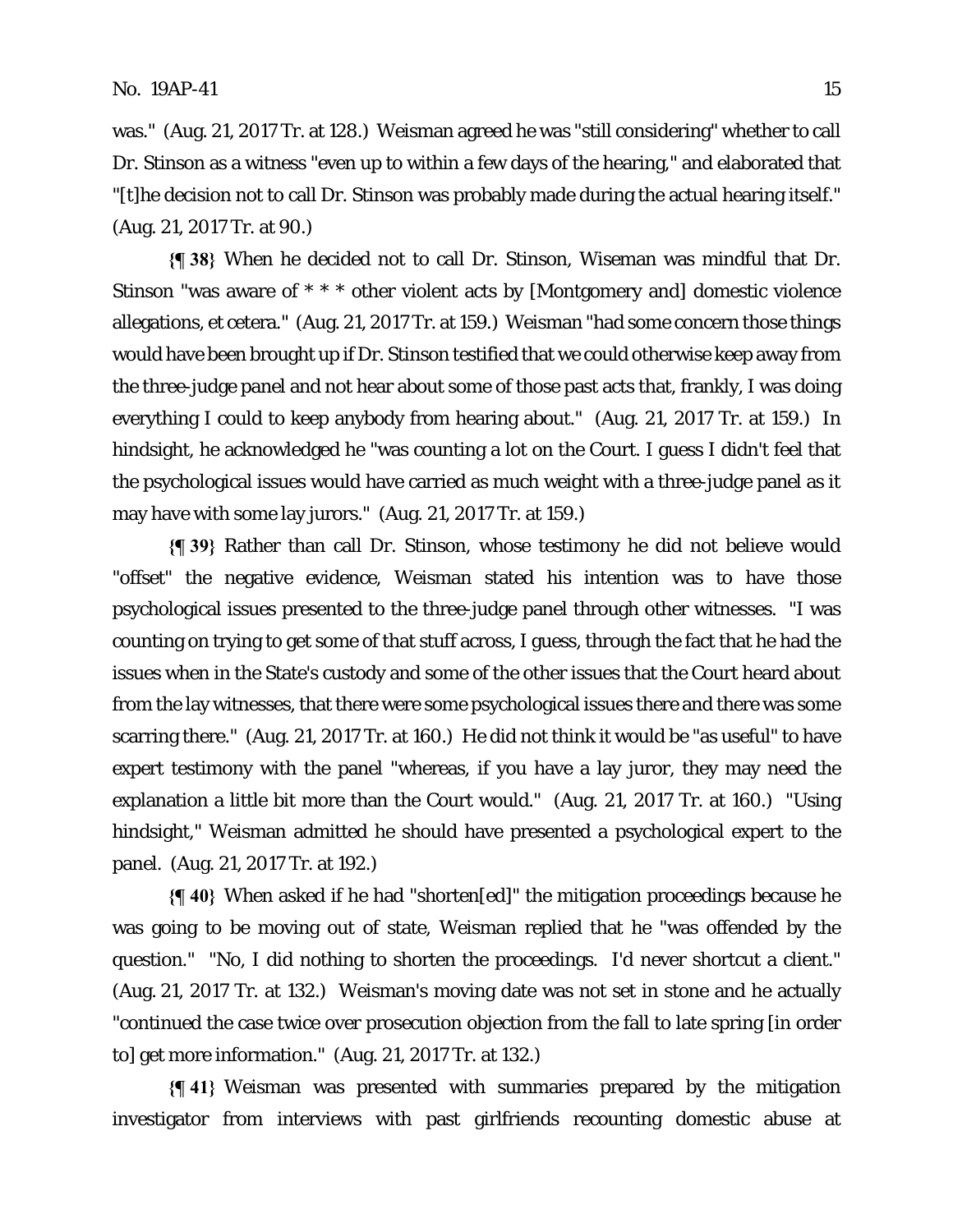Montgomery's hands; he had reviewed this information in "deciding what witnesses to call in the mitigation hearing." (Aug. 21, 2017 Tr. at 136.) One of Montgomery's former girlfriends, T.L., stated Montgomery "started hitting her after the third year they were together"; he "had abusive ways"; she called the police on him in 1994 or 1995 "because he was hitting her"; and "she stabbed him because he was strangling her," but she never pressed charges. (Aug. 21, 2017 Tr. at 134-35.)

**{¶ 42}** T.L. also recalled an incident with Montgomery when their son was two years old in which Montgomery "had been drinking and pushed a coat rack through the wall." She told him to leave and he responded that "if he goes then they all go." Montgomery stated: "all bitches are alike -- are all alike" and "pulled out a gun and said he would kill the kids first and then her and himself." (Aug. 21, 2017 Tr. at 135.) Weisman agreed this incident would have been "very damning" to have presented during mitigation and stated this "was the reason that we didn't call [her] as [a] witness." (Aug. 21, 2017 Tr. at 136.)

**{¶ 43}** Weisman was also presented with the summary obtained from interviewing another one of Montgomery's former girlfriends, C.D., who stated that when their son was three months old Montgomery "hit her for the first time. She recalled how [he] hit her in the head with a closed fist and knocked her to the floor. She felt her brain shake." On another day, Montgomery "slammed her to the floor and choked her until she passed out." When she "came to," C.D. saw Montgomery "pacing back and forth over her and talking to himself," and she realized "there was something wrong with him." C.D. "said she got daily beatings and went to work with bruises." (Aug. 21, 2017 Tr. at 137.) Another time, Montgomery "was so drunk and high that he was driving her Blazer with a flat tire." When she told him to leave, "he beat her to a pulp." Montgomery "slammed her to the floor and choked her until her daughter came down and jumped [on] his back and bit him in the ear." C.D.'s son called 9-1-1, "but it took about 45 minutes for the police to arrive," all while he "continued beating her." Montgomery "always made excuses. He never took responsibility." He "would blame her when he beat her." (Aug. 21, 2017 Tr. at 138.) Montgomery wrecked two of C.D.'s cars. One time he "started punching her while she was driving," and "he also smashed the windshield with a beer bottle while she was driving." (Aug. 21, 2017 Tr. at 139.) When asked if this "serial domestic abuse" showed why he "wouldn't have wanted to call" C.D. as a witness, Weisman agreed stating "[t]hat's a correct statement." (Aug. 21, 2017 Tr. at 140.)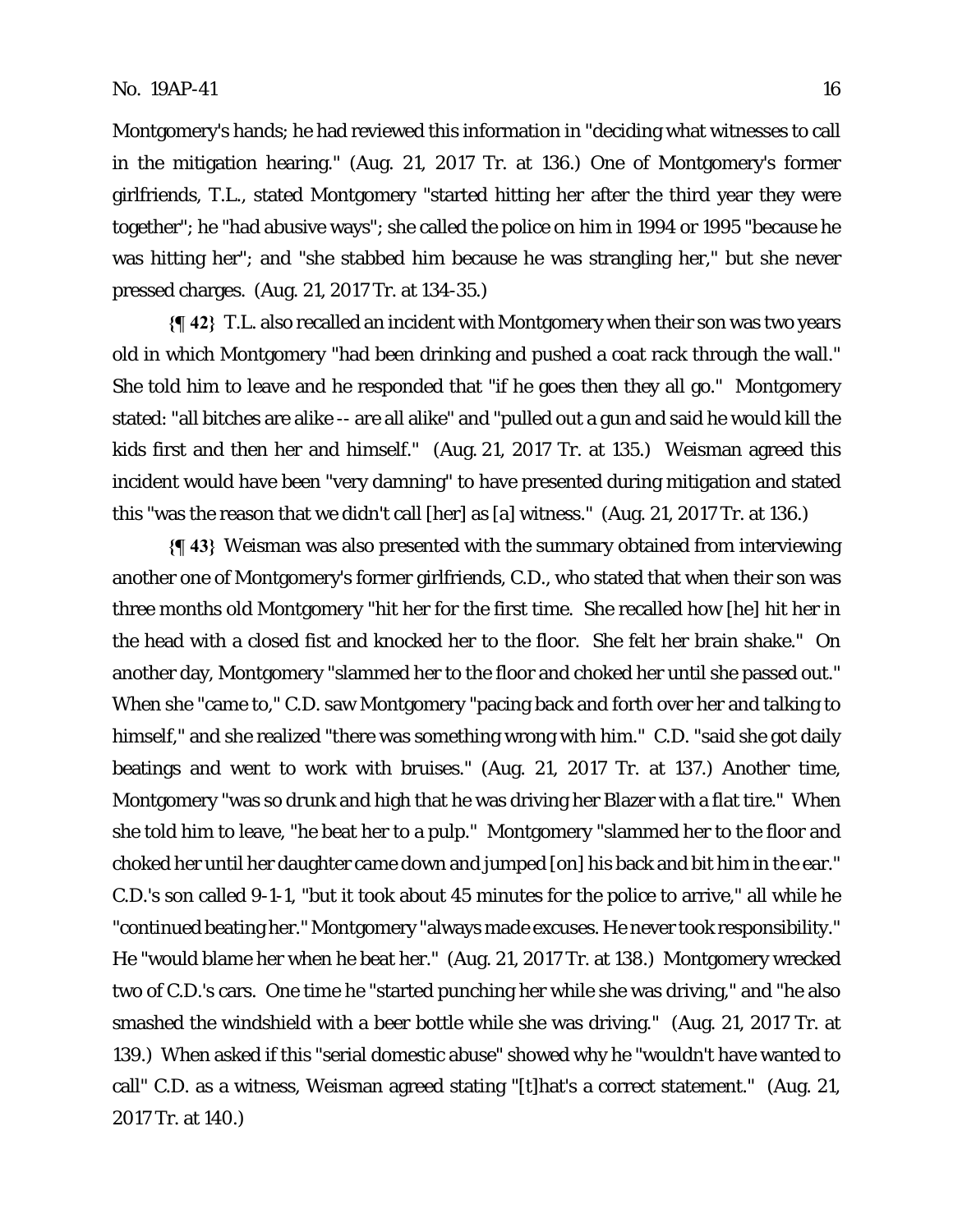**{¶ 44}** Another girlfriend, L.H., reported that Montgomery "would sing while he was whopping" their son. He "wanted to use extension cords and switches to whip" the child, but "she didn't want this." Weisman agreed this would have been evidence of Montgomery's "willingness to commit domestic abuse against children" if he called L.H. to testify. (Aug. 21, 2017 Tr. at 141.)

**{¶ 45}** Weisman stated they requested funds for Dr. Fradkin because they "were thinking about" PTSD as a mitigation topic, and "the effects that would have had on him, the trauma from sexual abuse as a child." (Aug. 21, 2017 Tr. at 104-05.) However, they decided not to "push that agenda." (Aug. 21, 2017 Tr. at 105.) He did concede that Dr. Fradkin's report would have helped support the theme that "the system [failed] to protect him" as a juvenile, and would have helped "explain to the finders of fact how" the sexual abuse he "suffered as a young boy influenced his later behavior." (Aug. 21, 2017 Tr. at 177, 182.)

**{¶ 46}** Weisman had Dr. Fradkin's report before going to mitigation, but a section of it recounting that Montgomery had "talked some about the day he committed the murders" provided reasons not to call him as a witness. "He said it 'just happened.' He was on probation, was doing good, had been going to domestic violence classes, and was not drinking or doing drugs. He said his girlfriend Tia was seeing other guys, and he told her he could leave. She said, 'How would the bills get paid?' She wanted to get married, but he felt she was misleading him with her selfish needs. He said, I told her, 'Don't fuck with me.' " Montgomery reported "that day everything from his past surfaced that he had blocked out. He said he was angry about life and angry how nobody else got in trouble but he did." (Aug. 21, 2017 Tr. at 149.) Dr. Fradkin's report continued: "He told me he was actually having sex with both Tia and [X.X.]. He said he had sex with [X.X.] to get revenge on Tia for the times she was having sex with other men. He felt she had done him dirty, so he felt justified to do her wrong. [X.X.] had written an anonymous letter to Tia, and [Montgomery] figured out it must have come from [X.X.] because she wanted them to break up. \* \* \* He had also gone to [X.X.] numerous times when he felt hurt by Tia. Before he killed Tia, he told her he had anal sex with [X.X.]." (Aug. 21, 2017 Tr. at 150.)

**{¶ 47}** Weisman agreed, in the words of the prosecutor on cross-examination, that these details "can be interpreted as indicating" that Montgomery "was seeking revenge in some way against Tia" and "that he taunted her about anal sex with [X.X.] before he killed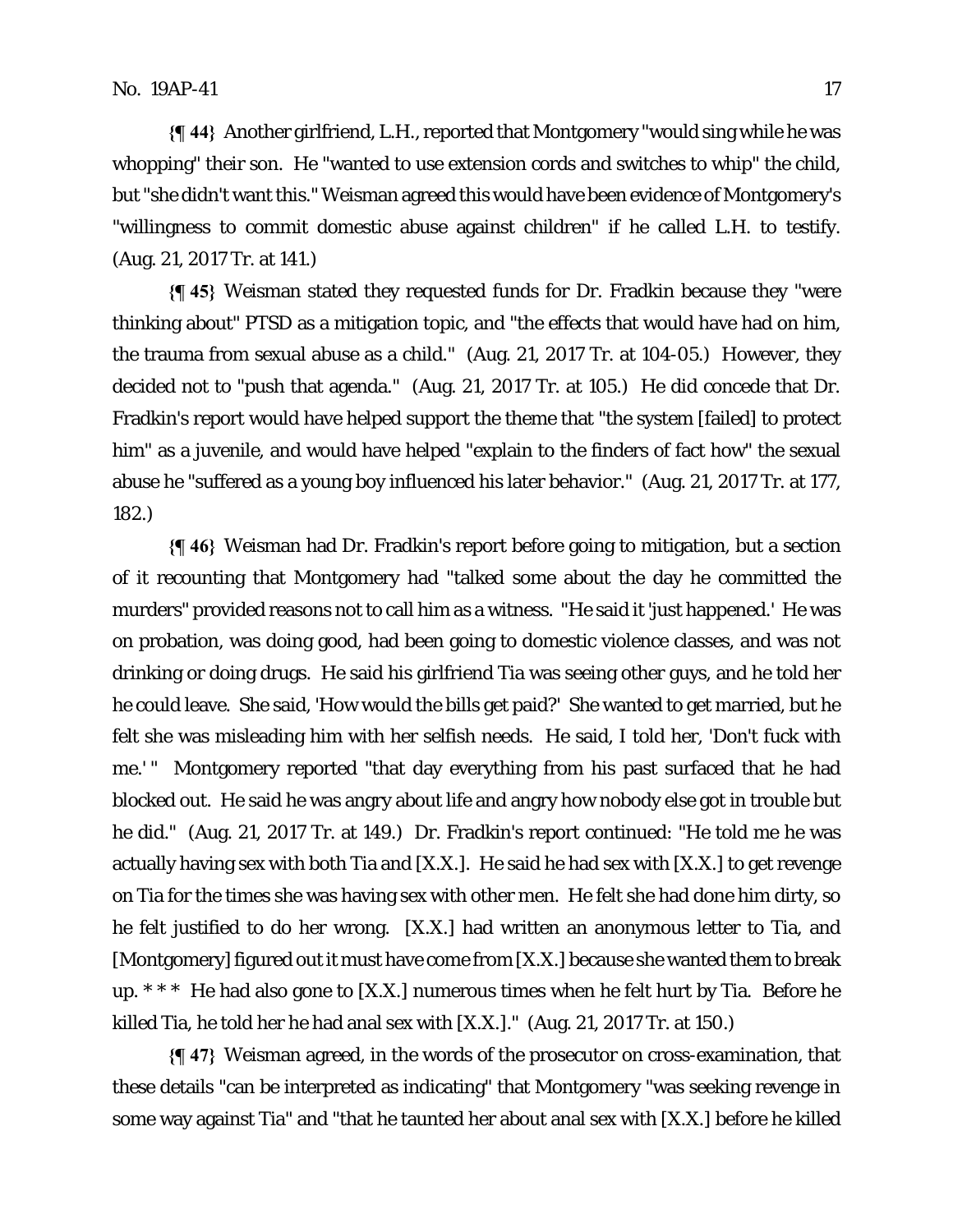her." (Aug. 21, 2017 Tr. at 151.) "Those would have been reasons not to call Dr. Fradkin," he conceded. "Like many of the other witnesses, I think they offered more negative -- there were more negatives than positives to put them on the stand. So, yes, [the details in the report] would be why." (Aug. 21, 2017 Tr. at 152.)

**{¶ 48}** Dorian Hall, the supervisor of mitigation and fact investigation at the Ohio Public Defender's Office ("OPD"), offered her thoughts on the mitigation investigation and presentation. She reviewed Dr. Stinson's report and opined that although it "was very well laid out" and "hit all the key concepts," the defense did not adequately present the "psychology assessments" within it. (Aug. 21, 2017 Tr. at 229-30.) Although the sexual abuse was "mention[ed] in the opening" statement of the mitigation hearing, she contended the defense had "show[n] no documentation" of it nor called "an expert [to] talk about the significance of being sexually abused and particularly without getting any counseling." (Aug. 21, 2017 Tr. at 231.)

**{¶ 49}** Likewise, the report's theme of "parental abandonment and neglect" was "touched upon" at the hearing, but the "details were not fully developed" and "there wasn't an expert [called] who could talk about the impact of abandonment and rejection and poor parenting." (Aug. 21, 2017 Tr. at 232.) Hall made the same criticism of the defense's presentation of the family history of substance abuse and stated: "it wasn't explained and talked about." (Aug. 21, 2017 Tr. at 233-34.) Based on "tidbits of information" from "family members and friends talking about how he behaved oddly and some of his behaviors and how he acted when he was consuming alcohol," Hall believed that dissociation "definitely" should have been investigated and presented. (Aug. 21, 2017 Tr. at 234.) It was also her opinion that PTSD "should have been investigated and developed." When asked, she agreed that substance abuse, dissociation, and PTSD all required "expert testimony to fully explain the impact of those things on Mr. Montgomery." (Aug. 21, 2017 Tr. at 235.)

**{¶ 50}** Hall faulted the evidence presented at the mitigation hearing for its lack of detail, critiquing the presentation of "themes that weren't fully developed" and the lack of "experts that could explain the impact of those events and explain who Mr. Montgomery was." (Aug. 21, 2017 Tr. at 236.) Hall also noted that an expert could have testified about "the failure of the system" into which Montgomery was placed as a juvenile. (Aug. 21, 2017 Tr. at 238.) Hall supervised Heiby, the OPD mitigation specialist and investigator who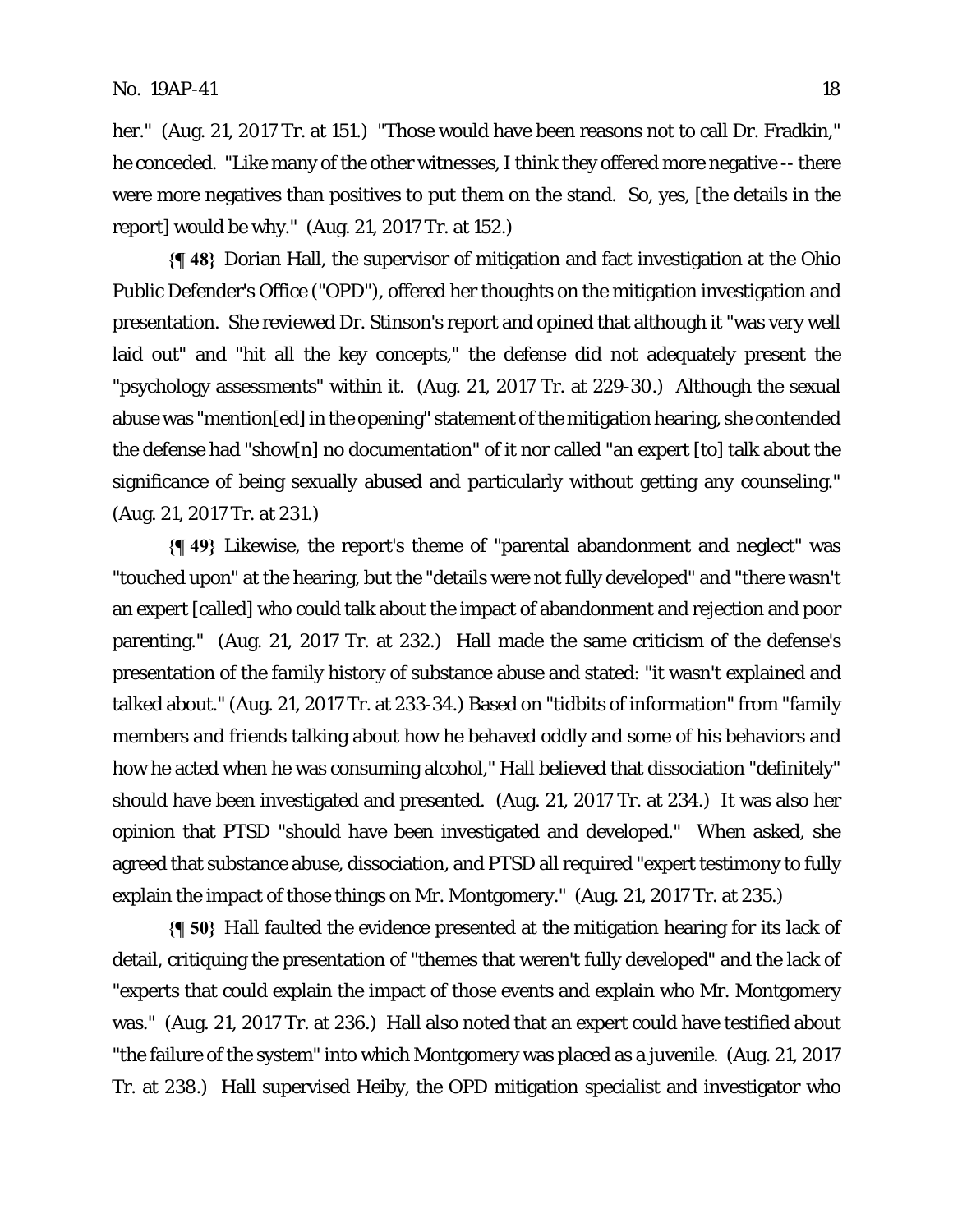worked on Montgomery's case; Hall deemed Heiby's work "adequate." (Aug. 21, 2017 Tr. at 247-48.)

**{¶ 51}** Dr. Fradkin specializes "in trauma and specifically in men's trauma." (Aug. 23, 2017 Tr. at 263.) He described a "shift" in his field that has recognized men as victims of trauma and placed increasing value over the last five to ten years on "traumainformed therapy." (Aug. 23, 2017 Tr. at 265-66.) Dr. Fradkin was retained by Montgomery's original defense team in 2011; he was asked to evaluate Montgomery "on the sexual trauma that he experienced," and to write a report on his findings. (Aug. 23, 2017 Tr. at 266-67.) Initially, Dixon was the "only person" from the defense team who met with Dr. Fradkin who was not aware the team had a mitigation specialist. (Aug. 23, 2017 Tr. at 268-69.) With Dixon present, he spent one and one-quarter hours interviewing Montgomery. He found Montgomery "forthcoming" and "willing to be vulnerable," but acknowledged that a "best practice would be" to interview Montgomery alone; he had believed at the time that the attorney's presence "was required" for a defendant in the jail. (Aug. 23, 2017 Tr. at 362; 272.) Since then, he has never met "just once" with a defendant because he believes it is not "appropriate" to broach the subject of sexual abuse during an initial interview: "I think it's necessary to establish a relationship with the client as is true for any trauma-informed kind of therapy." (Aug. 23, 2017 Tr. at 273.) After interviewing Montgomery and preparing a report, Dr. Stinson informed Dr. Fradkin that "he would incorporate the results of what [Dr. Fradkin] had written into his report" and that Dr. Fradkin would not be testifying. Dr. Fradkin received "no feedback" about his report from the defense attorneys. (Aug. 23, 2017 Tr. at 277.)

**{¶ 52}** After Montgomery's conviction, Dr. Fradkin was again asked to evaluate him. He reviewed records from "the psychological evaluations and the limited treatment" Montgomery received while at Franklin Village, hospital records, and treatment notes from a sex offender treatment program, as well as reports prepared by Dr. Stinson and Dr. James Reardon, a defense expert who had been retained after the conviction. (Aug. 23, 2017 Tr. at 280.) Dr. Fradkin interviewed Montgomery once in 2013 and "a number of times in 2017." (Aug. 23, 2017 Tr. at 281.) When interviewing him, Dr. Fradkin used the Forensic Experiential Trauma Interview ("FETI") technique, which was developed by a United States Army psychologist after the Ft. Hood shootings. (Aug. 23, 2017 Tr. at 282.) The FETI technique "asks questions about the sensory experiences of the experience" of trauma, such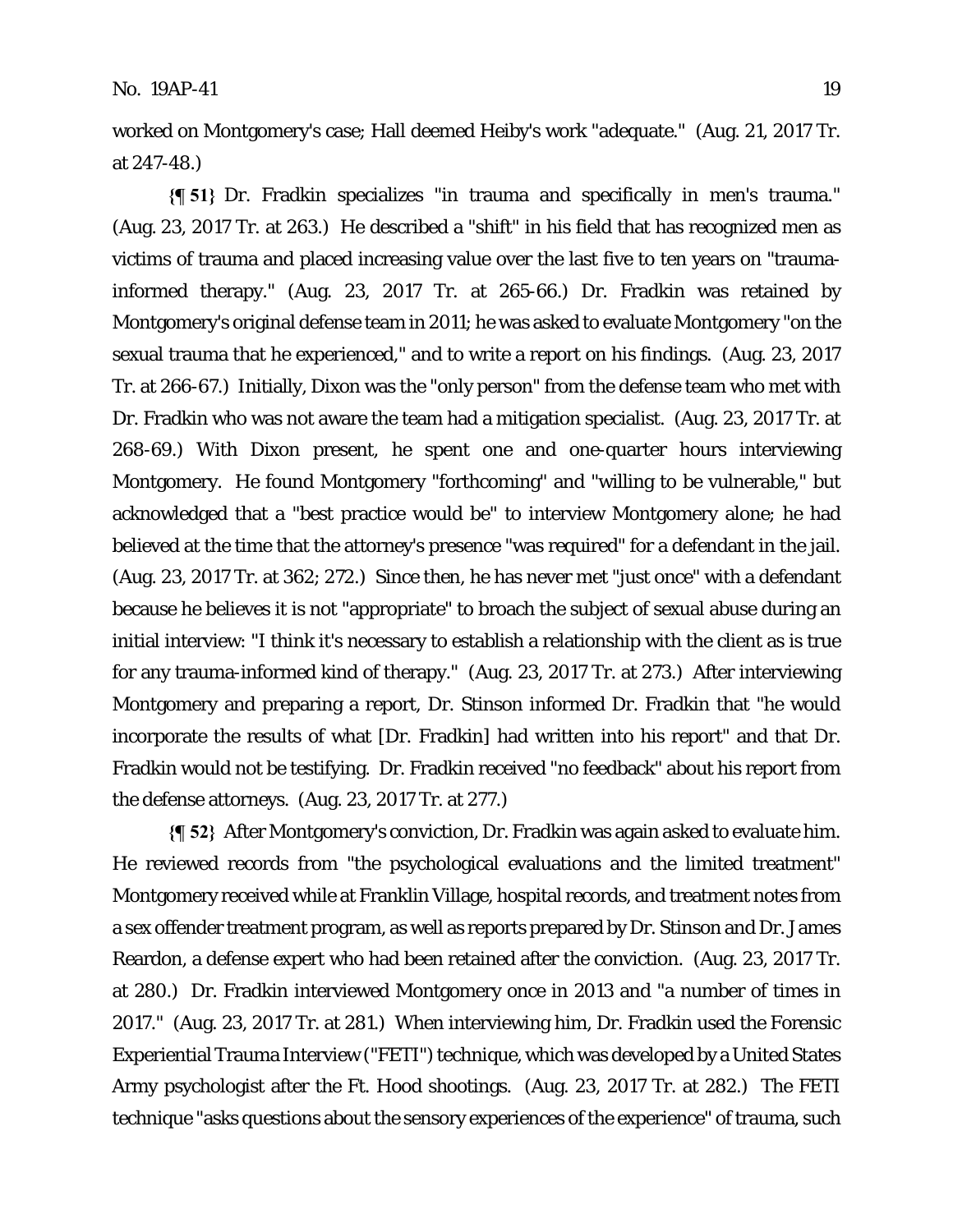as "what did you see and what did you hear and what did you smell, what did you think," based on the recognition that the brain remembers trauma "in pieces rather than in a sequence." (Aug. 23, 2017 Tr. at 283.) Dr. Fradkin also used the Adverse Childhood Experience ("ACE") assessment, which was developed based on research showing that "when somebody experiences even one Adverse Childhood Experience it's likely to have a life-long impact on their ability to function as an adult." Childhood trauma "is likely to impact on their health. People with many traumas tend to die earlier, and they tend to have many problems with intimacy, with functioning, with work, [and with] school." The ACE had been "well established" before Montgomery's conviction in 2012. (Aug. 23, 2017 Tr. at 284.)

**{¶ 53}** Montgomery's ACE score was six out of a possible ten. The score was based on the following experiences: having "an older person at least five years older" engage in sexual contact with him; abandonment by a biological parent, his father; witnessing his stepdad physically abuse his mother; living with "a problem drinker or an alcoholic" or drug user before the age of 18 (identified as "his mother, his father and his stepdad"); having a household member (mother and stepdad) who were "both depressed, mentally ill"; and being the "victim of physical and emotional neglect." (Aug. 23, 2017 Tr. at 286.) According to Dr. Fradkin, an ACE score of six is "very high. Only 3.7 percent of the population have a score of four or more." A high ACE score correlates with "drug and alcohol addiction," being "more likely to engage in sex early" in life, being "more likely to be violent, more likely to use drugs, more work absences, and much more likely to grow up with shame." (Aug. 23, 2017 Tr. at 287.)

**{¶ 54}** Dr. Fradkin used the FETI technique to interview Montgomery regarding four instances of sexual trauma. The first, "was when he was 3 or 4 years old, and he was gang raped by four boys." (Aug. 23, 2017 Tr. at 289.) The incident made Montgomery feel "like trash," and his mother "had very little reaction" after he went home and reported it to her. His stepdad, however, was "furious," and "they went and chased [the perpetrators] down" before going to the police to report the incident. The police stated Montgomery "was too young to testify in court, \* \* \* so nothing was done." When asked what was "the most difficult part of this experience," Montgomery answered "that nothing happened, that it just went away." (Aug. 23, 2017 Tr. at 290.)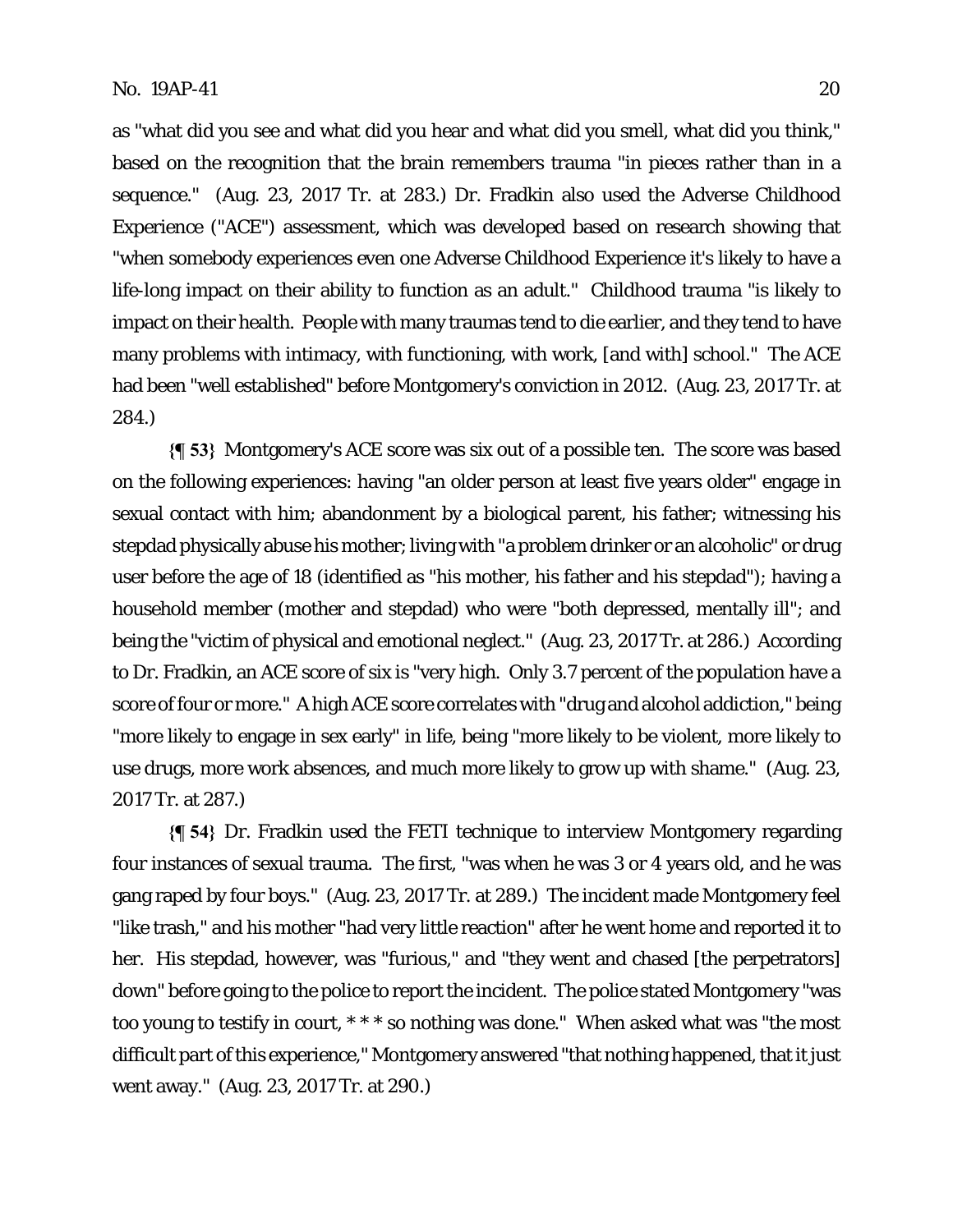**{¶ 55}** The second incident occurred when Montgomery was "somewhere between 7 and 9," and was initiated by his "uncle's girlfriend's twin daughter," who was between the ages of 13 and 15. She "told him that his uncle had told her to take him into her room." Montgomery reported remembering feeling that the activity "probably wasn't right. He said that he didn't feel good about it, that he didn't know what was going on." (Aug. 23, 2017 Tr. at 292.) He "never told anyone until his girlfriend, [C.D.], decades later." The third incident occurred when he was 8 and "the girlfriend's daughter's sister," who was "12 or 13," was babysitting him when he "invited her to play house." (Aug. 23, 2017 Tr. at 293- 94.) Dr. Fradkin interpreted the incident as indicative of Montgomery "basically learning that his value is to be a sex object," which was "a very problematic thing for an 8-year-old to be thinking." (Aug. 23, 2017 Tr. at 294-95.) The fourth incident occurred when Montgomery was "10 or 11," and the other person was a woman "in her forties." The woman "was drinking and was intoxicated." Although Montgomery "said, quote, unquote, we had sex," Dr. Fradkin cautioned that "this is something that male survivors tend to say about a sexual trauma. They describe it as sex even though she's in her forties; he's 10 or 11 years old. Clearly they're not having sex. She's sexually assaulting him." (Aug. 23, 2017 Tr. at 295.)

**{¶ 56}** Dr. Fradkin stated the postconviction interviews with Montgomery that employed the FETI technique resulted in "much more detail" than the pre-conviction interview. In 2012, he was "not aware of the FETI," because it had not yet been developed. (Aug. 23, 2017 Tr. at 296.) Dr. Fradkin emphasized the "extraordinarily shameful" feeling that male victims of sexual abuse experience and the fact that "on average men take 20 years from the time that they've been violated as a child before they're able to talk about it." (Aug. 23, 2017 Tr. at 297.) He described certain "signs" of "self-defeating kinds of behaviors" in Montgomery's history that, in his experience, were indicative of unreported and untreated sexual abuse, including starting to drink at the age of 9 and "daily use of alcohol at age 17 or 18 [that] continued until he was imprisoned"; daily use of marijuana as a teenager; use of drugs such as ecstasy, Percocet, and cocaine; an eating disorder that manifested as "overeating tremendously," resulting in a weight of 200 pounds at the age of 11 and bullying at school; bedwetting from age 4 or 5 until 12 or 13; "sexual acting out" with "a lot of boys and girls who were smaller, inferior, or less powerful than him," as well as "with female teachers, with staff." (Aug. 23, 2017 Tr. at 298-301.) Dr. Fradkin described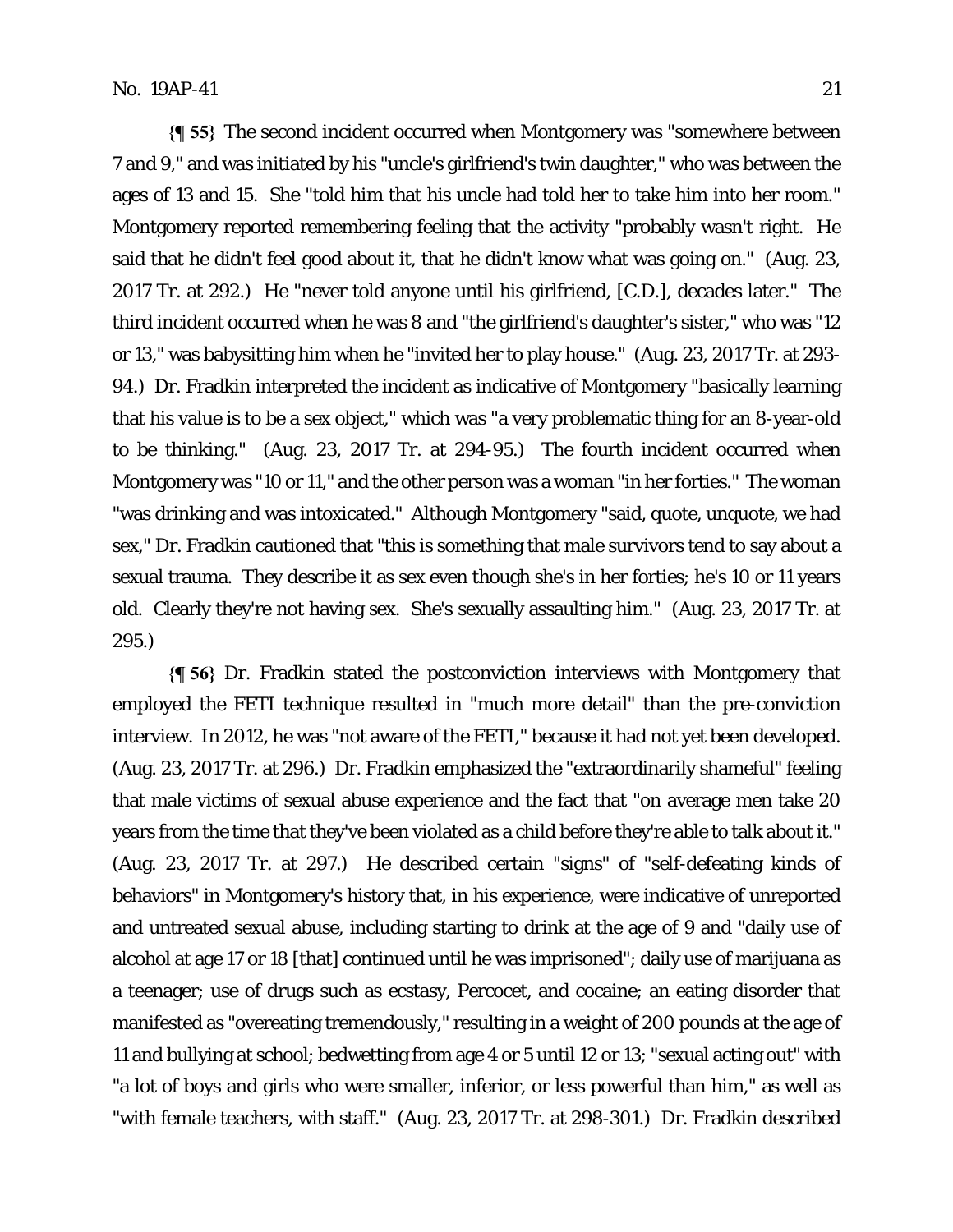these as "incidents of sexually reactive experiences rather than that he was a sexual perpetrator," disagreeing with Franklin Village records that presented Montgomery "as more predatory." (Aug. 23, 2017 Tr. at 302.)

**{¶ 57}** According to Dr. Fradkin, Montgomery was offered "grossly inadequate treatment" for "both the sexual trauma as well as the other traumas" he experienced. (Aug. 23, 2017 Tr. at 309-10.) He was "misdiagnosed" with "Conduct Disorder," and "even when there were therapists who evaluated him and said that there was sexual trauma," there was no follow-up or treatment. As a juvenile, he was placed in a "sexual offenders group" in 1987 in which "sexual abuse was never talked about in any of" the 11 sessions Montgomery attended. (Aug. 23, 2017 Tr. at 309.) His mother "was generally resistant" to treatment, she "blamed him for a lot of her problems," and "actively encouraged him to not talk about the traumas that he experienced." (Aug. 23, 2017 Tr. at 313-14.) Dr. Fradkin opined that this "add[ed] to his trauma." Nevertheless, Montgomery told him "he felt like she was a pretty good mother," which Dr. Fradkin attributed to his observation "that survivors learn to be loyal to dysfunction." (Aug. 23, 2017 Tr. at 314.)

**{¶ 58}** When Montgomery was released from Franklin Village it was recommended he be committed to the Department of Youth Services based on the diagnosis "that he had a Conduct Disorder and he was unruly and he needed a stricter environment to live in." (Aug. 23, 2017 Tr. at 316.) The records Dr. Fradkin reviewed indicated that the clinical director of a residential treatment facility that rejected him for placement believed commitment would result in "an increase in his anxiety level" that was intended to "increase his motivation for change" and make Montgomery "more responsive to treatment." (Aug. 23, 2017 Tr. at 317.) Dr. Fradkin opined that "from a trauma-informed perspective, that would be the worst thing you would want to do, \* \* \* increasing anxiety is more likely to lead to disconnection." (Aug. 23, 2017 Tr. at 317-18.)

**{¶ 59}** Dr. Fradkin described dissociation as "an experience in which a person is not fully in touch with what's going on in the current situation because of the trauma [and] a defense mechanism." In Montgomery's case, "one of the signs of dissociation was that he heard voices inside [of] his head." (Aug. 23, 2017 Tr. at 323.) In addition, "losing time, using a different voice, losing control over your body are all other examples of dissociative kinds of symptoms." (Aug. 23, 2017 Tr. at 323-24.) Dr. Fradkin attributed Montgomery's "compulsive sexual behavior" as a teenager and "problems with emotional avoidance that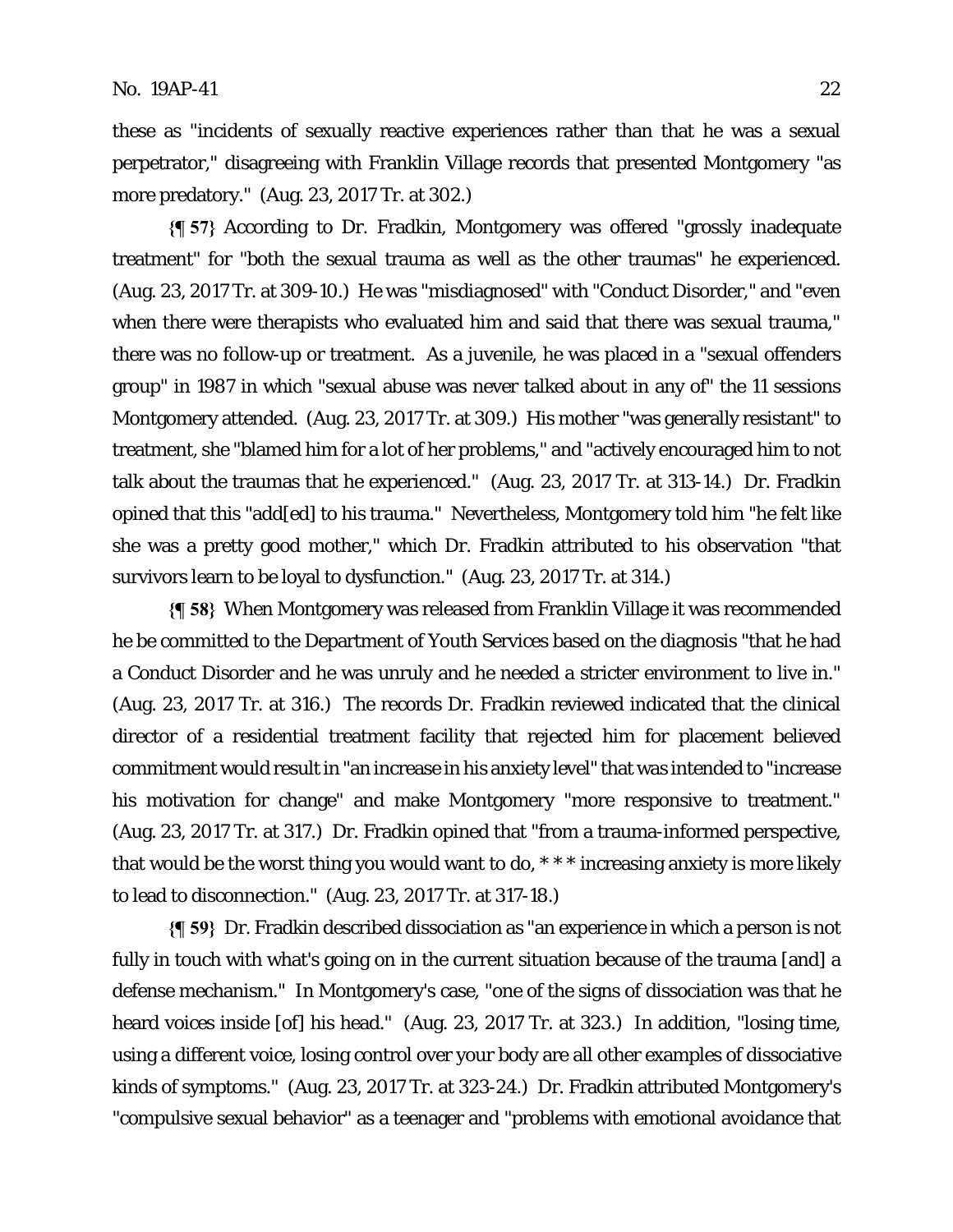resulted in escalating conflicts with his partners [as the] result of the trauma that [he] suffered that he did not receive sufficient treatment for." (Aug. 23, 2017 Tr. at 324-25.)

**{¶ 60}** Dr. Fradkin acknowledged he would not have been able to use the FETI interview technique for the original mitigation proceeding because it had not yet been developed. He "believe[d]" his "analysis and conclusions" might have been "different based upon not having FETI available." (Aug. 23, 2017 Tr. at 322.) He also acknowledged he did not "specifically" know the percentage of child victims of sexual abuse who grow up to commit murders, but that it was "relatively small." (Aug. 23, 2017 Tr. at 332.) Dr. Fradkin believed there was a "causal connection" between Montgomery's untreated trauma and his "self-defeating" and "violent behaviors in his case to deal with the feelings of being overwhelmed, \* \* \* stressed [and] betrayed," such as the betrayal he felt when Tia had "affairs with other people, other men." (Aug. 23, 2017 Tr. at 333*.*)

**{¶ 61}** Dr. Fradkin also acknowledged there was "ample evidence" of instances in the record of Montgomery "minimizing" and, in the words of the prosecutor, "lying over and over and over again," but he opined this is "very common with survivors of sexual trauma and other trauma," and "especially an African-American male who's brought up in a culture where he's supposed to be strong and powerful." (Aug. 23, 2017 Tr. at 252-53.) Dr. Fradkin believed at the time of his initial interview with Montgomery that it had been sufficient to investigate the sexual abuse and that Montgomery had been quite open with him, but in his postconviction testimony, Dr. Fradkin expressed different views and agreed he had been "inexperienced" in interviewing criminal defendants. (Aug. 23, 2017 Tr. at 361.) At the time, he did not know that it would "be appropriate" to ask for Montgomery's records or request to interview him without his attorney present. (Aug. 23, 2017 Tr. at 361- 62.)

**{¶ 62}** When read the definition of Antisocial Personality Disorder in the American Psychiatric Association's Diagnostic and Statistical Manual of Mental Disorders, Dr. Fradkin acknowledged that many of the factors applied to Montgomery and that his "antisocial behaviors" were "well documented in the psychological reports." However, he believed such behaviors were "a result of the untreated trauma and that it's a traumauninformed approach to slap that label on him because it doesn't take into account the experience he had and the lack of support he had and the lack of treatment he had." (Aug. 23, 2017 Tr. at 374.)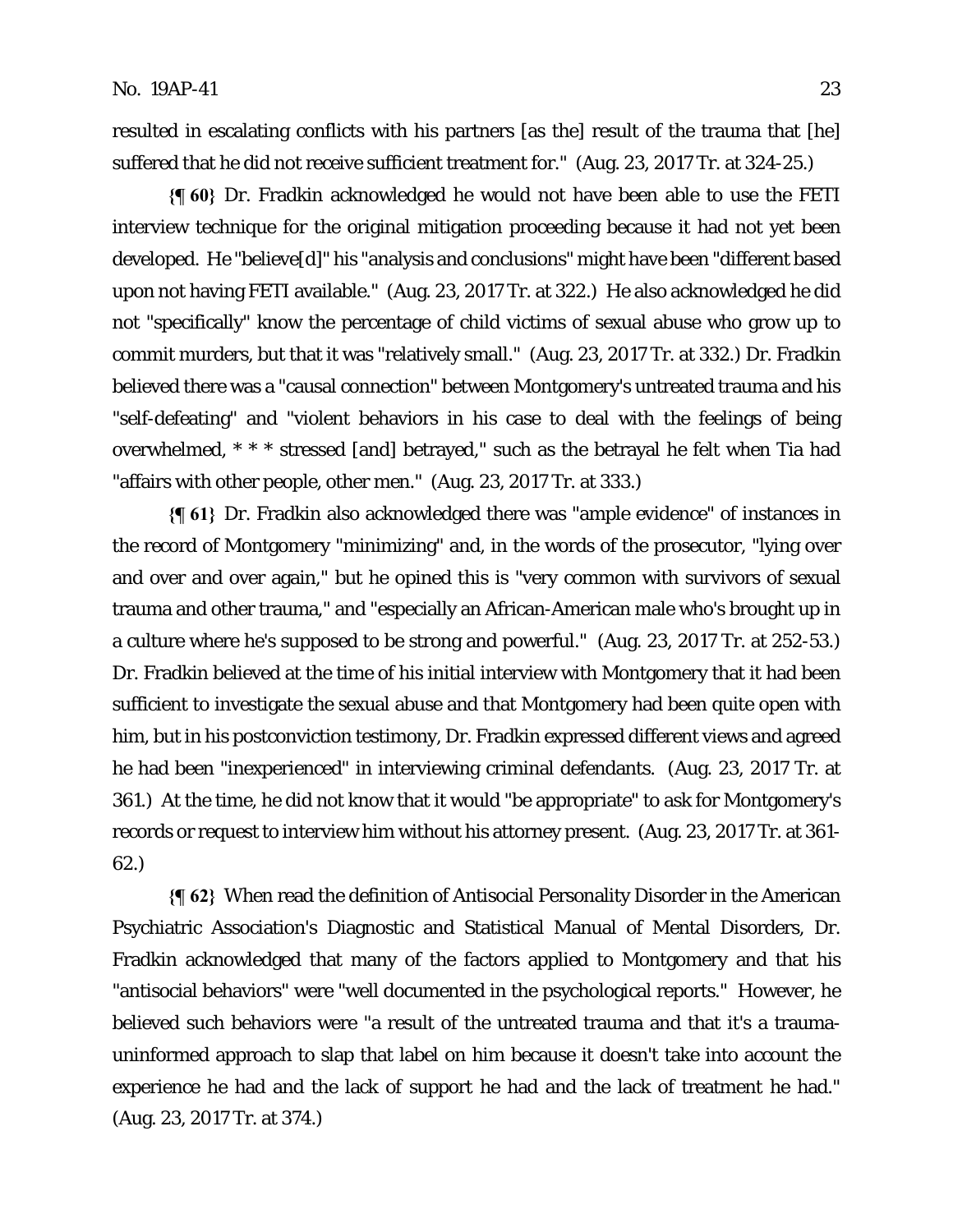**{¶ 63}** Dr. James Reardon is a psychologist with 33 years of experience in "Post-Traumatic Stress and trauma-related disorders" and forensic psychology. (Aug. 23, 2017 Tr. at 397.) He first examined Montgomery in 2013 after the conviction. Most of the records and investigative information he reviewed were provided by investigators at the OPD's office, but he did conduct a "face-to-face interview" with C.D. because she "had been in a relationship with Montgomery for a significant period of time [and] had a son with Mr. Montgomery." (Aug. 23, 2017 Tr. at 408-09.) He also prepared a supplemental report in 2017 based on "additional records" and subsequent consultation with Montgomery. (Aug. 23, 2017 Tr. at 409.)

**{¶ 64}** When asked if Montgomery had ever "received any sort of effective treatment focused on sexual abuse victims or being a sexual abuse survivor," Dr. Reardon stated he saw "no evidence" that "it ever was effectively addressed." He acknowledged "there were a number of people that treated him that meant well" and "in all fairness" Montgomery "didn't really want to talk about it. Most victims and survivors don't want to talk about it." (Aug. 23, 2017 Tr. at 417.)

**{¶ 65}** Based on his review of Montgomery's juvenile and hospital records, Dr. Reardon believed he "had been physically abused and neglected through most of his childhood." Hospital records showed he had been "burned with an iron. He fell down stairs. He had a cut on his face." (Aug. 23, 2017 Tr. at 419.) Dr. Reardon believed Montgomery's mother "loved him, but I don't think she ever liked him," and she "blamed him for ruining her life." She "washed her hands of him and just gave him over to the juvenile system" when he was 12. (Aug. 23, 2017 Tr. at 420.) Dr. Reardon saw evidence that Montgomery's mother "drank every day reportedly throughout the time that he was being carried," indicating a "potential" for fetal alcohol syndrome. (Aug. 23, 2017 Tr. at 420-21.) "Both his father and step[dad] sold drugs [and] did drugs." In addition to his mother's drinking, Montgomery "smoked his first blunt with his mom when he was around 8 years old [and] he drank with her \* \* \* from an early age on." (Aug. 23, 2017 Tr. at 421.) Montgomery "went to eight or ten different elementary schools before he even got past the eighth grade." (Aug. 23, 2017 Tr. at 421-22.)

**{¶ 66}** Dr. Reardon diagnosed Montgomery with "Post-Traumatic Stress Disorder Reaction, undiagnosed, untreated, from the abuses that were perpetrated on him, beginning with the episode or the situation when the four boys sexually assaulted him when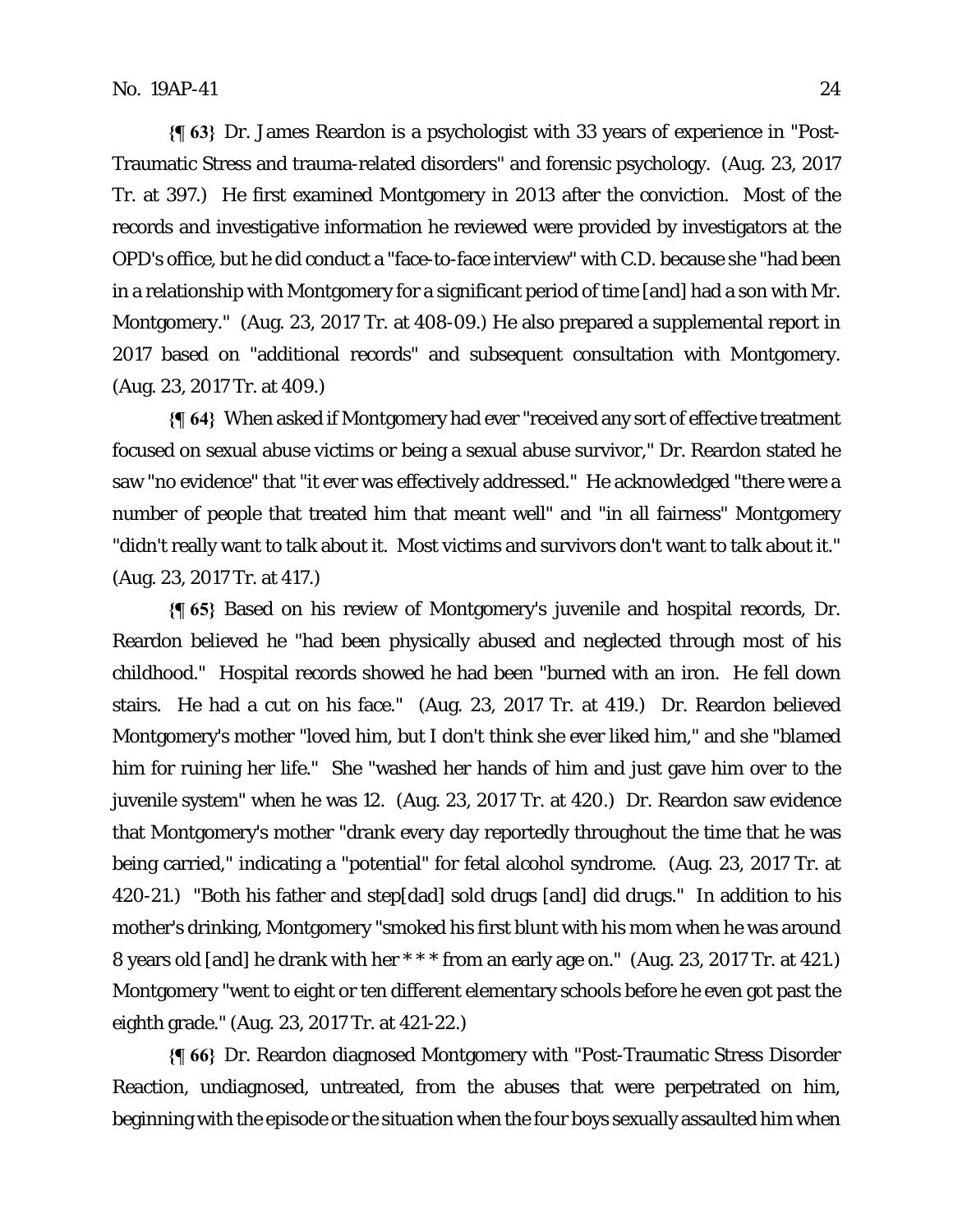he was 4 years old and then moving forward from that point." (Aug. 23, 2017 Tr. at 422- 23.) Dr. Reardon opined that "ultimately people in the juvenile system largely ended up blaming" Montgomery and treating him "more as somebody who had been a perpetrator or a potential somebody who didn't know how to handle boundaries and limits and things like that rather than somebody who had this trauma exposure in his background." (Aug. 23, 2017 Tr. at 440.) Dr. Reardon discussed a psychiatric record from 1986 prepared when Montgomery was 11 years old. The report described him as having "a long history of misconduct and borderline hyperactivity," "poor socialization skills, lack of discipline, poor motivation, total denial of problems," but had no indication that the psychiatrist was aware of "the sexual abuse events" Montgomery had experienced. (Aug. 23, 2017 Tr. at 443.) Dr. Reardon disagreed with the report's diagnosis of Conduct Disorder. Although he acknowledged "conduct difficulties," Dr. Reardon "would have diagnosed him with Post-Traumatic Stress Disorder with Conduct Disorder Manifestation," based on "the connection between the trauma exposures and the trauma effects and the behavioral manifestations." (Aug. 23, 2017 Tr. at 447-48.)

**{¶ 67}** Dr. Reardon believed that "an attempt to arrive at an Antisocial Personality Disorder diagnosis" of Montgomery was "flawed because of all the information that was there and available that was never presented" and because he did not think Montgomery "me[t] the criteria for that."  $(Aug. 23, 2017$  Tr. at 450.)

**{¶ 68}** Dr. Reardon opined the trauma Montgomery experienced resulted in him developing the following "coping mechanisms:" "[d]enial, minimization, avoidance, hyperreactivity, extreme difficulty in modulating emotional reactions, especially in situations where he feels abandoned," and substance abuse. (Aug. 23, 2017 Tr. at 452-53.) He agreed that dissociation was a coping mechanism, but clarified that "the catch with dissociation is it's not a consciously employed coping mechanism." (Aug. 23, 2017 Tr. at 455.) It is "something that occurs, not something that a person consciously employs." (Aug. 23, 2017 Tr. at 456.)

**{¶ 69}** Dr. Reardon diagnosed Montgomery with PTSD with dissociative episodes. He believed that on the day of the murders, Montgomery "was in a highly dissociated state." (Aug. 23, 2017 Tr. at 460.) Dr. Reardon "[a]bsolutely" believed Montgomery had "dissociated multiple times throughout his life." He described the relationship with C.D. as "independently corroborating" that Montgomery's dissociative "episodes had happened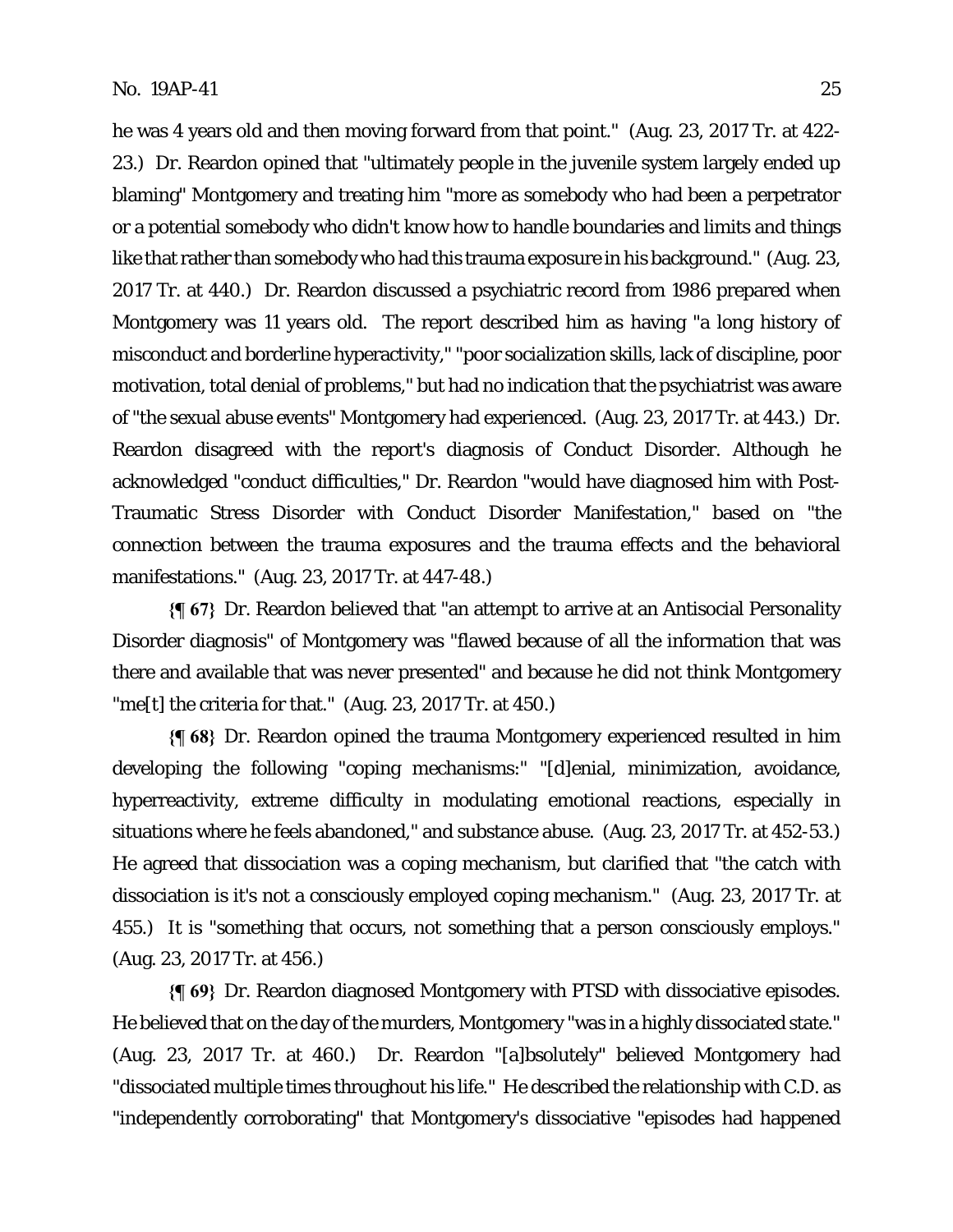before." (Aug. 23, 2017 Tr. at 466.) According to Dr. Reardon, C.D. "described a number of episodes" during which Montgomery "went away, said his eyes glazed over, he went away, he got physical with her," and the "main one was the last one where she did file domestic violence charges against him." (Aug. 23, 2017 Tr. at 468.) She described two other episodes: one in which "she kind of came to after he had kind of choked her and then let go, and he was pacing back and forth and talking to himself like he was having a conversation," and another in which "he had actually bit her on the cheek, and when the blood trickled down her cheek, \* \* \* she saw his eyes kind of focus on it, and he kind of snapped to and asked her, 'What happened? What happened? How did you get cut?' " (Aug. 23, 2017 Tr. at 469.) In both situations, Montgomery "[h]ad no memory" of having assaulted her. Dr. Reardon opined he did "not believe that in a non-dissociated state Caron Montgomery would have been psychologically capable" of murdering Tia, Tahlia, and Tyron. (Aug. 23, 2017 Tr. at 470.)

**{¶ 70}** Montgomery reported to Dr. Reardon that he had "smoked some marijuana" that evening and "he was upset that Tia had left the two children there by themselves." (Sept. 5, 2017 Tr. at 1061-62.) These events were what Dr. Reardon described as the "bits and pieces" of what occurred that Montgomery reported remembering. (Sept. 5, 2017 Tr. at 1063-64.) Dr. Reardon stated it is "very difficult" to "parse out" a dissociated person's actual memories of events from "what they recall because somebody else has provided the information," as the "information just sort of blends." (Sept. 5, 2017 Tr. at 1065.) When informed that Montgomery "was using crack cocaine and alcohol along with marijuana," Dr. Reardon stated "the drugs played a fairly minimal role in any actions, any emotional reactions that Montgomery had." (Sept. 5, 2017 Tr. at 1067.)

**{¶ 71}** Montgomery reported to Dr. Reardon that he "just went away," and the next thing he was able to recall "was that \* \* \* he kind of came back," and everyone was dead. (Sept. 5, 2017 Tr. at 1068-69.) He stated "he looked at his hands. His hands were cut up. He said there was blood everywhere. \*\*\* He just had no recall, period." (Sept. 5, 2017 Tr. at 1069.) After that, Montgomery "took a shower," then "took Tia's car, drove back out to the west side, got some more drugs, came back to the apartment [and] did the drugs." The "sound of the police" was the "next thing he really remembered, which in reality was recalled from his own experience." (Sept. 5, 2017 Tr. at 1070.)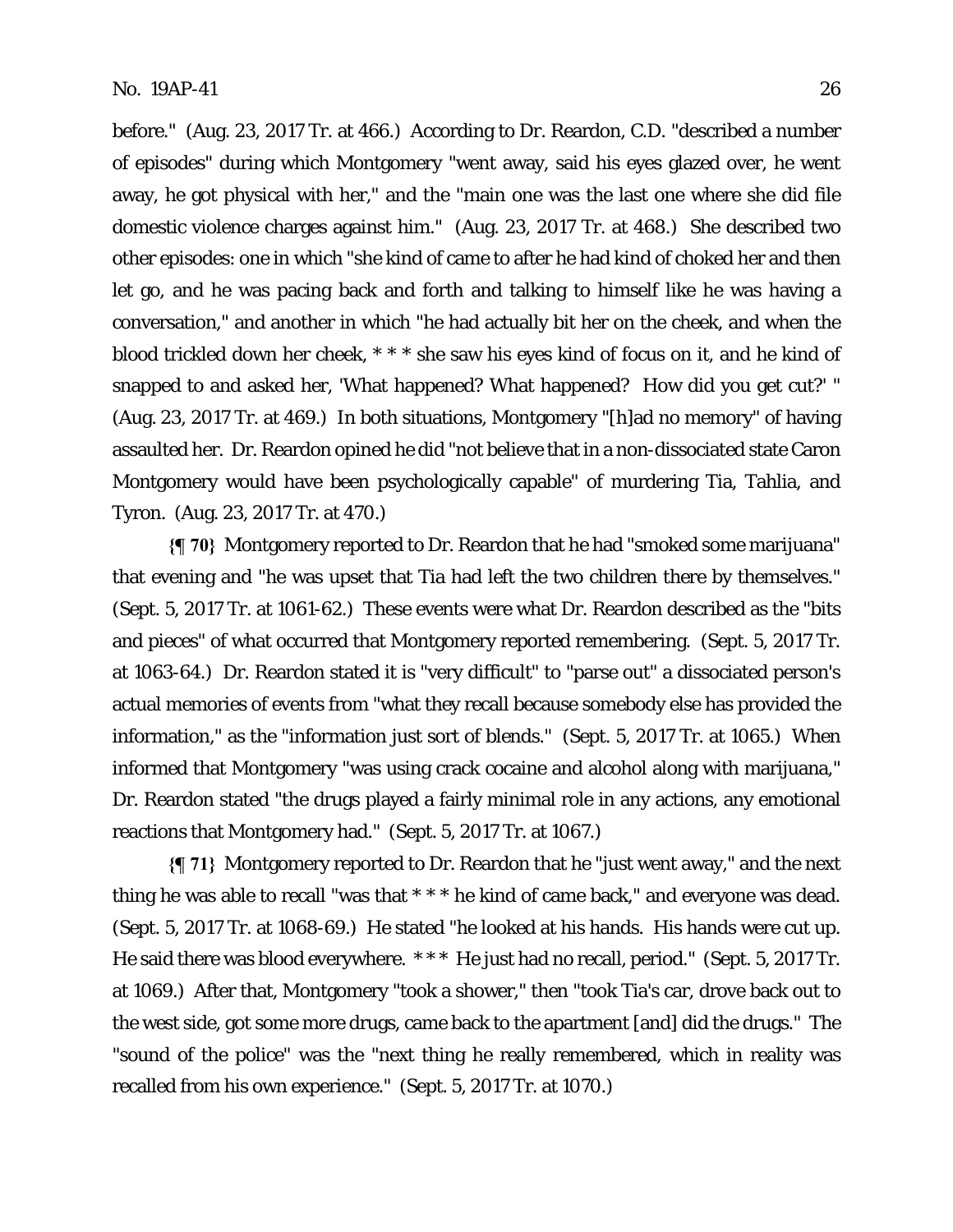**{¶ 72}** Dr. Reardon emphasized that Montgomery "went back to the same apartment" instead of fleeing. "He could have gone anywhere. He didn't. \* \* \* He didn't really have an explanation of why he did that." (Sept. 5, 2017 Tr. at 1070.) Dr. Reardon believed that Montgomery "couldn't leave them. Even though he knew they were dead, he was still connected to them." Dr. Reardon pointed out that "a rational murderer at that point would leave." There was "roughly a 30- to 35-hour span of time" between the murders until "the police came to the apartment [during which] he has no recollection of what he did." (Sept. 5, 2017 Tr. at 1071.)

**{¶ 73}** Dr. Reardon described dissociation as "a way of escaping when there's no escape. The mind simply shuts down psychologically when there's no escape physically from the situation or the circumstances." (Sept. 5, 2017 Tr. at 1073.) He rejected the notion that it was "convenient" or the product of free will: "it's not something that you do. It's something that people experience." (Sept. 5, 2017 Tr. at 1072-73.) Dr. Reardon recounted other times that Montgomery's description of his experiences indicated dissociation, including the sexual assault at the age of four, and when he physically assaulted C.D. "with no recall of having gone into that state at the time." (Sept. 5, 2017 Tr. at 1073-74.)

**{¶ 74}** Dr. Reardon acknowledged during cross-examination he had read the summary of the interview with T.L. recounting that Montgomery had threatened to kill her and her children. His reaction was that Montgomery probably was not "a strong candidate for father of the year." (Sept. 5, 2017 Tr. at 1084.) Dr. Reardon later conceded that Montgomery "engaged in, without question, \* \* \* probably numerous situations where he lost to varying degrees control and engaged in very maladaptive and destructive behavior towards the women that he was involved with." (Sept. 5, 2017 Tr. at 1086.) He agreed with the characterization of Montgomery as "a repeated domestic abuser" and that the original mitigation investigator's summary reported that C.D. had stated Montgomery beat her daily, although she did not say that to Dr. Reardon. (Sept. 5, 2017 Tr. at 1086-87.) Dr. Reardon did not believe that Montgomery would "have been dissociated during all of these incidents of [domestic] abuse," as the phenomenon "typically comes into play in the most difficult emotional circumstances." (Sept. 5, 2017 Tr. at 1087.)

**{¶ 75}** Significantly, Dr. Reardon's testimony elaborated on cross-examination with regard to what Montgomery recalled about the night in question: "What he said was, I was in and out a little bit in the hallway; stabbed Tia in the eye; none of it seemed real; felt like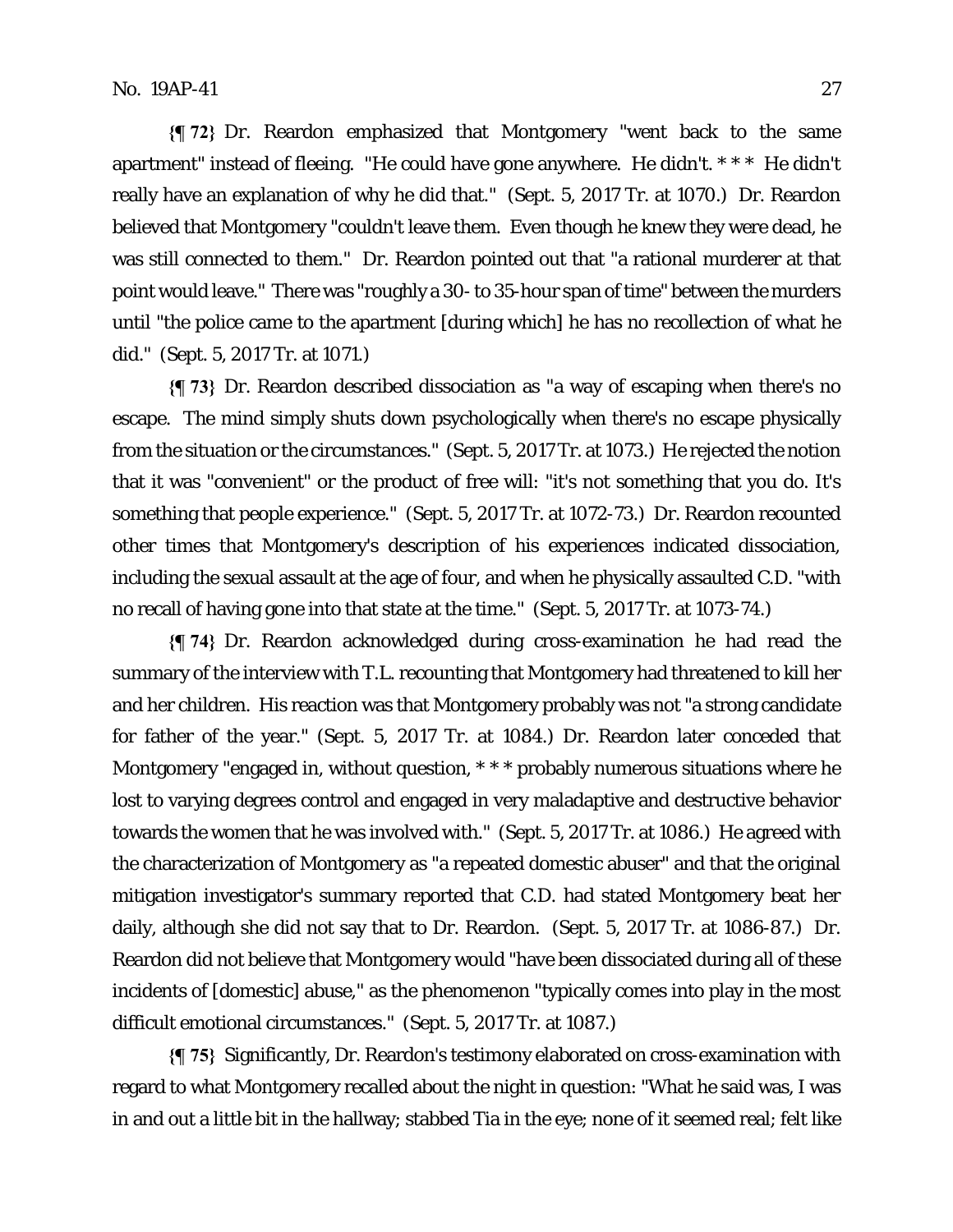I just snapped and lost it." Asked "[s]o he did remember part of the killing," Dr. Reardon answered: "He reported it to me. I don't know that he remembered it or didn't. Like I said, in my opinion, it would be very unusual. People don't go from a dissociated state to a lucid state and back and forth." (Sept. 5, 2017 Tr. at 1109.) Asked again "[w]ell, he remember[ed] stabbing Tia in his first interview," Dr. Reardon again responded: "He reported that to me." (Sept. 5, 2017 Tr. at 1110.)

**{¶ 76}** Dr. Reardon opined that the "gruesomeness" of Montgomery's "horrible" crimes was "relevant" because "either you had to be really, really cold-blooded to do something like that [and] had to know exactly what you were doing \* \* \* or you had to be really gone, out of control." (Sept. 5, 2017 Tr. at 1118-19.) He considered C.D.'s opinion that "she could see [Montgomery] going off on Tia, but [could not] in a million years see him killing his own son in the way that his son was killed" as "either powerful evidence that he's got us all fooled, and he knew exactly what he was doing, \*\*\* or that he was in a highly dissociated state, [and] completely lost control" emotionally. In Dr. Reardon's opinion, it was the latter: "To me, that's powerful evidence that weighs in favor of him being in an incredibly dissociated state." (Sept. 5, 2017 Tr. at 1119.)

**{¶ 77}** Dr. Reardon found it unsurprising that Montgomery "covered the faces of his victims" after killing them because "he probably couldn't bear to see their faces." (Sept. 5, 2017 Tr. at 1119-20.) When asked about the fact that Montgomery "hid" Tia's car by parking it "at some distance away from her apartment building" after the murders, Dr. Reardon responded that this fact did not change his opinion about Montgomery's mental state: "if he's going to hide the car away, why did he stay there? Again, that's not what a logical murderer does." (Sept. 5, 2017 Tr. at 1120.)

**{¶ 78}** Dr. Stinson also testified at the postconviction hearing. He has served as a mitigation specialist in "a dozen or more" capital cases, including Montgomery's initial case. (Aug. 24, 2017 Tr. at 488.) He describes his role in a capital case as advising "the attorneys on psychological factors that can be of mitigating value should the case ultimately get to a mitigation phase." (Aug. 24, 2017 Tr. at 489.) Dr. Stinson met with Montgomery five times, with "eight hours of actual face-to-face time," in 2011 and 2012. (Aug. 24, 2017 Tr. at 494-95.) After his first meeting with Montgomery, Dr. Stinson flagged his "sex abuse history" as "an important mitigating factor" and "passed it along to the attorneys" with a recommendation that "they should enlist an expert in that area." (Aug. 24, 2017 Tr. at 498.)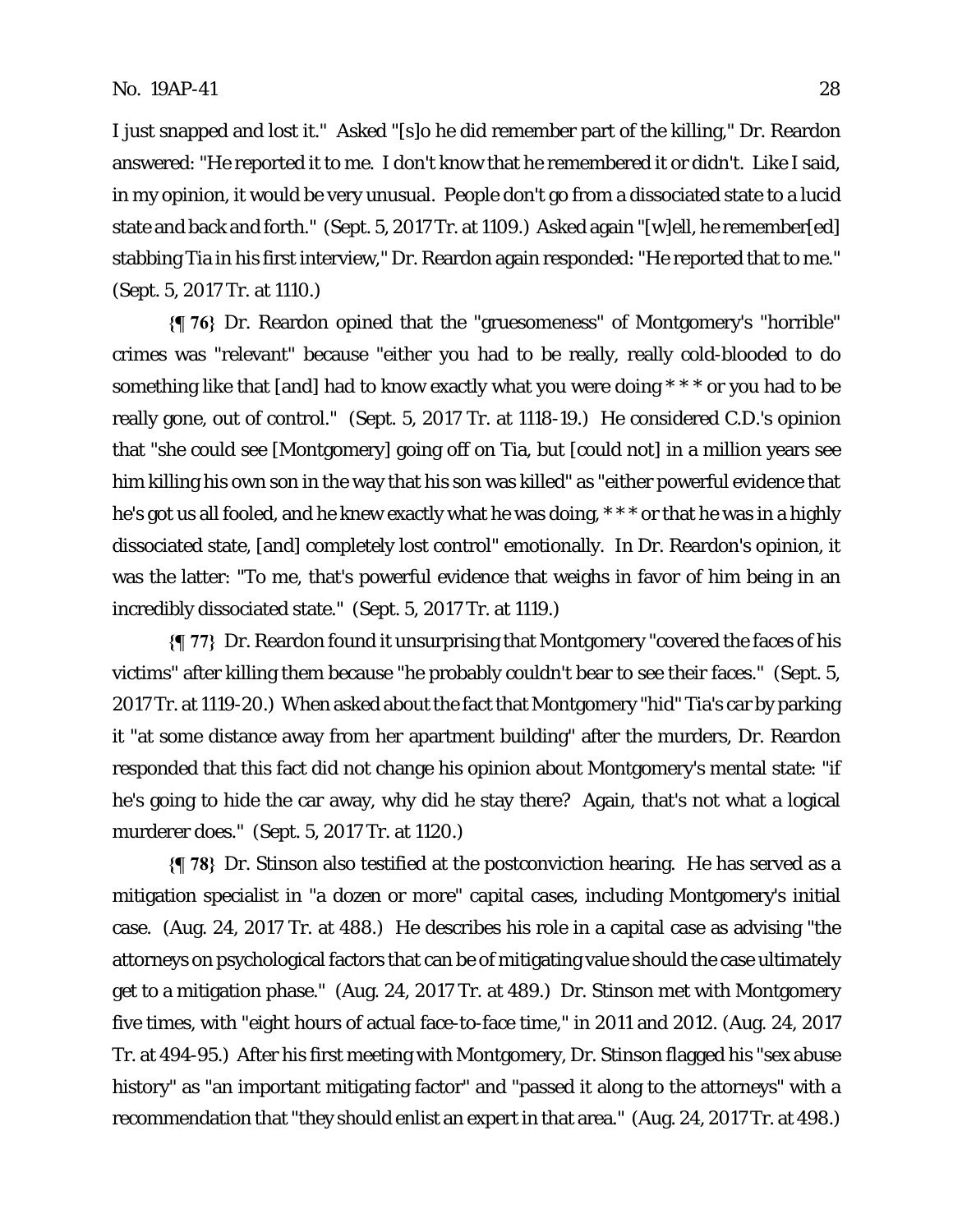After "researching who would be the most suitable expert," Dr. Stinson recommended Dr. Fradkin to the attorneys. (Aug. 24, 2017 Tr. at 499.) After speaking with Dr. Fradkin, Dr. Stinson believed the sexual abuse history "was significant" and "communicated \* \* \* to both attorneys" that it was mitigating evidence that should be presented in court. (Aug. 24, 2017 Tr. at 500-01.) He also recommended a substance abuse expert based on the "strong family history of substance abuse," but such an expert was not retained. (Aug. 24, 2017 Tr. at 501.)

**{¶ 79}** At a strategy meeting with the attorneys and the mitigation specialist, Dr. Stinson suggested that "Dr. Fradkin would be an expert on the sex abuse issues" and their "impact on a person's development and behavior," and that a substance abuse expert "could talk about the impact of drugs on brain development and the impact on subsequent behaviors," and he would be "a kind of general mitigation psychologist who would kind of put it all together." (Aug. 24, 2017 Tr. at 503.)

**{¶ 80}** Dr. Stinson reviewed the report he prepared in 2012 which discussed the following mitigation factors: the developmental effect "of being exposed to drugs and alcohol in utero"; a family history of alcohol and substance abuse; family history of mental problems, as the children of mothers with psychiatric conditions "are likely to have some adverse developmental experiences"; "inadequate parenting," resulting in difficulties with "internal self-control, and that gets manifested in behavior problems through childhood, adolescence, and into adulthood," and emphasizing Montgomery's mother's record of "ineffectiveness at supporting the interventions that were being offered" or "sabotaging the efforts that were being put in place"; a childhood history of "witnessing domestic violence," resulting in "emotional problems [that] manifest behaviorally"; physical abuse and neglect, which also adversely impacts "emotional development, which gets manifest behaviorally"; a history of sexual abuse, for which Dr. Stinson "strongly encouraged bringing Dr. Fradkin on" to investigate; a history of "mental health \* \* \* disorders," including Montgomery's diagnosis of depressive disorder, which presents as "irritability, which will manifest as anger and behavioral dyscontrol"; substance abuse problems, which Dr. Stinson believed "were strong mitigating factors" because Montgomery was "genetically predisposed" to them, as well as being "socially predisposed because he saw family members using" and introducing him to substance abuse; a history of "multiple head injuries," that Dr. Stinson opined would "have an adverse impact on his emotions and behaviors"; "residential mobility" due to "moving around a lot as a child" and "school instability," which is "an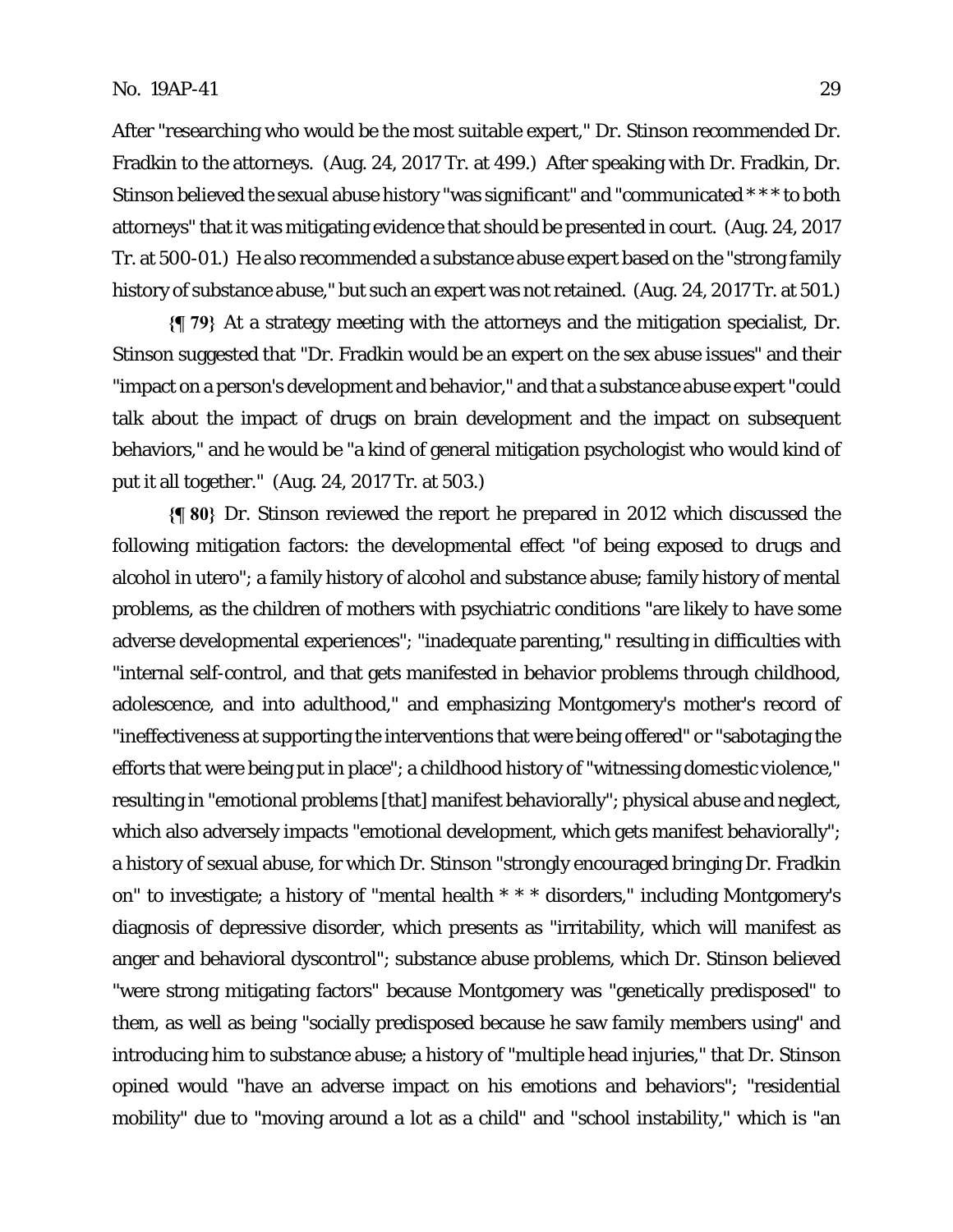increased risk factor for drug and alcohol use, for academic failure, for legal problems"; a relatively stable employment history, which Dr. Stinson believed showed that Montgomery had "the ability under the right circumstances \* \* \* to be productive and to be effective"; Montgomery's relationship with his children, as Dr. Stinson believed it was important "to point out that he had, in fact, tried to provide for his children, and his children perceived that they needed him in their lives"; and Montgomery's positive "adjustment to a structured setting of incarceration," which Dr. Stinson believed was "a strong mitigating factor." (Aug. 24, 2017 Tr. at 509-23.)

**{¶ 81}** Dr. Stinson described the report he prepares as disclosing only "the general content, kind of an outline of what the content" of testimony will be, "and then the testimony [will] provide the opportunity to really share my expertise as a psychologist." He opined the report alone, "absent testimony," will not convey "the full details and the full context." (Aug. 24, 2017 Tr. at 524.) After submitting his mitigation report to Montgomery's attorneys and subsequently meeting with them, he "anticipated that [he] would be testifying at mitigation." (Aug. 24, 2017 Tr. at 528.) By May 5, 2012, he was "getting ready for testimony" by preparing a PowerPoint exhibit and organizing his files. On May 14, 2012, Dr. Stinson was informed he "would not be called as a witness." (Aug. 24, 2017 Tr. at 529.)

**{¶ 82}** At the request of the OPD, Dr. Stinson conducted postconviction investigations and prepared reports summarizing his findings. Although he discovered "greater detail" concerning Montgomery's incarceration, he did not "uncover brand-new topics of mitigation" or "anything significantly new" to report. (Aug. 24, 2017 Tr. at 535- 37.)

**{¶ 83}** Dr. Stinson agreed that if he had been called to testify at Montgomery's original mitigation hearing, he "would \* \* \* have been able to testify to mitigating evidence," and "[w]ould \* \* \* have been able to cite to factual sources" and "psychological literature or medical literature" that supported his opinions. He also agreed that "it [is] necessary to present both psychological testimony and fact witnesses' testimony in order to present a coherent, compelling mitigation narrative." (Aug. 24, 2017 Tr. at 538.) Dr. Stinson opined that without both lay and expert testimony, "you don't get a complete picture." Fact testimony alone "just tells you, you know, what has happened, but it doesn't give you any explanation for what that means in terms of child and adolescent development, adult behavior." There is no "information" regarding the way the facts "impact on brain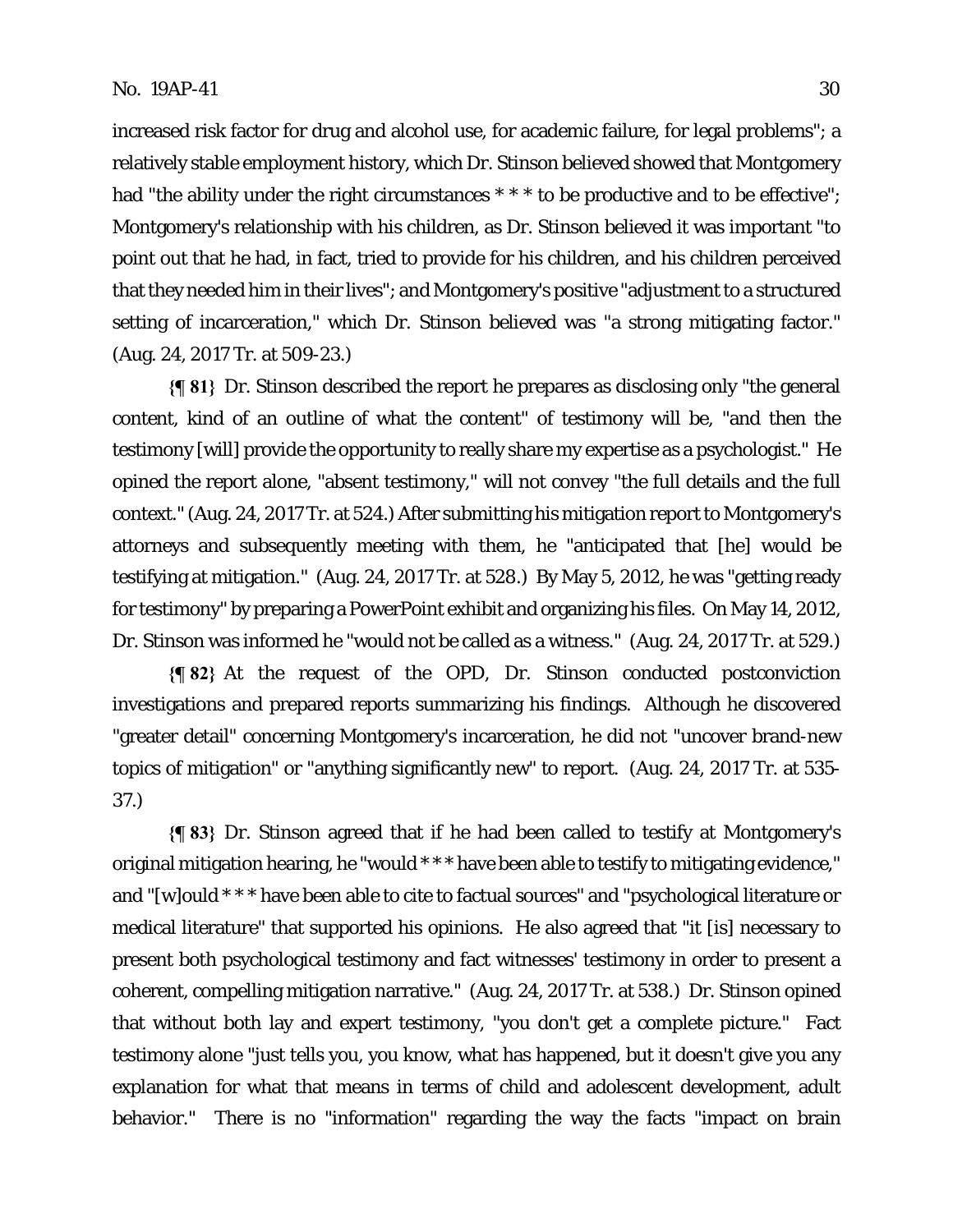development" or "affect interpersonal relationships. \* \* \* [W]ithout that extra scientific understanding of the impact of the factual information, I think you don't get the mitigating value. You just get, you know, facts and information." (Aug. 24, 2017 Tr. at 539.)

**{¶ 84}** Gwendolyn Turner, an FCCS caseworker who was assigned to Montgomery's family's case in the 1980's, also testified. FCCS "became involved" with the Montgomery family "because the mother was employed at the time and was having issues with child care, and she was leaving him alone in the car when she would go to work." Eventually, "other allegations came out of a sexual abuse nature." (Aug. 24, 2017 Tr. at 585.) The allegations concerned "three male juveniles," and no police report was made or counseling received by the family. Montgomery's mother, Carol, reported to Turner that he "had actually been molested by an adult male that was not reported" and vowed to deny the accusation if Turner reported it to anyone. Carol's plan was to find a deceased person in the obituaries of the paper who "resembled the person that reportedly had molested" Montgomery so that she could "show him the picture and basically say, 'See? He got his. It's over. Your life can go on. He can't hurt you or anybody else.' " (Aug. 24, 2017 Tr. at 586.)

**{¶ 85}** Turner believed that Carol "was attempting to provide housing and the basic needs for her child," but she "was really struggling." Turner "felt that she was a loving and caring mother but that they had secrets." (Aug. 24, 2017 Tr. at 587.) After the disclosure of the molestation, Turner recommended Montgomery "really need[s] to be in counseling" and be involved in "extracurricular activities" like sports to expose him to other children, but Carol was "resistive to all of that." (Aug. 24, 2017 Tr. at 588*.*) Carol "was not cooperative at all" with Turner's case plan, and the "lack of cooperation" and Montgomery "being left alone" resulted in his placement at Franklin Village as a juvenile. (Aug. 24, 2017 Tr. at 588-89.) Carol "flip-flopped a lot" about admitting that Montgomery engaged in "negative behaviors," and would "always" blame the molestation for his behaviors but remain resistant to counseling. (Aug. 24, 2017 Tr. at 590.) After Montgomery was placed in Franklin Village, there were times he was eligible to come home for weekends or holidays but Carol would "frequently make up excuses as to why he couldn't come home" or would not pick him up. (Aug. 24, 2017 Tr. at 591.)

**{¶ 86}** Turner received reports from Franklin Village that Montgomery "was very withdrawn, not interacting well with the rest of the kids," and engaged in "minor fights." (Aug. 24, 2017 Tr. at 599.) She was "somewhat surprised" when he was placed in the sex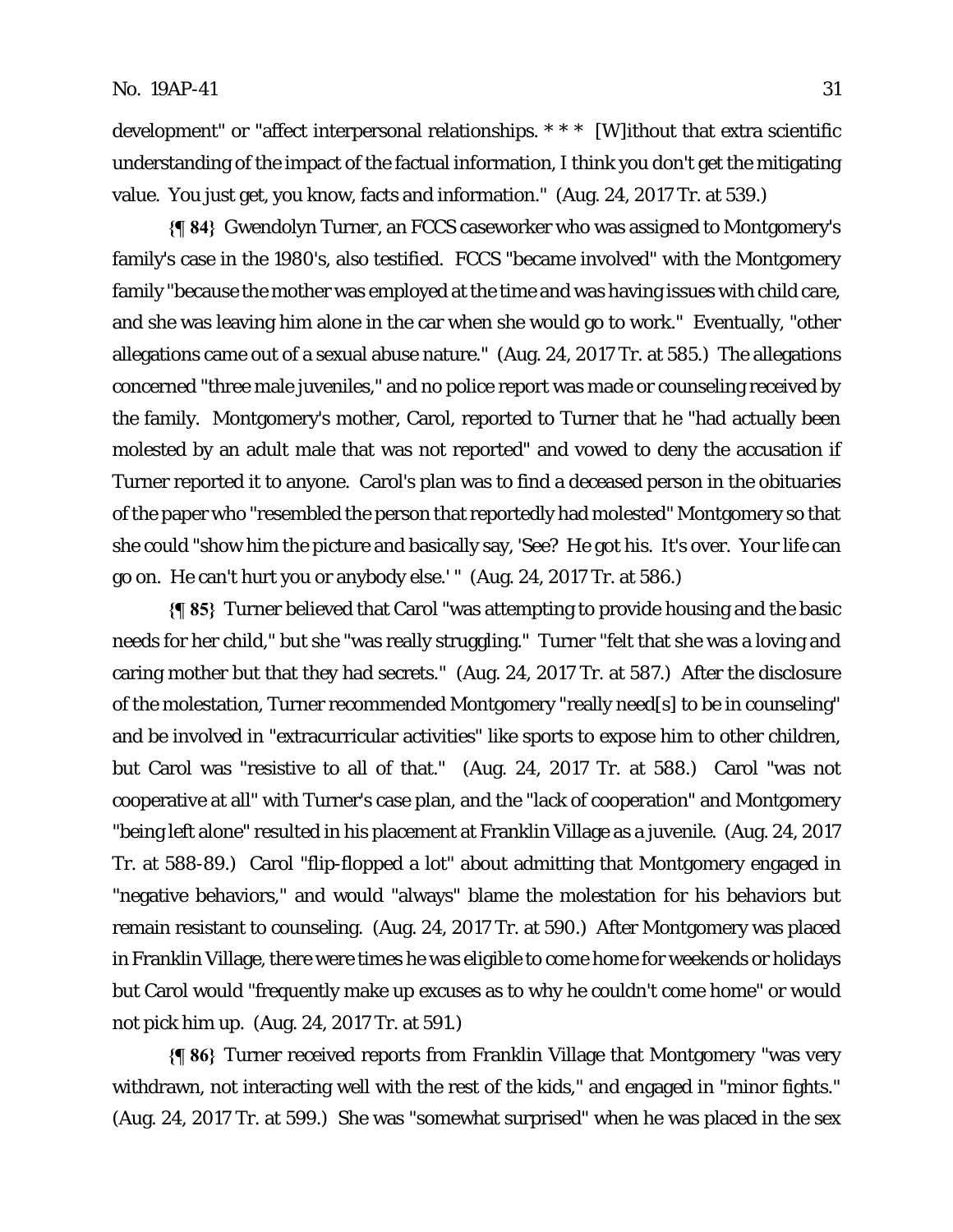offender program there, as she "never had information that he had perpetrator tendencies"; she believed it was a result of "the unresolved sexual molestation that he never resolved in counseling." (Aug. 24, 2017 Tr. at 599-600.) The family's case was eventually closed "for lack of cooperation." (Aug. 24, 2017 Tr. at 601.) On cross, Turner acknowledged Montgomery's history of "serious behavioral problems" at Franklin Village, including sexually acting out, fighting, and running away. (Aug. 24, 2017 Tr. at 613-15.)

**{¶ 87}** C.D.'s son, C.X.D., lived with Montgomery when the latter was dating his mother. During the years he lived with Montgomery, he considered him "a second father in a way." Montgomery helped him with homework and they would spend time together on the weekends "playing video games or just hanging out." (Aug. 24, 2017 Tr. at 634.) Montgomery treated C.X.D. like his own son, and C.X.D. agreed that he loved Montgomery like a father. (Aug. 24, 2017 Tr. at 636.)

**{¶ 88}** C.X.D. witnessed his mother and Montgomery fighting, both physically and verbally. Whenever he would see "a situation escalating," he would "try not to be around" and "make sure that the [other] kids were not around, if that was to happen." (Aug. 24, 2017 Tr. at 638.) C.X.D. saw Montgomery "acting violently" at times, precipitated by "verbal arguments" between his mother and Montgomery, who "would snap or just go \* \* \* crazy" and "would lose it." He stated Montgomery drank on the weekends and smoked marijuana "[h]eavily." (Aug. 24, 2017 Tr. at 639.)

**{¶ 89}** C.X.D. recalled "two really bad episodes." (Aug. 24, 2017 Tr. at 639.) The first occurred when he was "probably 12," when Montgomery arrived home in a vehicle with "a blown-out tire on the back right side," "came stumbling inside and then slammed the door," and "shortly after," C.X.D. heard arguing and the sound of "plates being tossed." He came downstairs and saw his mother and Montgomery "tangled up together" fighting, resulting in his mother having a "cut on her back side pretty bad." (Aug. 24, 2017 Tr. at 641.) Montgomery was "sweating a lot" and "looked delusional." (Aug. 24, 2017 Tr. at 642.)

**{¶ 90}** During the second incident, C.X.D. was in his room when the fight began. His mother "ended up putting [Montgomery] through a glass table," and she called police, who had to physically restrain Montgomery. (Aug. 24, 2017 Tr. at 642.) C.X.D. testified Montgomery never physically abused him or any of the children. (Aug. 24, 2017 Tr. at 643.)

**{¶ 91}** C.D. testified she and Montgomery were together for seven or eight years. Montgomery used alcohol and smoked marijuana, and he did so with his mother. He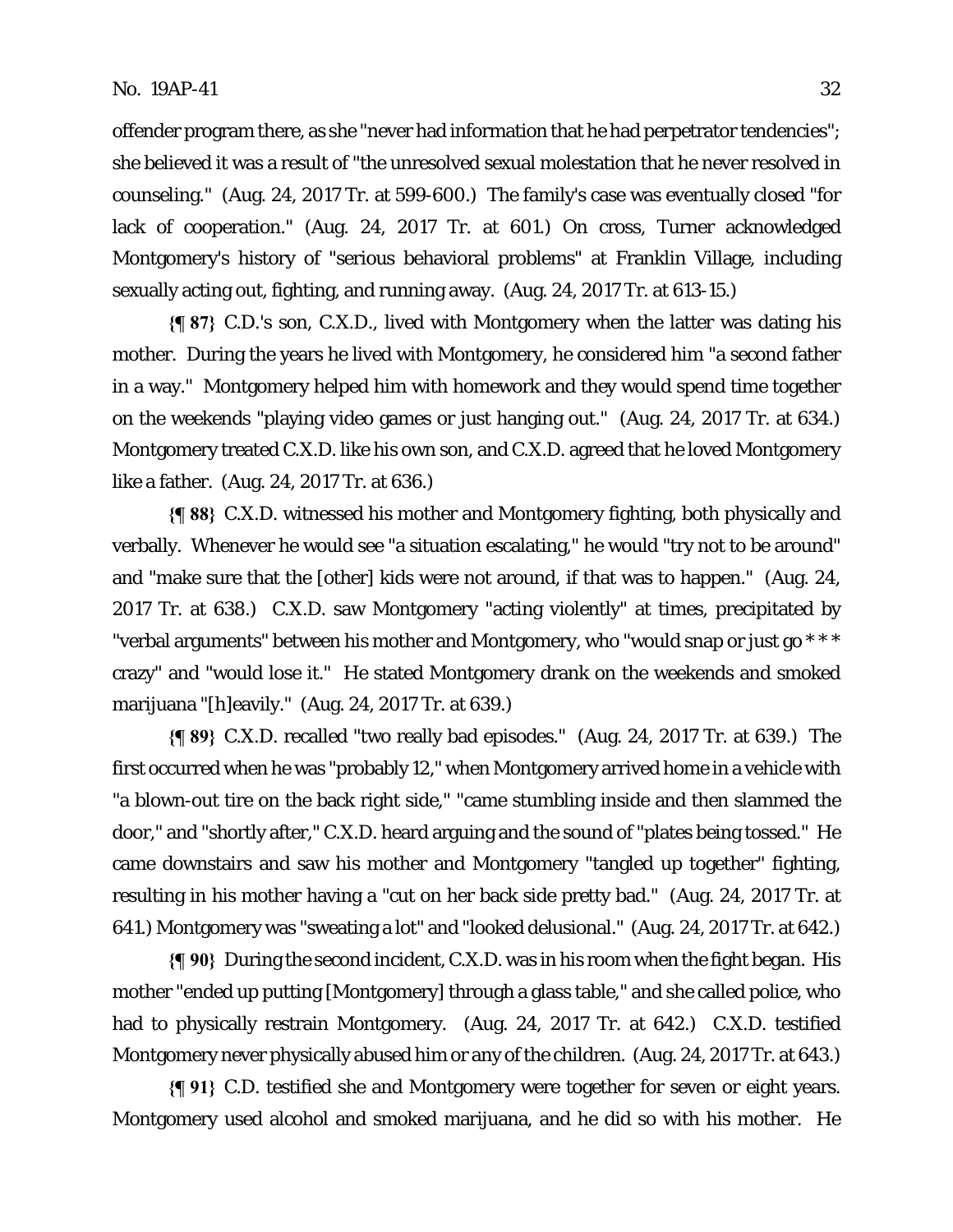physically abused C.D. "[m]aybe once, twice a month" during their relationship. During the "not-as-bad times," C.D. "would get shoved, you know, probably smacked down to the floor." She would "shove him back," but then try to stop if he would shove her harder. (Aug. 24, 2017 Tr. at 664.)

**{¶ 92}** During their relationship, there were probably "four or five" incidents of extreme abuse. C.D. recounted Montgomery "would, like, choke me, like, really choke me." Montgomery's "whole head would just, you know, shake," and "his eyes would get big." She recounted that "one of his eyes would look [in] the other direction just a little bit, \* \* \* like a little cockeyed" and "crazy looking." (Aug. 24, 2017 Tr. at 665.) She described it as "a whole transformation." During the abuse, C.D. would be "trying to fight to breathe" and "saying his name out, like, oh, my God. Let me go. It was the most scariest thing I had ever seen in my life." (Aug. 24, 2017 Tr. at 665-66.) "It was like the lights were on and nobody was home." Montgomery would not respond to his name, and it appeared that "just a different person  $***$  was emerging. It was so scary." (Aug. 24, 2017 Tr. at 666.)

**{¶ 93}** The first time Montgomery choked C.D. she "passed out" and "was on the floor." While she "was waking up from being choked," she saw him standing over her, "and he was pacing, like, over back and forth on top" of her while "he was having a conversation with himself." (Aug. 24, 2017 Tr. at 666.) Montgomery "was talking to himself and answering his questions," each in "a different voice." (Aug. 24, 2017 Tr. at 667.) "He was going, 'I don't know why she made me do that. I don't know why she made me do that.' Then another voice came and said, 'She's crazy. You don't understand,' you know, doing some, like, crazy voices." C.D. stayed on the floor with her eyes closed out of fear that "he might choke [her] again." She peeked at Montgomery and saw that "[h]is face [was] doing all this distorted stuff" while "he was talking and answering questions back." (Aug. 24, 2017 Tr. at 667.) One voice was "like a squeaky pitched voice. The other one was more of a deeper voice." (Aug. 24, 2017 Tr. at 668.) When she saw Montgomery the next day, he did not seem to know what had happened. C.D. told him what happened and he gave her "a puzzled look," then shook his head, held her, and apologized. (Aug. 24, 2017 Tr. at 669.) At that point, C.D. realized "there was something wrong with him." (Aug. 24, 2017 Tr. at 670.)

**{¶ 94}** C.D. described another incident on a day that "was going good" until Montgomery had "an episode, like, out of nowhere." (Aug. 24, 2017 Tr. at 671.) Montgomery "snapped. He went into a rage." As C.D. tried "to get away," Montgomery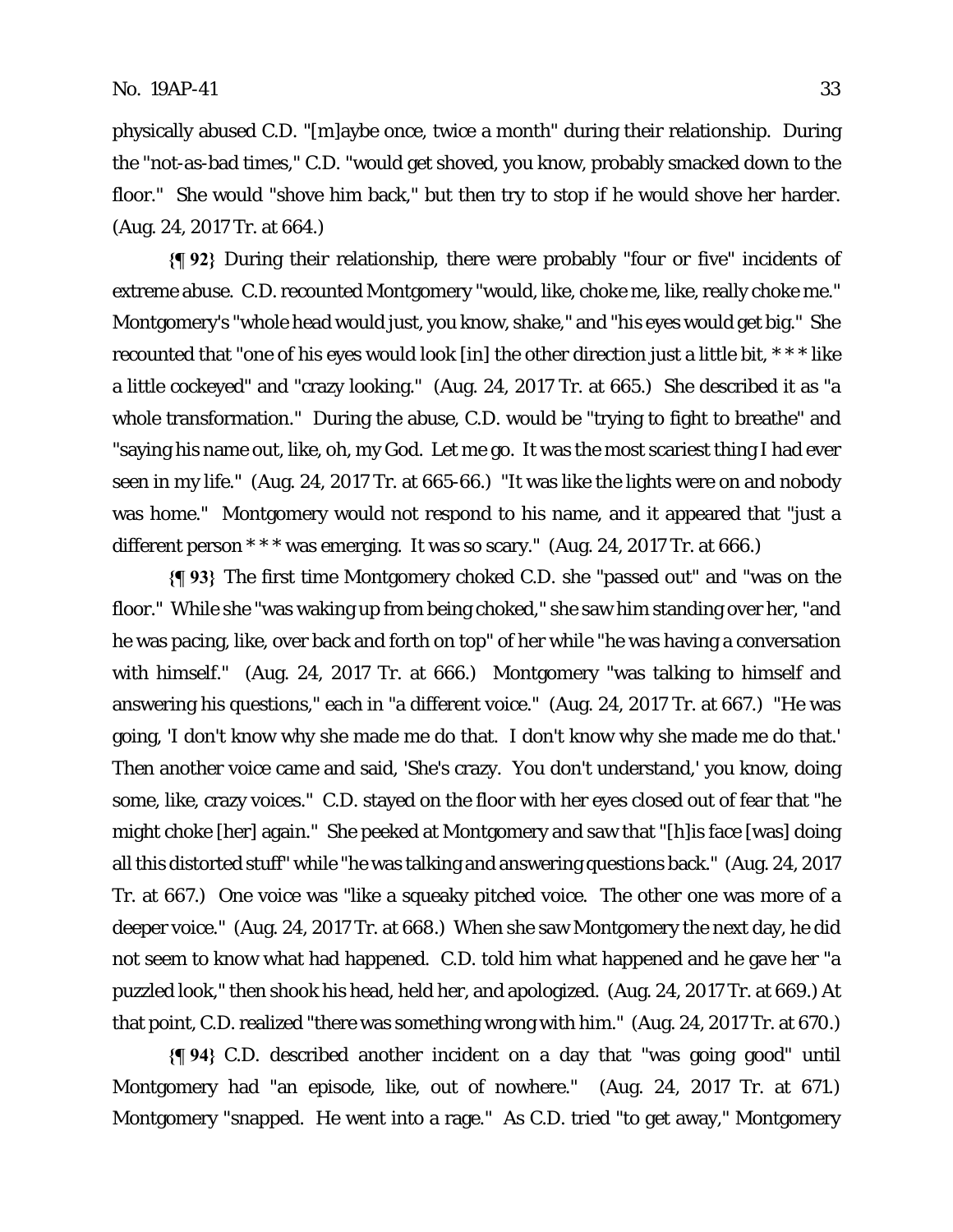grabbed her. She could "see that thing happening again. His head was trembling" and his eyes were "all over the place; they were big." She protested that she could not breathe, but he seemed not to hear her. "Then he slammed [her] down to the floor, and he started choking [her]." (Aug. 24, 2017 Tr. at 672.) C.D.'s eight-year-old daughter "flew down the stairs," then "jumped on his back, and she bit his ear," at which point he "snapped out of it." (Aug. 24, 2017 Tr. at 672-73.)

**{¶ 95}** C.D. testified that Montgomery "was depressed," and "would talk to himself" using different voices. (Aug. 24, 2017 Tr. at 674.) She urged him to get help, but he did not, and "smoked weed" everyday instead. (Aug. 24, 2017 Tr. at 674, 676.) Montgomery told C.D. about two incidents of sexual abuse. She testified she would have told his trial attorneys or any experts about the sexual abuse if they had asked, and would also have testified.

**{¶ 96}** C.D. had been interviewed before the trial date, apparently by mitigation specialist Heiby. C.D. reviewed a report of the interview prepared by Heiby and contested some of its contents. C.D. stated that Montgomery "did not beat [her] every day. Okay? That did not happen." (Aug. 24, 2017 Tr. at 683.) She also stated she never used "the words 'higher than a kite' " or that Montgomery "didn't like [her] feeling empowered. I never said anything like that." (Aug. 24, 2017 Tr. at 684.)

**{¶ 97}** When cross-examined, C.D. agreed that when Montgomery choked her, he had "strangled" her to the point of unconsciousness; that she was "lucky [to be] alive when the police took too long to get there"; and that in the most extreme four or five incidents of abuse, she had been "worried about [her] life." (Aug. 24, 2017 Tr. at 692.) During another incident when Montgomery "had that rage," he "broke the wall" with C.D.'s body. (Aug. 24, 2017 Tr. at 693.) Montgomery hit her head "with a closed fist," knocked her "to the floor," and C.D. felt her "brain shake." (Aug. 24, 2017 Tr. at 700.) "[O]nce or twice," C.D. thought Montgomery might kill her. (Aug. 24, 2017 Tr. at 693.) She described as a "ballpark" figure Montgomery beating her once or twice a month. "There [were] times that he had that crazed look, and there were times that it was \* \* \* just a regular, normal face." (Aug. 24, 2017 Tr. at 699.)

**{¶ 98}** Thomas, one of the Franklin Village employees who testified at Montgomery's original mitigation hearing, testified again during the postconviction hearing. She described meeting Montgomery's attorney after seeing the case on the news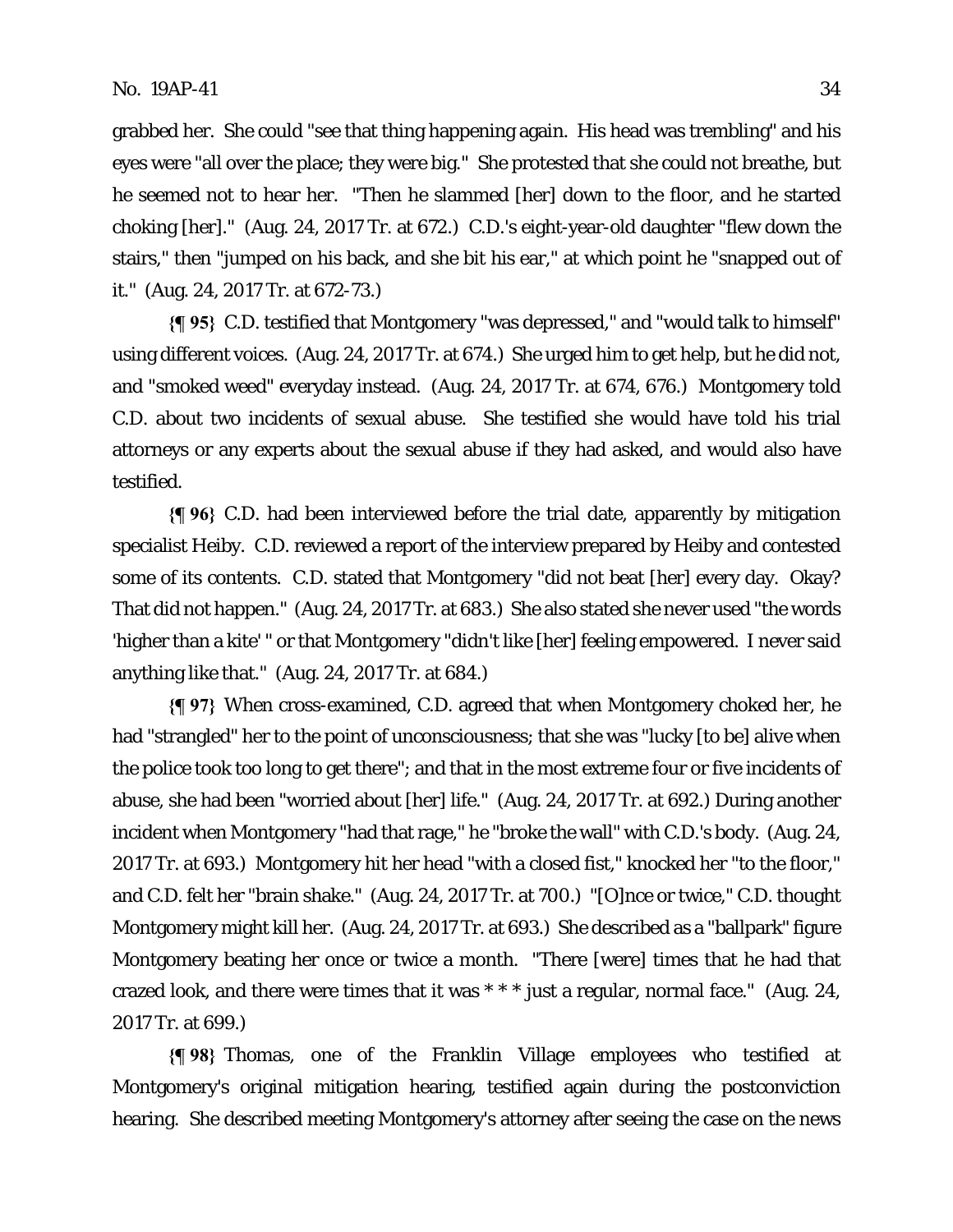and contacting the attorney. Thomas did not have access to Montgomery's psychological records at Franklin Village, so she did not discuss those issues with Montgomery's attorney.

**{¶ 99}** Brown, the other Franklin Village employee who had previously testified, also returned to testify at the postconviction hearing. Brown stated he had come forward to testify because he wanted the panel to hear how he remembered Montgomery as a juvenile, and that "[h]e was a great kid." (Sept. 5, 2017 Tr. at 1143.) When Brown worked there, he was not aware of Montgomery's history of sexual abuse, or any of the problems in his home life. Brown described several disturbing incidents at Franklin Village, including a child being sexually abused by an employee with no repercussions and "supervisors physically abusing kids." (Sept. 5, 2017 Tr. at 1150-52.) As at the original mitigation hearing, Brown had been "truly surprise<sup>[d]"</sup> to hear that Franklin Village records detailed Montgomery had discipline problems there. (Sept. 5, 2017 Tr. at 1165.)

**{¶ 100}** Major Paul Bryant, who has worked for the Franklin County Sheriff's Office for 20 years, supervised the "control area" of the main jail for 18 and one-half years where visitors are "cleared to come in." (Aug. 25, 2017 Tr. at 724-26.) He testified the standard policy was to log professional visits "both in the computer system and in the handwritten sign-in logs." (Aug. 25, 2017 Tr. at 730-31.) Major Bryant reviewed the visitation record for Montgomery from 2010 to 2012, which he considered the most accurate record of the visits Montgomery received, and stated it was "impossible" that Montgomery received "a dozen or more" professional visits that were not reflected on the record. (Aug. 25, 2017 Tr. at 733.)

**{¶ 101}** Donald Malarcik is a criminal defense attorney who is certified for death penalty representation and has pursued specialized training in that area since 1997. Malarcik considers the 2003 American Bar Association ("ABA"), guidelines for death penalty cases and the 2008 supplemental guidelines on mitigation to be "the prevailing standards and norms within the defense bar for capital litigants," and agreed that "any capital defense counsel would have read and been familiar" with both publications in 2011. (Aug. 25, 2017 Tr. at 754.) In his opinion, "these guidelines set the standard for the professional norms in capital representation." (Aug. 25, 2017 Tr. at 755.)

**{¶ 102}** Having reviewed the record of materials concerning Montgomery's trial representation, Malarcik opined that "the representation that he received fell well below the professional norms expected of counsel in capital cases." (Aug. 25, 2017 Tr. at 761.)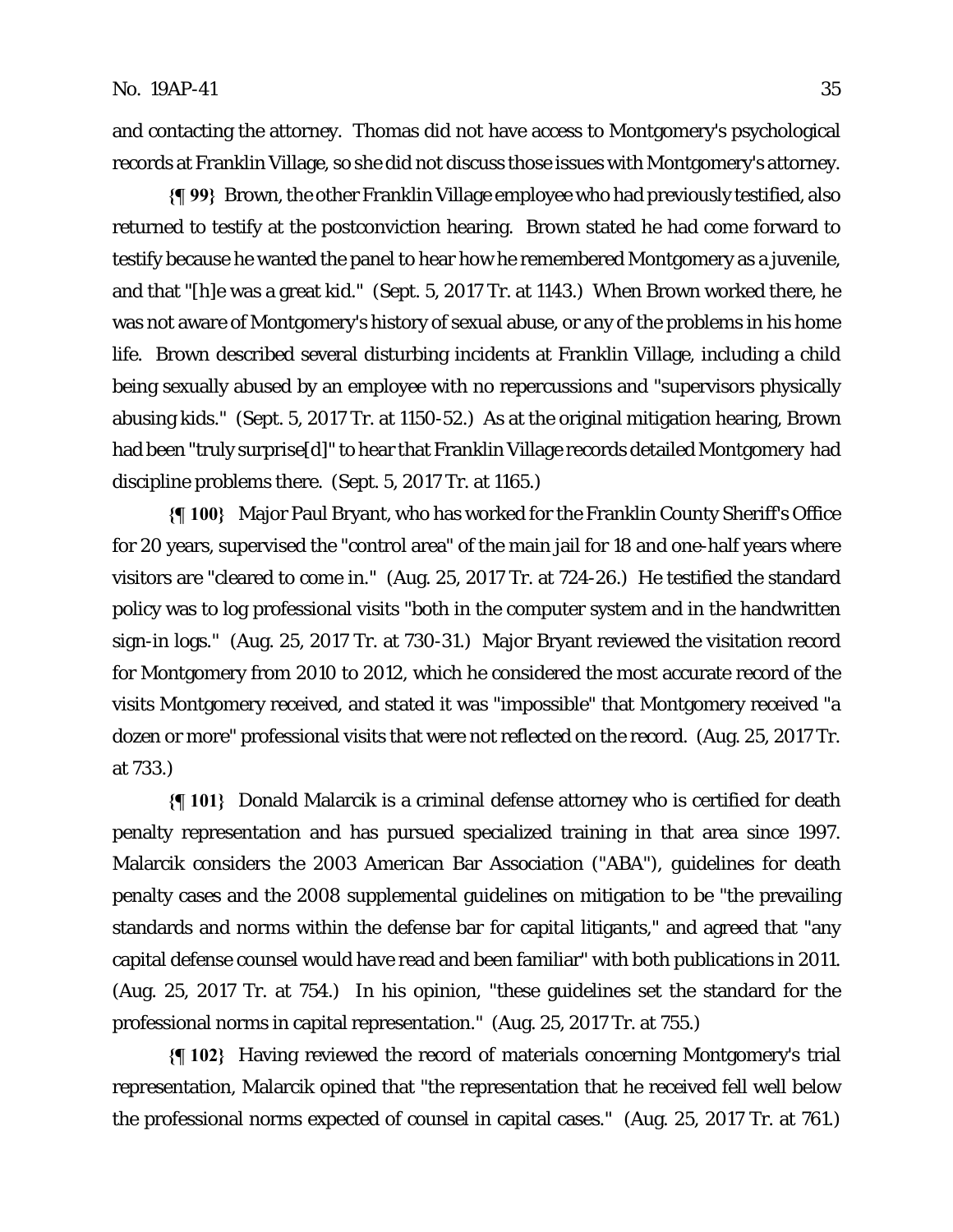Malarcik faulted Montgomery's trial attorneys for not "developing a trust relationship" with their client, noting "there were large gaps of time where counsel did not see Mr. Montgomery." (Aug. 25, 2017 Tr. at 762-63.) He also criticized them for "not spend[ing] significant amounts of time necessary to develop a trust relationship with key mitigation witnesses," as indicated by Weisman's testimony that some of them met "for the first time the week before trial." (Aug. 25, 2017 Tr. at 763-64.) According to Malarcik, this led to a failure of witnesses to detail the family's problems with substance abuse and violence and an inaccurate portrayal of Montgomery's relationship with his mother. He considered this lapse "doubly damaging" because in addition to "not presenting key mitigation," what is presented instead is "a false picture." (Aug. 25, 2017 Tr. at 767.) Malarcik opined that the level of investigation and preparation did not satisfy the constitutional standards for the presentation of mitigating evidence set forth by the United States Supreme Court in *Wiggins v. Smith*, 539 U.S. 510 (2003), or *Skipper v. S. Carolina*, 476 U.S. 1 (1986). He stated his opinion was also based on trial counsel's failure to present jail records or testimony of correction officers to show that Montgomery had "adjusted well to incarcerated life," which he considered "compelling mitigation" evidence. (Aug. 25, 2017 Tr. at 769.)

**{¶ 103}** Malarcik contended that Montgomery's counsel was ineffective for not presenting the expert testimony of mental health experts during mitigation. He identified a number of "red flags" that he believed were indicative of the need for such testimony: Montgomery's report of "hearing voices," his anti-psychotic medication regimen, lay witnesses' reports of his "abnormal behavior," and his history of sexual abuse and substance abuse. (Aug. 25, 2017 Tr. at 776-78.) In Malarcik's opinion, expert testimony would "create a nexus between all of these acts, all of these facts, all of these activities and how they are and why they are compelling, strong mitigation." (Aug. 25, 2017 Tr. at 778.)

**{¶ 104}** In addition, Malarcik believed that Montgomery's trial counsel was ineffective during the mitigation presentation itself. He faulted Weisman for not emphasizing "Montgomery's acceptance of responsibility in his pleading guilty" as a theme. (Aug. 25, 2017 Tr. at 779.) He also criticized the attorneys for only mentioning Montgomery's childhood sexual abuse "in opening statement" and "during closing argument," with no "witnesses to talk about this sexual assault" and no "expert witnesses to talk about the effects of untreated sexually abused victims." (Aug. 25, 2017 Tr. at 779-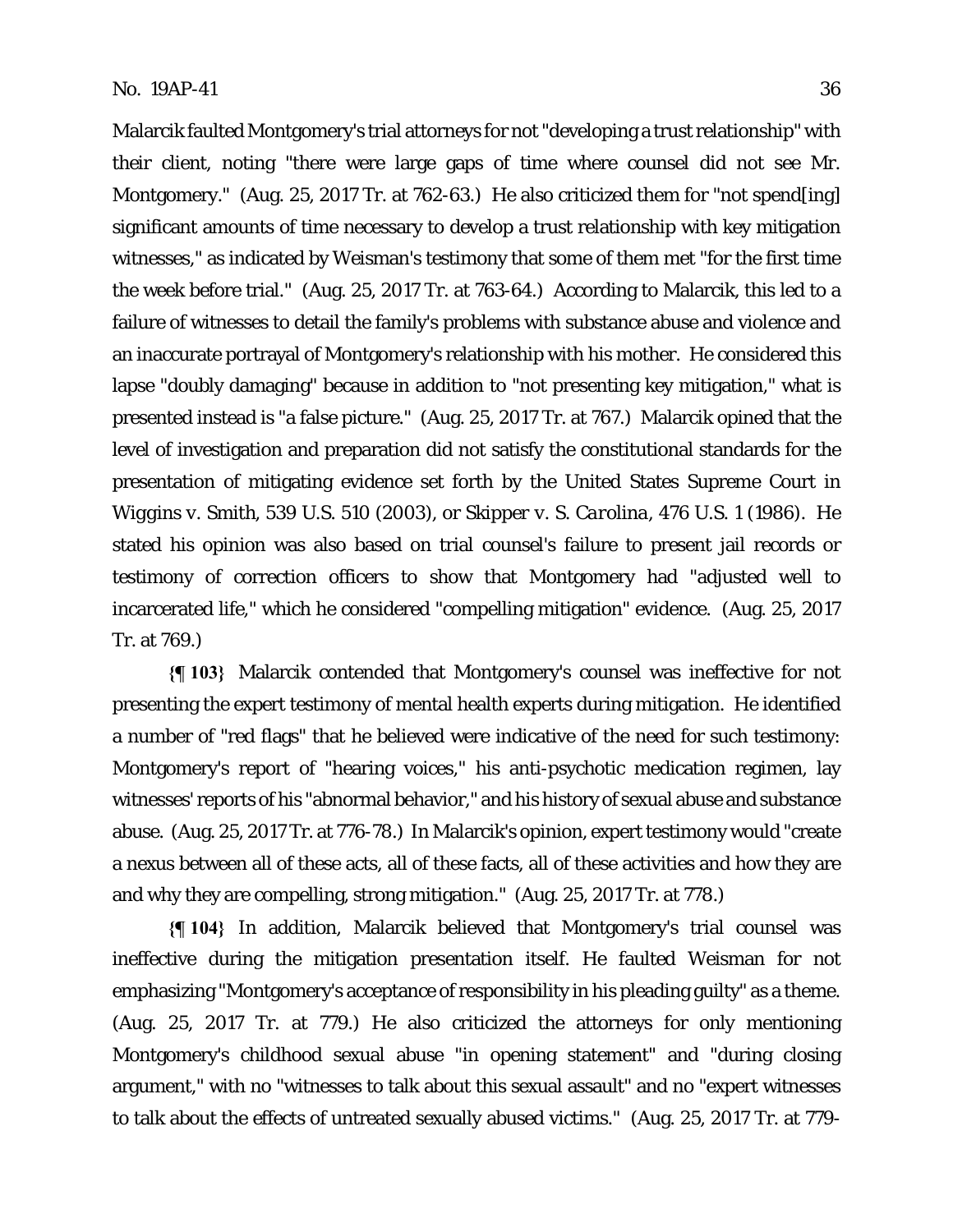80.) Malarcik found it "concerning and troubling" that "the only evidence of the sexual assault of Montgomery came in through Joint Exhibit 1 and 2" and that "trial counsel initially objected to the admissibility of those records." (Aug. 25, 2017 Tr. at 780.) Malarcik was also critical of questioning witnesses as to whether they believed Montgomery was "a good person" because it opened the door to the admission of evidence of prior bad acts. (Aug. 25, 2017 Tr. at 784-85.) The defense had failed to file a motion in limine on that issue, and prosecutors were "able to question these witnesses about prior acts of physical violence \* \* \* against women in his life and get into specific details of the facts of the Aggravated Murder." (Aug. 25, 2017 Tr. at 785.)

**{¶ 105}** Malarcik criticized the decision to waive a jury and present the mitigation case to a three-judge panel. Calling it "a mistake," he stated he would have "talk[ed] to the jury in voir dire," been "open and honest with them" about mitigation, with the goal of "maximiz[ing] the impact of your client's acceptance of responsibility." (Aug. 25, 2017 Tr. at 788.) He emphasized the ABA guidelines counsel not to "waive the jury without an agreement," and noted "statistics" that he said show capital defendants more regularly get life sentences from juries than from three-judge panels. (Aug. 25, 2017 Tr. at 789-90.)

**{¶ 106}** The defense also presented Dr. Clemens Bartollas, an expert in the juvenile justice system. By the late 1980's, the "pendulum had swung a hundred and eighty degrees from the rehabilitation [orientation] to [being] very punishment oriented." (Aug. 25, 2017 Tr. at 856.) Dr. Bartollas worked at and did studies at the maximum security juvenile facility Training Institute of Central Ohio ("TICO"), and performed "assessments" of the Training Center for Youth ("TCY") where Montgomery was housed. (Aug. 25, 2017 Tr. at 857-59.) Dr. Bartollas described an environment of dormitory housing where "younger kids were taken advantage of" by older children with inadequate oversight by staff. (Aug. 25, 2017 Tr. at 865-66.) From reports of residents, "TCY was as difficult as TICO." (Aug. 25, 2017 Tr. at 868.)

**{¶ 107}** After reviewing Montgomery's juvenile records, Dr. Bartollas opined the Franklin Village employees who testified at Montgomery's trial, Thomas and Brown, were "individuals [who] cared for [him], and they formed a relationship with him, and he responded to that." With "more of that type of support his response could have been much different." (Aug. 25, 2017 Tr. at 868.) In TICO, where Dr. Bartollas worked, staff members "frequently were involved in victimization," and there was a "mentality" that "was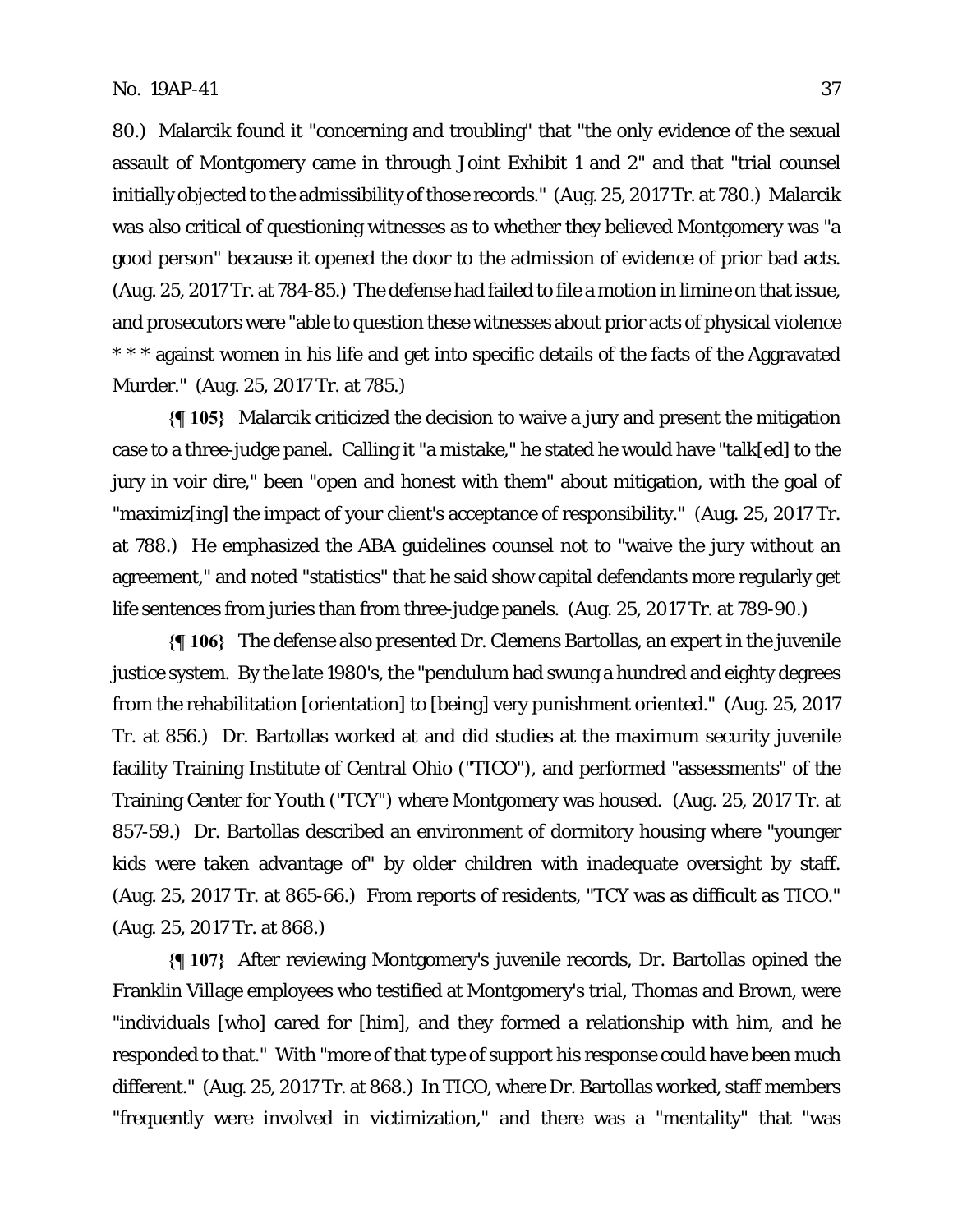particularly true of African-American staff with African-American inmates" that one had to "protect himself" and that "to be a man," one had to "stand up for yourself." (Aug. 25, 2017 Tr. at 869.)

**{¶ 108}** Dr. Bartollas opined that "the State did not do a good job" with Montgomery as a juvenile. (Aug. 25, 2017 Tr. at 870.) "In the late eighties, he would not have received effective treatment anywhere for being a sexual [abuse] victim. That was not considered at that time." (Aug. 25, 2017 Tr. at 872.) The sexual perpetrator programs in existence then would not have "effectively counseled" Montgomery, as they were just "starting to develop" and "were not sophisticated." (Aug. 25, 2017 Tr. at 873.) Dr. Bartollas disagreed with a request in the records prepared by FCCS asking to have Montgomery placed in a more secure juvenile facility in order to "increase \* \* \* his anxiety level" to make him "more responsive to treatment." (Aug. 25, 2017 Tr. at 875-76.) According to Dr. Bartollas, with "the most-difficult-to-handle kids," increasing anxiety would "reduce their performance"; hence, the goal was "to reduce anxiety, not increase it." (Aug. 25, 2017 Tr. at 876.) In his opinion, Montgomery "needed support," not a "punishment-related system" like the one he was housed in. (Aug. 25, 2017 Tr. at 876-77.)

**{¶ 109}** Montgomery also testified on his own behalf. He described the sexual assault he experienced when he was four, as well as the subsequent experiences. (Sept. 5, 2017 Tr. at 962-64.) He also described his mother hitting him "with an extension cord or a switch" whenever he "got into trouble," which he said happened "once or twice a week." (Sept. 5, 2017 Tr. at 965.) He described being sent to Franklin Village by his mother, and how his mother introduced him to marijuana at the age of 12.

**{¶ 110}** Montgomery stated he had been dropped off at his apartment the night of the killings after he finished selling crack for the evening. Initially when asked what he remembered about the night, he stated: "Just blacking out and, when I came to, everybody was dead." (Sept. 5, 2017 Tr. at 980.) He recalled, however, that in the apartment, while the children were asleep, he "started smoking marijuana[,] two blunts." Then, he stated he recalled being mad at Tia and remembered her arriving home, "[j]ust her getting in the door and me blacking out." (Sept. 5, 2017 Tr. at 982.); *see also* ("I just remember her getting in the door."). (Sept. 5, 2017 Tr. at 1041.) On cross-examination, he testified that when Tia entered the apartment, there "[w]asn't no argument." (Sept. 5, 2017 Tr. at 1043.) He repeated: "No argument." "Q*.* You just started stabbing her? A. I guess, yes," adding later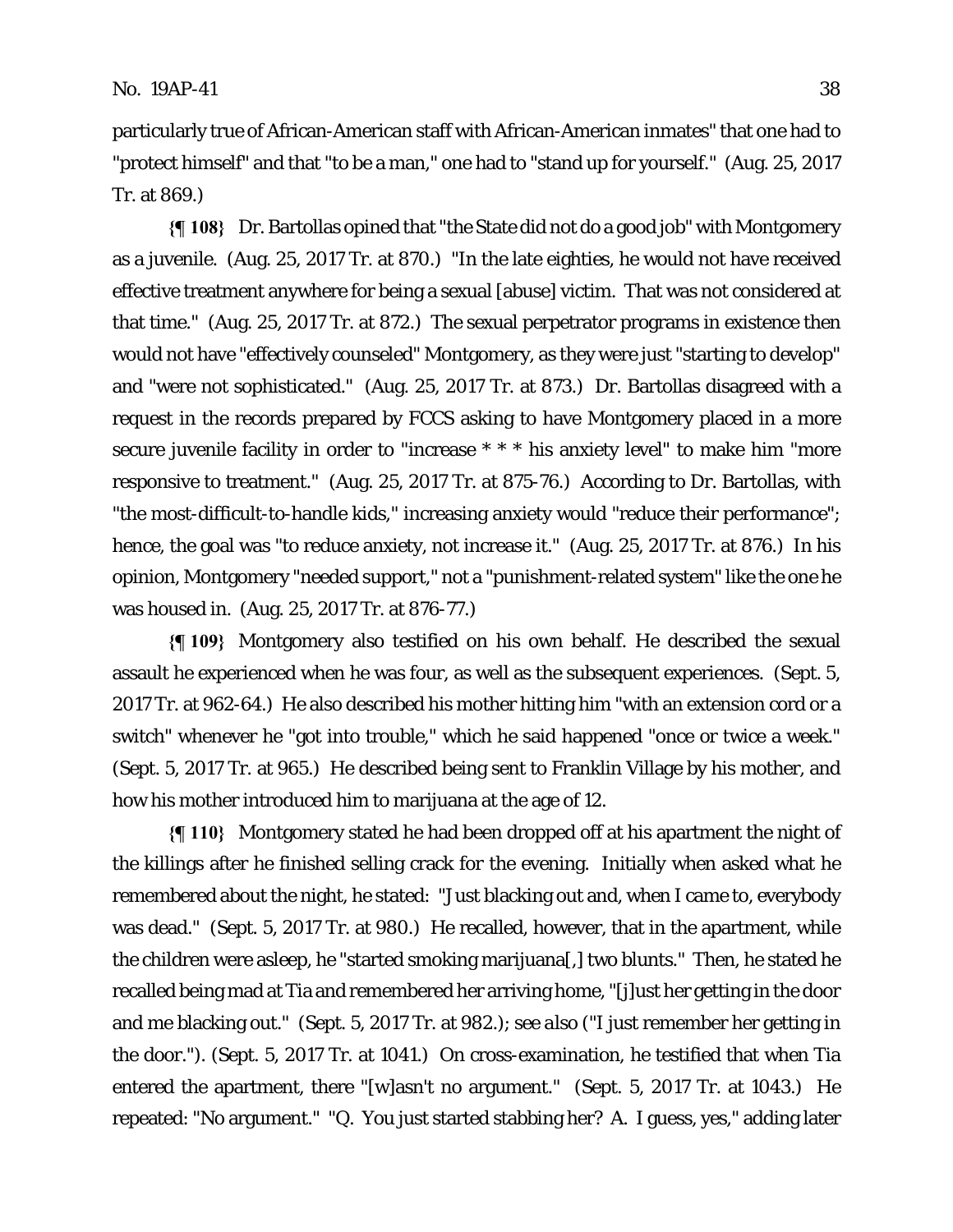he did not recall. (Sept. 5, 2017 Tr. at 1043-44.) Montgomery also testified that Dr. Fradkin's note that he stated "[b]efore he killed Tia, he told her he had \* \* \* anal sex with [X.X.]" related not to the night of the killings but to "the week prior." (Sept. 5, 2017 Tr. at 986.) Montgomery testified the voice on the 9-1-1 tape was that of Tia's daughter, Tahlia. He also stated he did not end that call.

**{¶ 111}** Montgomery stated that on emerging from what he said was the blackout, he took a shower to rid himself of the "blood on my hands and everywhere." (Sept. 5, 2017 Tr. at 988.) Then he took Tia's car to procure "more drugs" to numb himself because "I kn[e]w I had d[one] it." (Sept. 5, 2017 Tr. at 989.) Upon his return, he hid the car. He stated he remembers "trying to take my own life" just before the police came in. (Sept. 5, 2017 Tr. at 991.) He had blacked out in the past, he admitted, with C.D. and T.L., as well as with Tia. Although he knew he had hurt people during the blackouts before, he did not think he "was capable" of killing anyone during a blackout. (Sept. 5, 2017 Tr. at 994.)

**{¶ 112}** Montgomery asserted his trial attorneys never explained to him the ramifications of not pleading guilty, or going before a jury instead of a three-judge panel. He agreed he "trusted them" when he took their advice to waive the jury, but would not have gone to the three-judge panel had he understood the consequences then. (Sept. 5, 2017 Tr. at 1003-04.) He stated, too, that he was not seeking at the postconviction hearing to contest his guilt or to avoid responsibility. He asserted that in his pretrial interview with Dr. Fradkin, he was "open," felt comfortable, and told the doctor everything he needed to know. (Sept. 5, 2017 Tr. at 1034-35.)

#### **D. Trial Court's Postconviction Decision**

**{¶ 113}** In a decision issued December 31, 2018, the trial court ruled Montgomery had received ineffective assistance of counsel during the mitigation phase and that he therefore is "entitled to a new mitigation/sentencing phase." (Postconviction Decision at 70.) The trial court rejected Montgomery's argument that he received ineffective assistance of counsel during the trial itself.The state has appealed and Montgomery has crossappealed from those respective rulings.

**{¶ 114}** "As a threshold matter," the trial court noted Montgomery's "jury waiver and guilty plea were the subject of his direct appeal to the Supreme Court of Ohio," and that "the Ohio Supreme Court specifically held, after reviewing the colloquies surrounding Defendant's jury waiver and guilty plea, that the same were voluntary, knowing and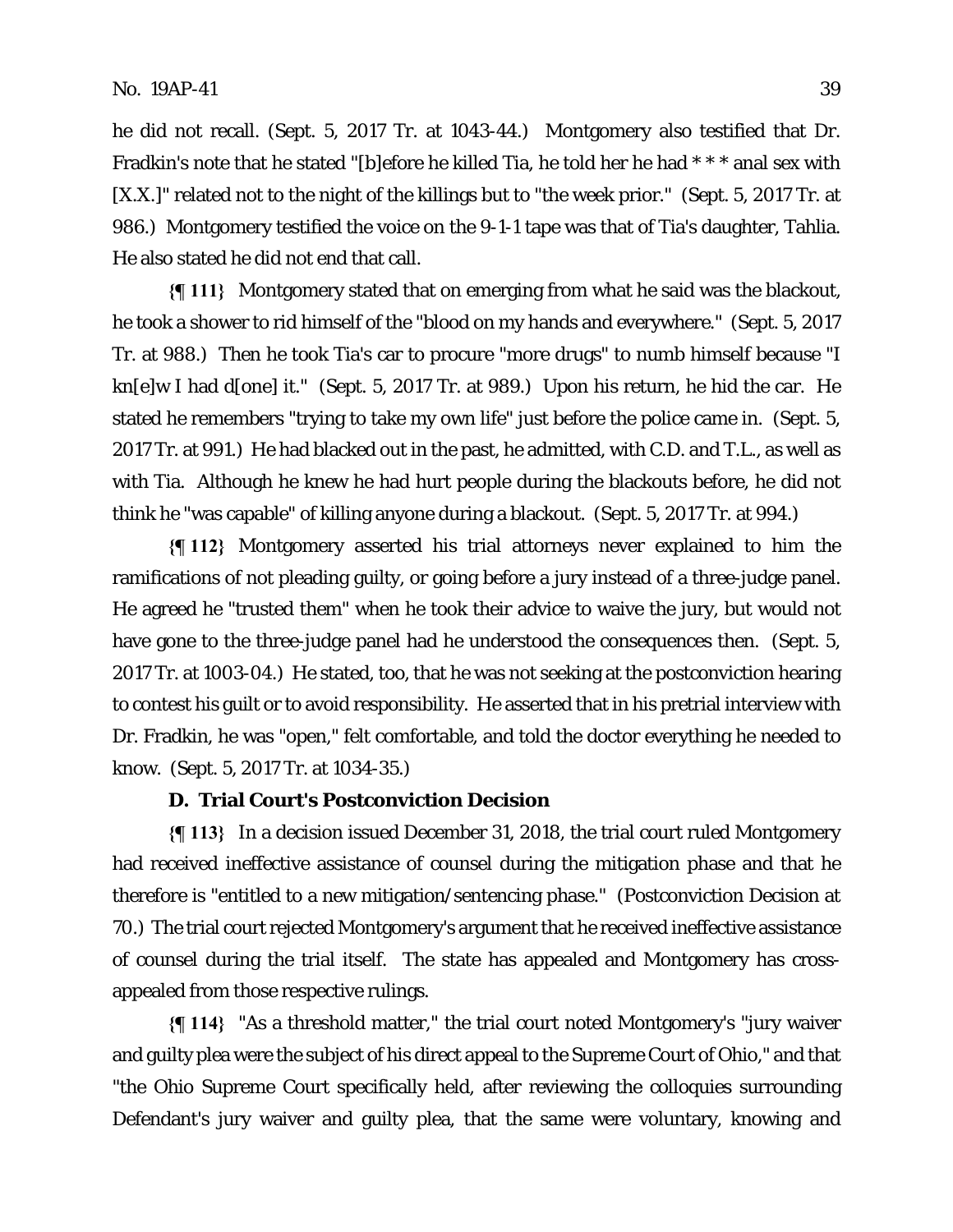intelligent." (Postconviction Decision at 60.) Quoting from the Supreme Court, the trial court noted that Montgomery had "affirmed that his counsel had explained that by waiving a jury, he was electing not to have 12 people determine his guilt but was electing instead to have a panel of 3 judges decide his guilt and, if necessary, punishment." (Postconviction Decision at 60, quoting *Montgomery*, 2016-Ohio-5487, at ¶ 25.) Montgomery had "acknowledged that his attorneys had reviewed the written plea form with him before he signed it, had been 'diligent and effective' in representing him and in trying to act in his best interests, had informed him of his options, and had allowed him to make the decision as to whether to plead guilty or go to trial." (Postconviction Decision at 61, quoting *Montgomery*, 2016-Ohio-5487, at ¶ 39.)

**{¶ 115}** Then, in any event, and applying *Strickland v. Washington*, 466 U.S. 668 (1984), the trial court rejected Montgomery's postconviction claim that he received ineffective assistance of counsel during the trial phase when he accepted his counsel's recommendation to waive a jury trial and plead guilty. The trial court noted the ABA guidelines for death penalty representation are "merely guides and not determinative of the issues in this case," and found the strategic reasons given by Weisman "to follow a 'plead and panel' strategy," when taking into account "[t]he facts of this case," were not unreasonable. (Postconviction Decision at 62-63.) The trial court noted:

> The facts of this case are particularly gruesome. The evidence presented prior to the panel's acceptance of Defendant's guilty plea demonstrated that Defendant slit the throats of the victims with a knife, almost decapitating two-year-old Tyron. Hundreds of color photographs depicting the bloody crime scenes and victims were available to the State to present its case surrounding Defendant's guilt. In light of the same, it is not unreasonable for counsel to have advised a strategy whereby the prolonged presentation of such gruesome evidence would be avoided. It is also not unreasonable or outside the wide range of reasonable professional assistance to believe that experienced judges, who have presided over thousands of criminal cases over their respective careers, including other gruesome capital cases, would not be as swayed by such evidence as inexperienced jurors who may be much more easily guided by their emotions under the circumstances. Likewise, it is not unreasonable to believe that the judges would view a guilty plea as the Defendant taking responsibility and showing remorse, and that those factors would be considered and weighed against the death penalty in determining the appropriate sentence.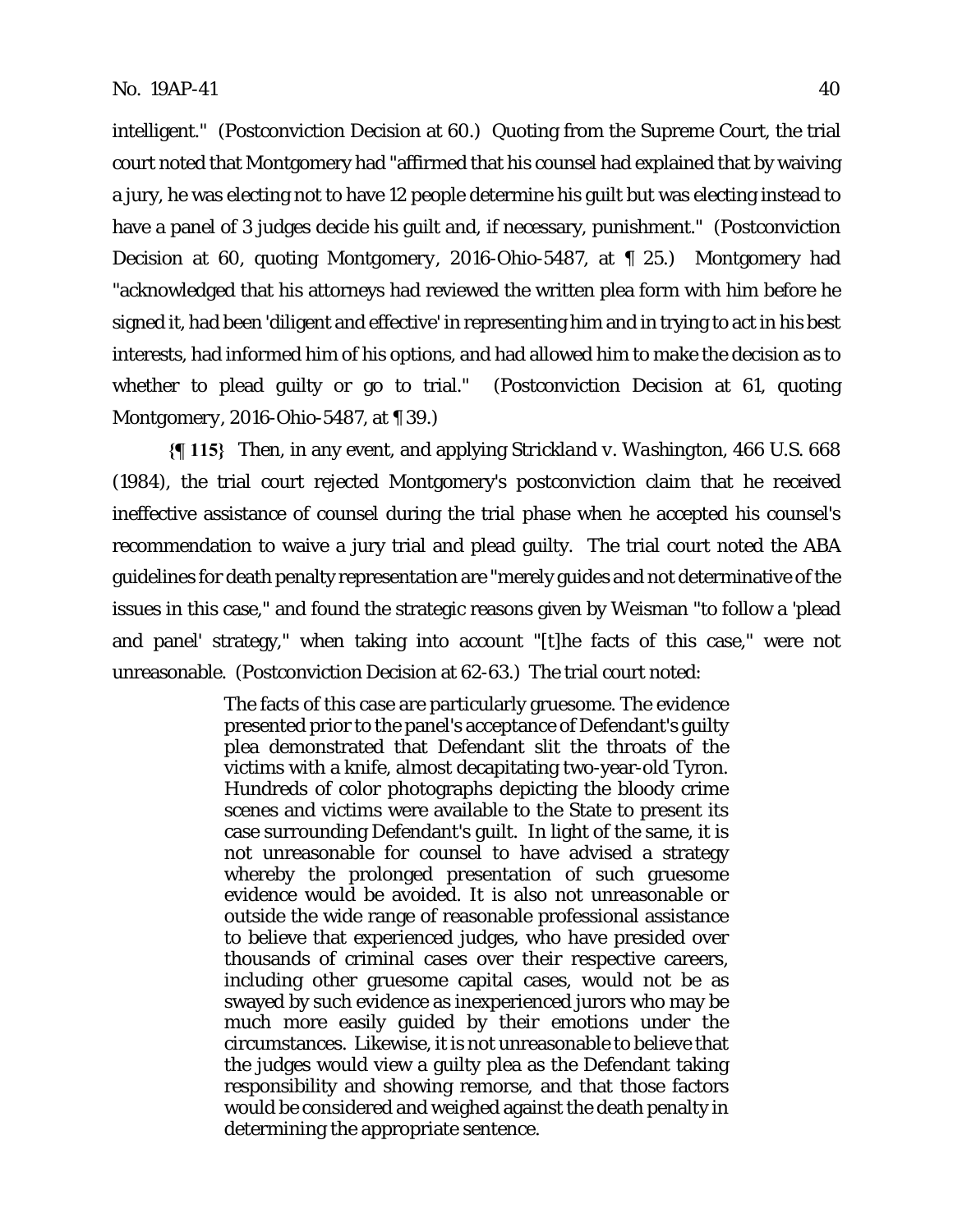(Postconviction Decision at 63.)

**{¶ 116}** Moreover, the trial court found that even if that strategy was unreasonable, Montgomery's claim failed the prejudice prong of *Strickland* because "[g]iven the overwhelming evidence of his guilt," there was no probability that a plea of not guilty would have led to acquittal. (Postconviction Decision at 63-64.)

**{¶ 117}** The trial court did, however, agree with Montgomery on his claim asserting ineffective assistance of counsel during the sentencing phase. Recognizing that "the aggravating factors were extreme," the trial court focused on the mitigation side and particularly on the fact that no expert witnesses had been called to testify. (Postconviction Decision at 66.)

> While trial counsel had retained two knowledgeable and capable psychologists who could have provided the expert testimony to help the fact finders understand the relationships between [Montgomery's] untreated childhood traumas and his actions as an adult, trial counsel chose not to present that expert testimony to the three-judge-panel. Notably, when those experts testified during the postconviction evidentiary hearing, they explained the basis for their observations and opinions, and provided a much more detailed picture of the trauma throughout [Montgomery's] childhood and how that impacted his adult life.

(Postconviction Decision at 65.)

<u>.</u>

**{¶ 118}** "The lay witness testimony presented to the three-judge-panel established, for the most part, what happened to [Montgomery]," the trial court found. (Postconviction Decision at 67.) Although then equivocating somewhat that "there was no lay witness testimony to establish [Montgomery's] childhood sex abuse trauma,"1 the decision concluded that "even if it were assumed that sufficient lay witness testimony was presented with respect to what happened to [Montgomery], there was no expert testimony—whether live or via video—to explain how what happ[en]ed to [Montgomery] as a child impacted him later in life." (Postconviction Decision at 67.)

<sup>1</sup> *Compare* June 6, 2012 Sentencing Opinion at 5 and fn. 6, detailing evidence of Montgomery having been raped at the age of 4.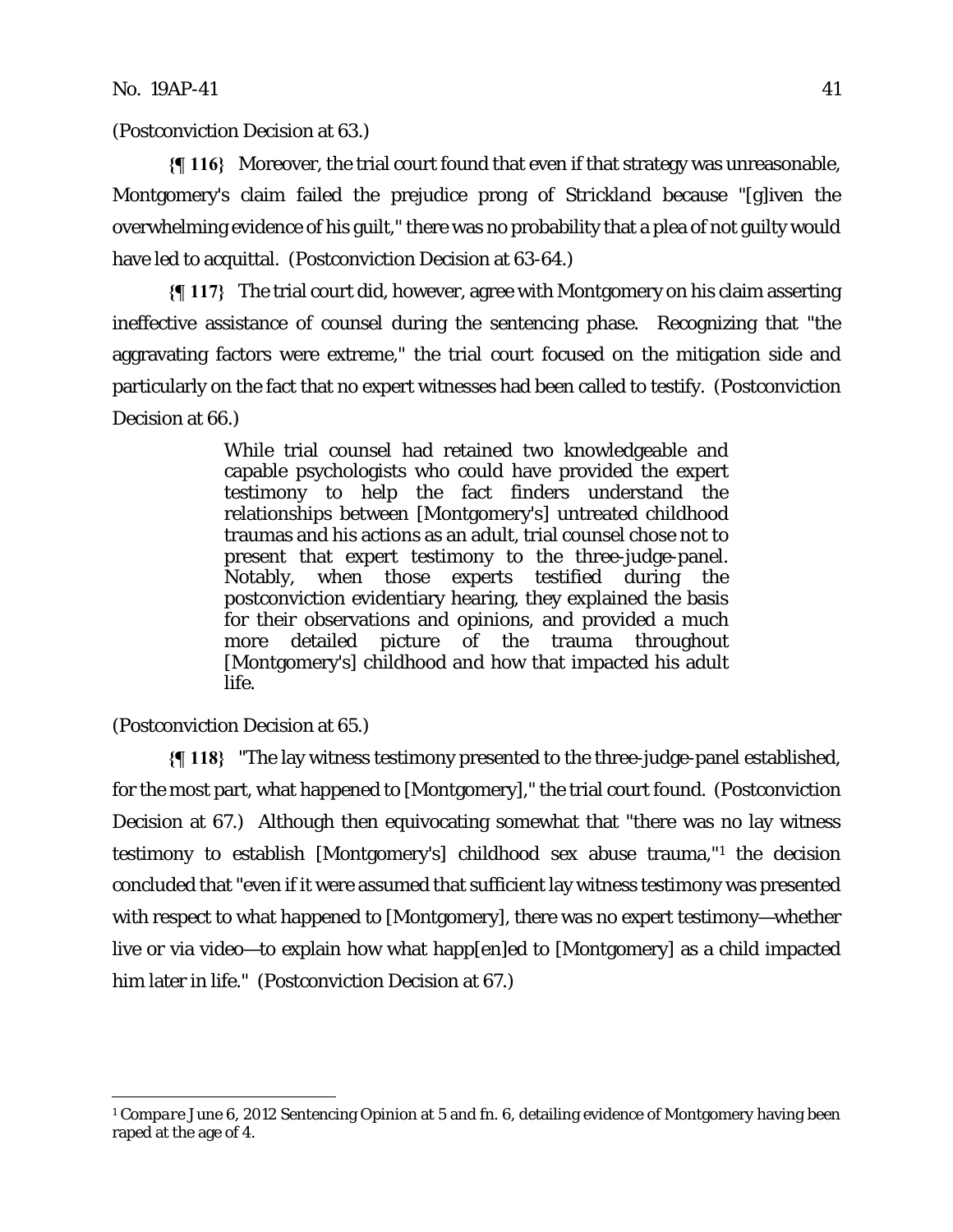**{¶ 119}** The court found: "[T]he failure to present *any* such expert testimony in this case fell outside the wide range of reasonable professional assistance." (Emphasis sic.) (Postconviction Decision at 67.) The decision continued:

> The Court finds it was not reasonable, even when viewing the facts not with the benefit of hindsight but as of the time of counsel's conduct, to not present a single expert to testify about [Montgomery's] untreated childhood trauma–not only in terms of the sexual abuse but also the suffering and witnessing of physical abuse, the substance abuse, and the familial mental health problems–and explain how all of that impacted his brain development, his personal relationships and his adult life. Likewise, the Court finds it was not reasonable to further investigate into and provide a single expert witness to explain [Montgomery's] dissociation during a number of instances throughout his life, including possibly during the commission of the crimes.

(Postconviction Decision at 67-68.)

**{¶ 120}** Having thus found ineffective assistance of counsel in the failure to call even one expert witness, the trial court then analyzed whether Montgomery had made a sufficient showing of prejudice. The trial court determined it was "not convinced that the current mitigation presentation [from the postconviction hearing] would not have created a reasonable probability of a different outcome." (Postconviction Decision at 69.)

**{¶ 121}** After observing again that "[t]he murders involved in this case were heinous and the aggravating circumstances most definitely weighed in favor of the death penalty," the trial court then stated regarding the prejudice prong:

> However, since the expert testimonies of at the very least Stinson and Fradkin were not presented, and since those testimonies would have connected the dots and explained the significance and impact of the trauma throughout Defendant's life on his mental health and conduct–and would have done so in a qualified and professional manner, unlike that of any of the other witnesses who testified and unlike that of the judges on the panel–the undersigned [judge] cannot conclusively state that there is no reasonable probability that the panel would have reached a different conclusion had the experts testified during mitigation.

# (Postconviction Decision at 69.)

**{¶ 122}** The state has filed a timely notice of appeal and Montgomery has filed a cross-appeal.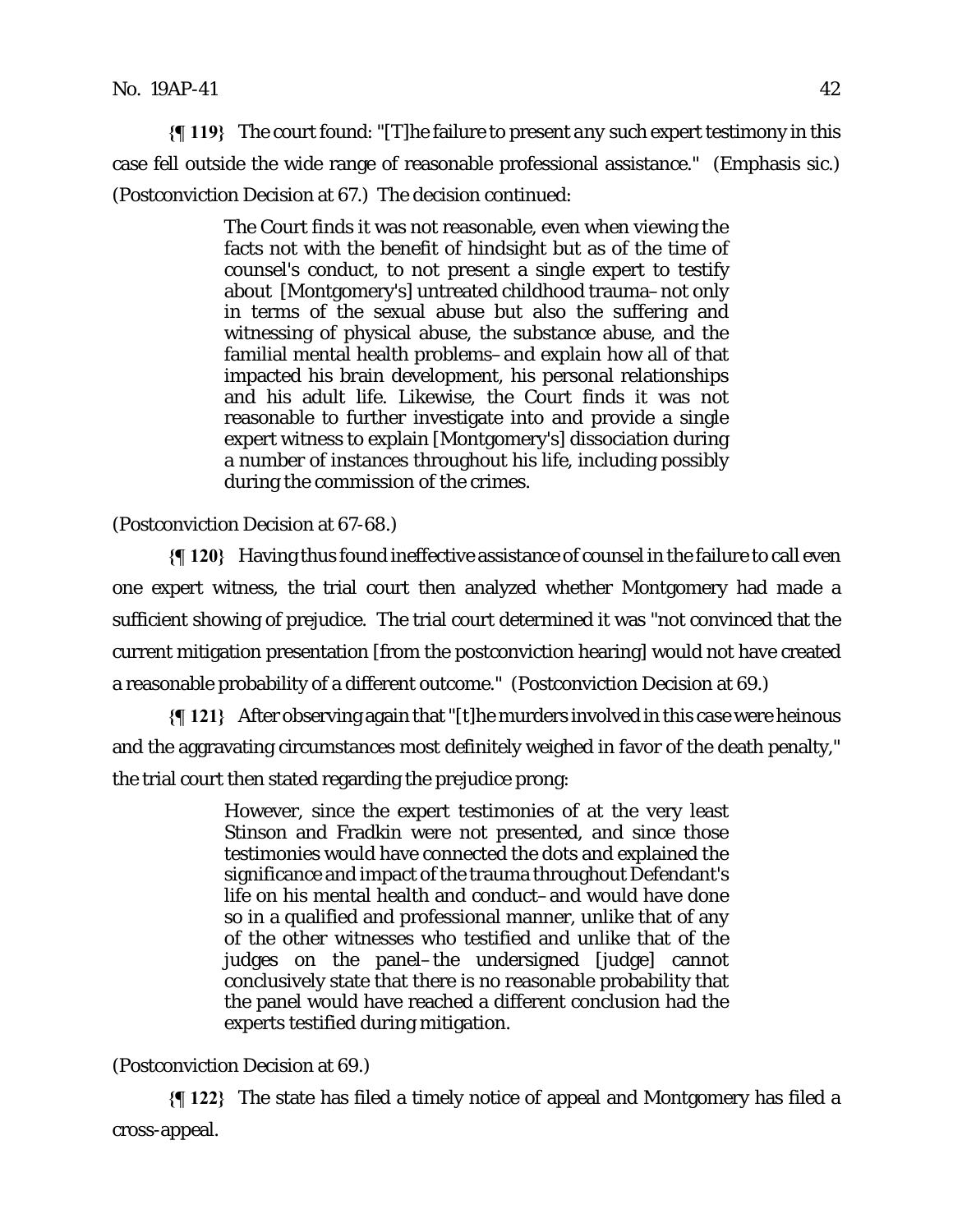# **II. Assessment of the Assignments of Error**

**{¶ 123}** The state presents the following five assignments of error:

[I.] THE TRIAL COURT ERRED IN FAILING TO PROVIDE FINDINGS OF FACT AND CONCLUSIONS OF LAW SPECIFICALLY RULING ON EACH POST-CONVICTION CLAIM.

[II.] THE TRIAL COURT ERRED AND ABUSED ITS DISCRETION IN FAILING TO SPECIFICALLY DENY CLAIM NO. 8.

[III.] THE TRIAL COURT ERRED AND ABUSED ITS DISCRETION UNDER THE FIRST PRONG OF THE INEFFECTIVENESS STANDARD AS A REASONABLE COUNSEL COULD DECIDE NOT TO PRESENT EVIDENCE FROM AN EXPERT THAT WOULD INCLUDE SUBSTANTIAL NEGATIVES ABOUT DEFENDANT.

[IV.] THE TRIAL COURT ERRED AND ABUSED ITS DISCRETION UNDER THE SECOND PRONG OF THE INEFFECTIVENESS STANDARD AS THE AGGRAVATING CIRCUMSTANCES WERE OVERWHELMING AND THE PROFFERED MITIGATION THEORIES CONTAIN DUBIOUS AND NOTABLE FLAWS.

[V.] THE TRIAL COURT ERRED AND ABUSED ITS DISCRETION UNDER THE SECOND PRONG OF THE INEFFECTIVENESS STANDARD BY EMPLOYING THE WRONG STANDARD.

Montgomery's cross-assignments of error:

[I.] THE TRIAL COURT ERRED IN DENYING MONTGOMERY'S CLAIM THAT TRIAL COUNSEL WERE INEFFECTIVE DURING THE TRIAL PHASE OF HIS CAPITAL PROCEEDINGS (NINTH GROUND FOR RELIEF).

[II.] THE TRIAL COURT ERRED IN DENYING MONTGOMERY'S CLAIM THAT HIS RIGHTS TO DUE PROCESS AND EQUAL PROTECTION WERE VIOLATED BY HIS DISPROPORTIONATE SENTENCE (EIGHTH GROUND FOR RELIEF).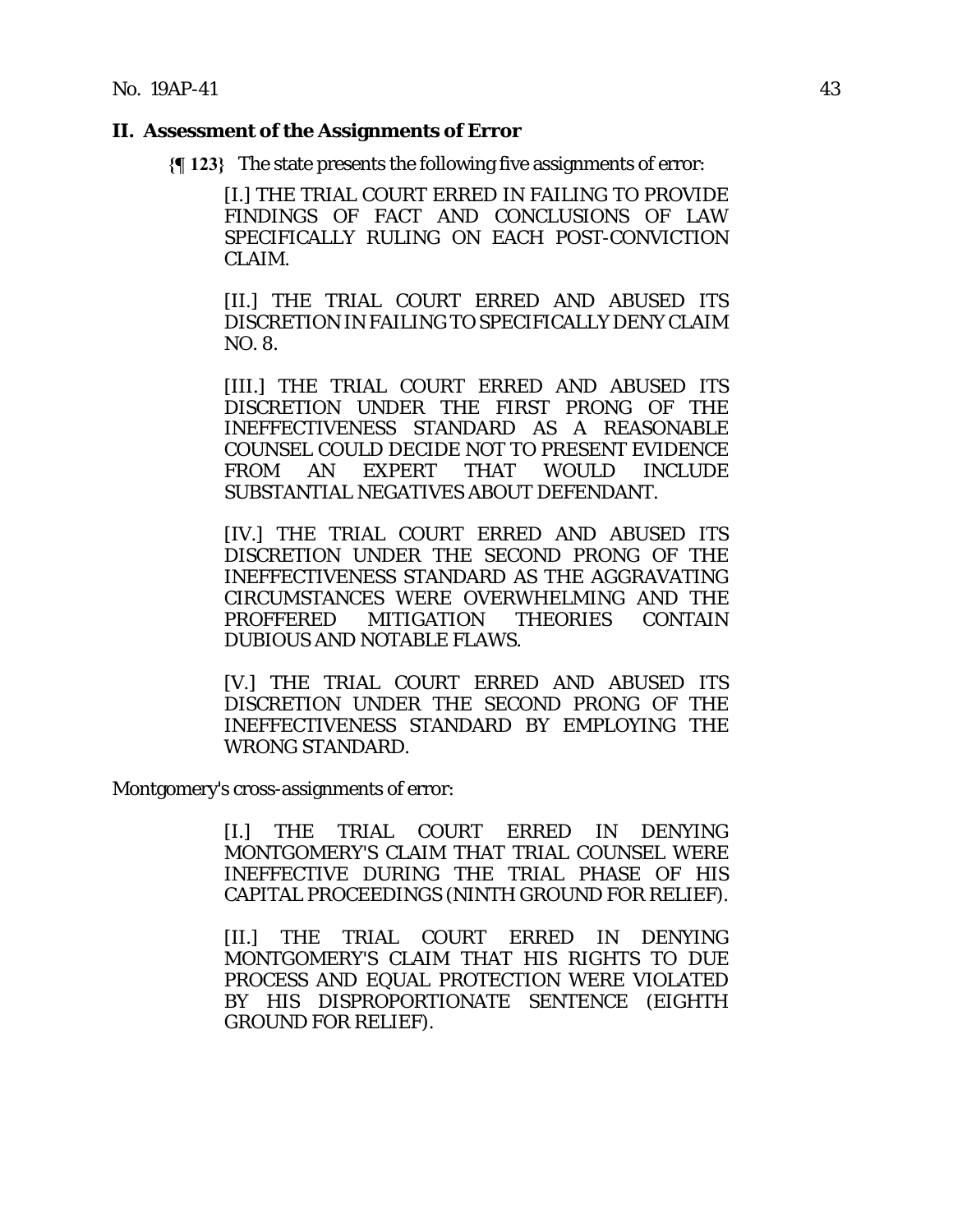# **III. ANALYSIS OF THE ASSIGNMENTS OF ERROR**

#### **A. The State's First Assignment of Error**

**{¶ 124}** The state argues in its first assignment of error: "The trial court erred in failing to provide findings of fact and conclusions of law specifically ruling on each postconviction claim." (State's Appellate Brief at vi.) The state argues the trial court failed to comply with R.C. 2953.21(H) by failing to rule individually on each of the 14 claims presented in Montgomery's petition. The state describes the trial court's decision as imprecise and "vague," resulting in a decision so deficient that it lacks the status of a final appealable order. (State's Appellate Brief at 3.)

**{¶ 125}** The state correctly observes the trial court's decision "never itemized the 14 claims and did not \* \* \* *specifically* rule on *each* claim," but such organizational precision while may be desirable for clarity and in aid of review—is not necessarily required by the relevant portion of the governing statute so long as the grounds for the relief actually accorded are apparent along with the rationale for denying claims. (Emphasis sic.) (State's Appellate Brief at 5.)

**{¶ 126}** R.C. 2953.21(H) recites: "If the petitioner has been sentenced to death, the findings of fact and conclusions of law [on a motion for postconviction relief] shall state specifically the reasons for the finding of grounds for granting the relief, with respect to each claim contained in the petition." The Supreme Court has instructed that "[a] trial court need not discuss every issue raised by [defendant] or engage in an elaborate and lengthy discussion in its findings of fact and conclusions of law. The findings need only be sufficiently comprehensive and pertinent to the issue to form a basis upon which the evidence supports the conclusion." *State v. Calhoun*, 86 Ohio St.3d 279, 291-92 (1999), citing *State v. Clemmons*, 58 Ohio App.3d 45, 46 (2d Dist.1989). Moreover, although "the trial court need not specifically designate parts of its decision as 'Findings of Fact' and 'Conclusions of Law,' the underlying rationale for the trial court's decision must be sufficiently clear to allow for meaningful appellate review." *State v. Davis*, 10th Dist. No. 08AP-679, 2009-Ohio-1666, ¶ 10.

**{¶ 127}** In this case, the first 56 pages or so of the trial court's 70-page decision set out the salient facts as the trial court saw them, and the last 10 pages or so ruled on the two overarching assertions of ineffective assistance of counsel that Montgomery raised: one group of claims concerning his guilty plea and the other concerning his mitigation hearing.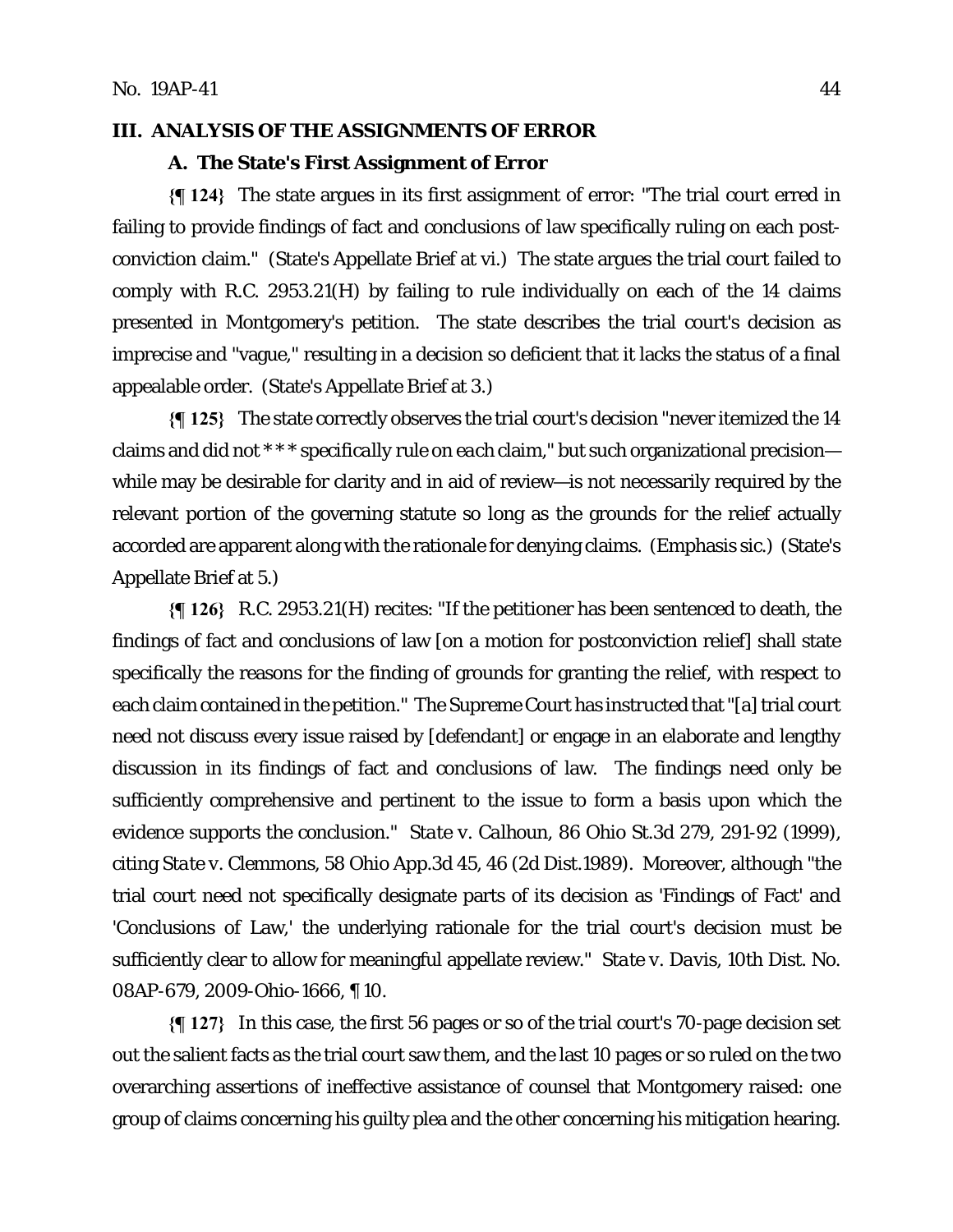The trial court set forth its reasons for rejecting the former assertions and granting relief with regard to the latter.

**{¶ 128}** As we have described, the trial court did make intelligible the basis for its ruling that Montgomery had been deprived of the effective assistance of counsel with regard to mitigation: counsels' performance was deficient because the lawyers should have adduced "the expert testimonies of at the very least Stinson and Fradkin," and the trial court found prejudice because it could not "conclusively state that there is no reasonable probability that the panel would have reached a different conclusion had the experts testified during mitigation." (Postconviction Decision at 69.) That recitation seems to us sufficiently detailed and clear "to allow for meaningful appellate review." *Davis* at ¶ 10. *See also State v. Yates*, 8th Dist. No. 91580, 2009-Ohio-609, ¶ 17 (a trial court's decision that "merged its discussion" of two "interrelated \* \* \* claims of ineffective assistance of counsel" both "fully addressed those claims and plainly satisfied the requirements" of the postconviction statute).

**{¶ 129}** The trial court did not explicitly address Montgomery's claim of disproportionate sentencing but, as explained below, that claim was subject to res judicata and we find no error under R.C. 2953.21(H) for what both parties agree was its denial; we need not send the case back to the trial court for resolution of this issue. In all other respects, while a more structured organizational approach to the trial court's decision probably would have been preferable to the form of the trial court's analysis, the trial court's decision is "sufficiently comprehensive and pertinent" to the claims raised by Montgomery's petition for our review. *Calhoun* at 291.

**{¶ 130}** Montgomery argues the trial court's decision is "comprehensive, detailed, and pertinent to the issues presented," and submits that it enables us " 'to properly determine appeals.' " (Citation omitted.) (Montgomery's Cross-Appellate Response Brief at 25-26.) We agree the trial court's decision resolved the claims before it, and that the trial court did not err in failing to provide findings of fact and conclusions of law as claimed by the state.

**{¶ 131}** Accordingly, we overrule the state's first assignment of error.

# **B. The State and Montgomery's Second Assignments of Error**

**{¶ 132}** We consider the parties' second assignments of error together as they both concern the trial court's handling of Montgomery's claim of disproportionate sentencing.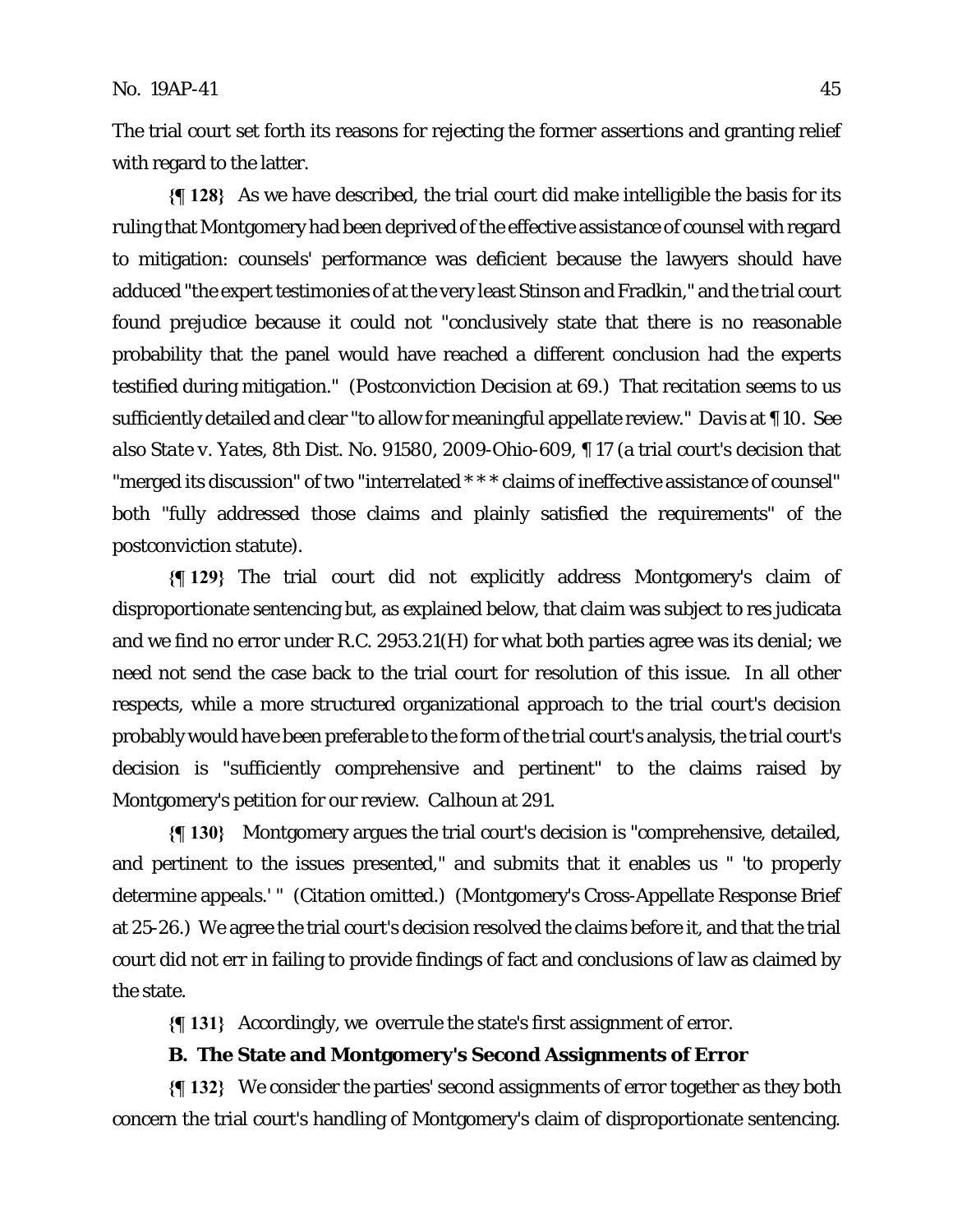The state argues in its second assignment of error the trial court erred and abused its discretion in failing to specifically deny the eighth claim for relief. Montgomery argues in his second assignment of error that the trial court erred in denying his claim that his rights to due process and equal protection were violated by his disproportionate sentence.

**{¶ 133}** The parties agree the trial court effectively denied Montgomery's eighth claim for relief by failing to address it in its decision.

**{¶ 134}** The claim, which asserted the death sentence violated Montgomery's due process and equal protection rights because it was disproportionate to sentences received by similarly situated capital defendants in Franklin County is without merit for several reasons.

**{¶ 135}** First, Montgomery's argument that his due process rights were violated by the imposition of a disproportionate death sentence is barred by res judicata. "Under the doctrine of *res judicata*, a final judgment of conviction bars a convicted defendant who was represented by counsel from raising and litigating in any proceeding, except an appeal from that judgment, any defense or any claimed lack of due process that was raised or could have been raised by the defendant at the trial, which resulted in that judgment of conviction, or on an appeal from that judgment." *State v. Szefcyk*, 77 Ohio St.3d 93 (1996), syllabus. Any constitutional argument concerning disproportionality in sentencing was required to have been raised in Montgomery's direct appeal.

**{¶ 136}** Second, we note, and discuss further below, the Supreme Court did conduct a proportionality review of Montgomery's sentence during his direct appeal. *Montgomery*, 2016-Ohio-5487, ¶ 189-91; R.C. 2929.05(A) ("In determining whether the sentence of death is appropriate, \* \* \* the supreme court shall consider whether the sentence is excessive or disproportionate to the penalty imposed in similar cases.").

**{¶ 137}** Montgomery argues his sentence was disproportionate to sentences imposed upon "similarly situated capital defendants in Franklin County, Ohio." Montgomery provides no explanation for why this argument could not have been raised during his direct appeal, as the data concerning capital defendants in Franklin County was a matter of public record at that time. *See State v. Short*, 2d Dist. No. 27399, 2018-Ohio-2429, ¶ 111 (holding that petitioner's postconviction claim of a disproportionate death sentence compared with a life sentence imposed on a defendant in the same county was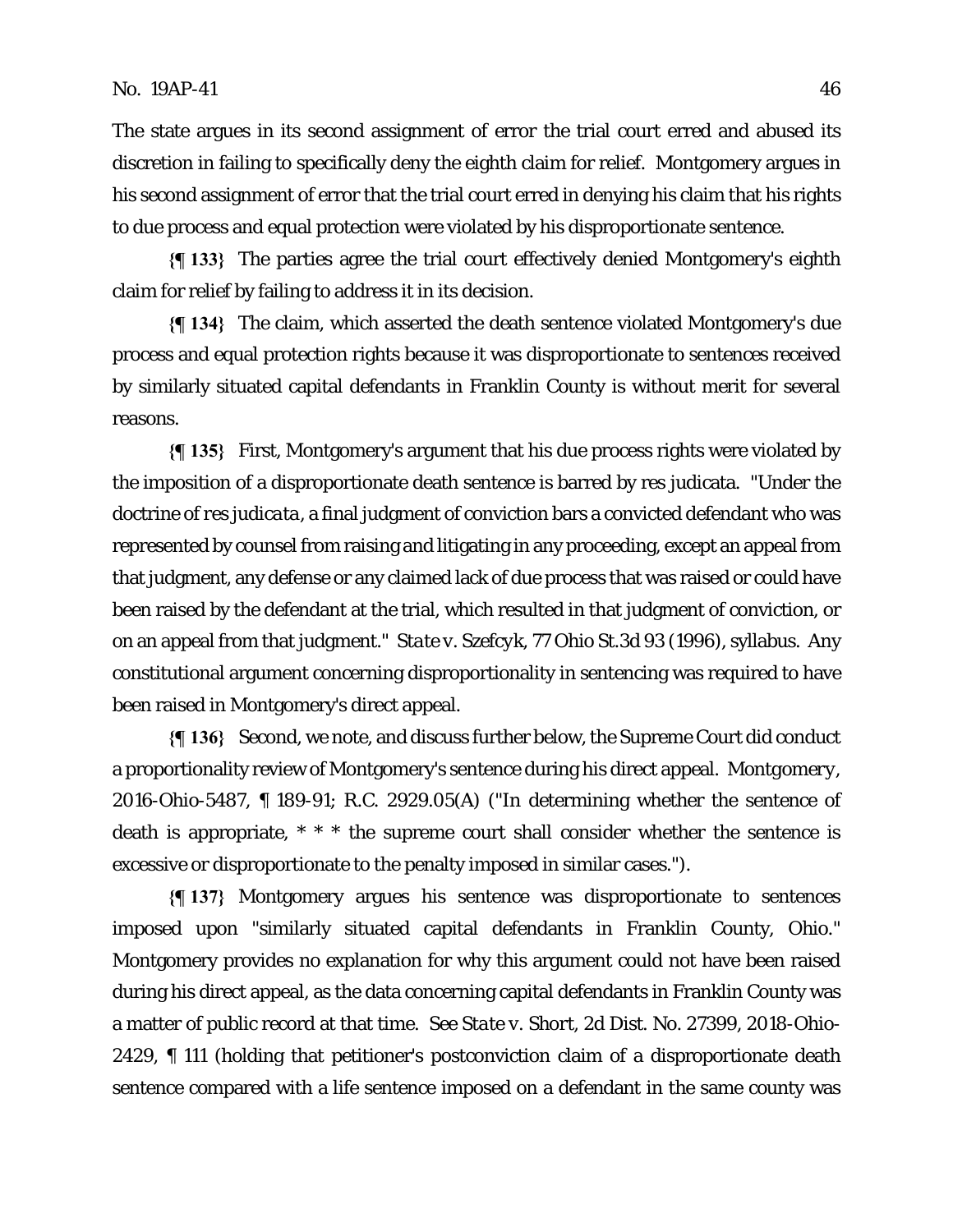"barred by the doctrine of res judicata" because the "case was available for review" by the time the Supreme Court conducted the proportionality analysis during the direct appeal).

**{¶ 138}** The Supreme Court held in Montgomery's direct appeal that "the death penalty is appropriate and proportionate for both children's murders when compared to death sentences approved in similar cases." *Montgomery*, 2016-Ohio-5487, at ¶ 189. The Supreme Court observed that it has "upheld death sentences for other child murders under R.C. 2929.04(A)(9) many times." (Citations omitted.) *Id.* at ¶ 190. "Moreover," continued the court, "we have previously upheld the imposition of death where the defendant was convicted of both the course-of-conduct specification under R.C. 2929.04(A)(5) and the escaping-detection specification under R.C. 2929.04(A)(3)." (Citations omitted.) *11/09/2016 Case Announcements*, 2016-Ohio-7677 (modifying ¶ 191 of *Montgomery*, 2016-Ohio-5487). So Montgomery's point of contention here is not so much with the trial court as with the Supreme Court. Indeed, he specifically takes issue with the holding in *State v. Steffen*, 31 Ohio St.3d 111 (1987), paragraph one of the syllabus that "[t]he proportionality review required by R.C. 2929.05(A) is satisfied by a review of those cases already decided by the reviewing court in which the death penalty has been imposed." (*See*  Montgomery's Cross-Appellate Brief at 19 (deeming *Steffen* unfair and irrational).) As an intermediate court, we are bound by the rulings of our Supreme Court.

**{¶ 139}** Finally, we note the state is not positioned to claim error arising from the trial court's failure to address Montgomery's proportionality claim, as the state suffers no prejudice on appeal by what all agree is the claim's effective denial.

**{¶ 140}** Accordingly, we overrule the second assignments of error in the state's appeal and in Montgomery's cross-appeal.

# **C. The State's Third Assignment of Error**

**{¶ 141}** In its third assignment of error, the state argues the trial court erred and abused its discretion under the first prong of the ineffectiveness standard as reasonable counsel could decide not to present evidence from an expert that would include substantial negatives about the defendant. Citing the "immense negatives" that the defense's current preferred mitigation presentation would unavoidably present, the state argues that "[t]he mere existence of a 'mitigating' spin on defendant's history of murderous and violent behavior does not demonstrate that all reasonable counsel would have decided to pursue a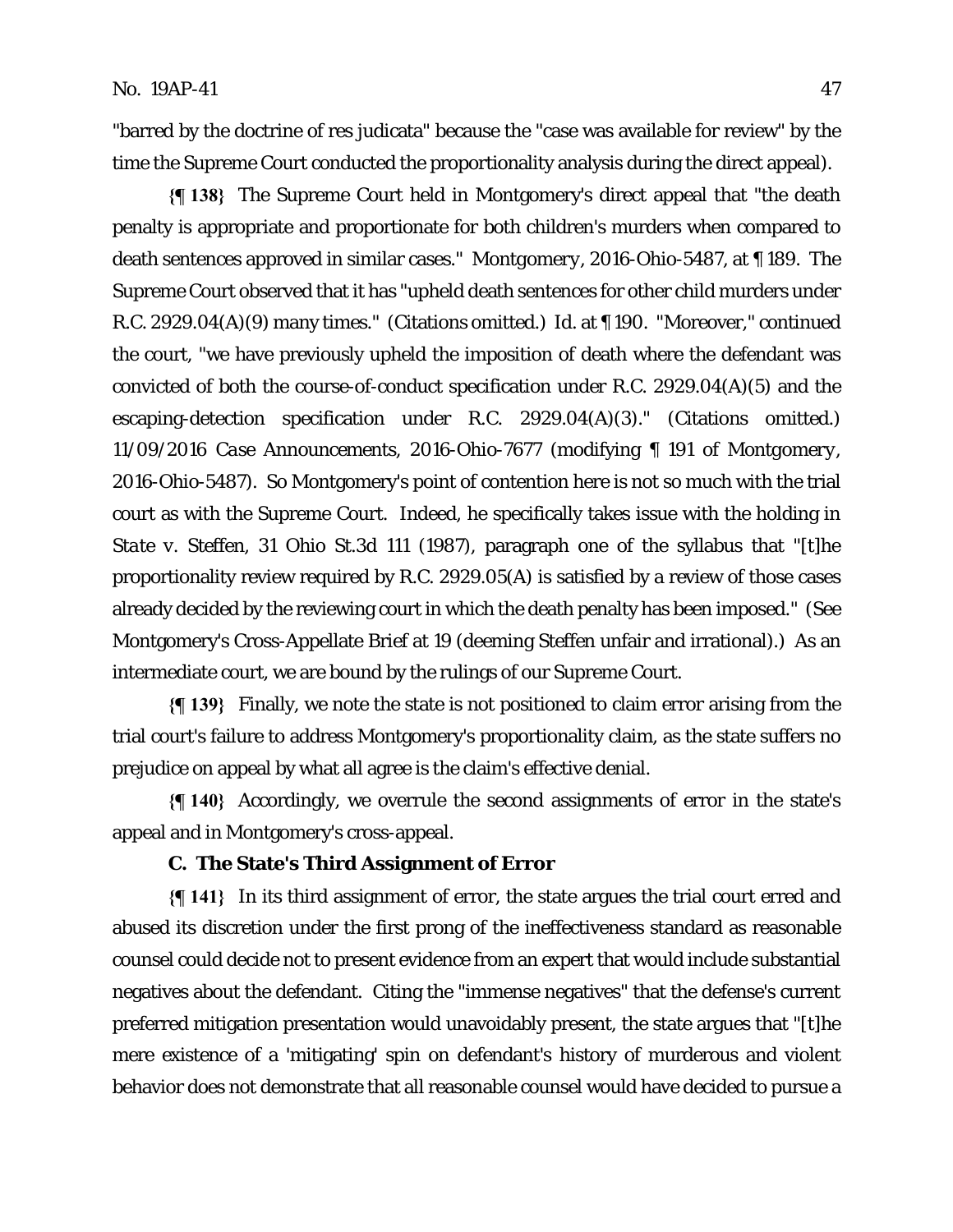wide-ranging presentation including a litany of counterproductive evidence, including years of domestic violence." (State's Cross-Appellee Brief at 14.)

**{¶ 142}** When considering a claim of ineffective assistance of counsel, a trial court must apply the framework outlined in *Strickland. Strickland* requires satisfying a twoprong test: "*Strickland* requires that the defendant show, first, that his counsel's performance was deficient and, second, that his counsel's deficient performance prejudiced the defense so as to deprive the defendant of a fair trial. \* \* \* In order to show deficient performance, defendant must prove that his counsel's performance fell below an objective level of reasonable representation. To show prejudice, defendant must show a reasonable probability that, but for his counsel's errors, the result of the proceeding would have been different." *State v. Jackson*, 107 Ohio St.3d 53, 2005-Ohio-5981, ¶ 133, citing *Strickland*. In reviewing a trial court's ruling regarding ineffective assistance of counsel during mitigation, an appellate court must accord deference to the trial court as follows: "[A] trial court's decision granting or denying a postconviction petition filed pursuant to R.C. 2953.21 should be upheld absent an abuse of discretion; a reviewing court should not overrule the trial court's finding on a petition for postconviction relief that is supported by competent and credible evidence." *State v. Gondor*, 112 Ohio St.3d 377, 2006-Ohio-6679, ¶ 58.

**{¶ 143}** Here, we find competent and credible evidence to support the trial court's conclusion that the defense's "failure to present *any* such expert testimony" to explain how untreated trauma experienced by Montgomery as a child impacted him later in life fell outside the wide range of reasonable professional assistance. (Emphasis sic.) (Postconviction Decision at 67.) Therefore, as we discuss in more detail below, the trial court did not abuse its discretion in concluding the first prong of *Strickland*—that trial counsel was deficient in performance regarding mitigation—had been met.

**{¶ 144}** The state argues the defense's determination to not present experts as witnesses was a strategic or tactical decision. Generally, "[s]trategic and tactical decisions of trial counsel cannot form the basis of a claim of ineffective assistance of counsel." *State v. Thompson*, 10th Dist. No. 18AP-211, 2019-Ohio-2525, ¶ 21, citing *State v. Glenn-Coulverson*, 10th Dist. No. 16AP-265, 2017-Ohio-2671, ¶ 56, citing *Columbus v. Oppong*, 10th Dist. No. 15AP-1059, 2016-Ohio-5590. Furthermore, in *State v. Turner*, 10th Dist. No. 04AP-1143, 2006-Ohio-761, ¶ 28, we stated "[b]ecause appellant's trial counsel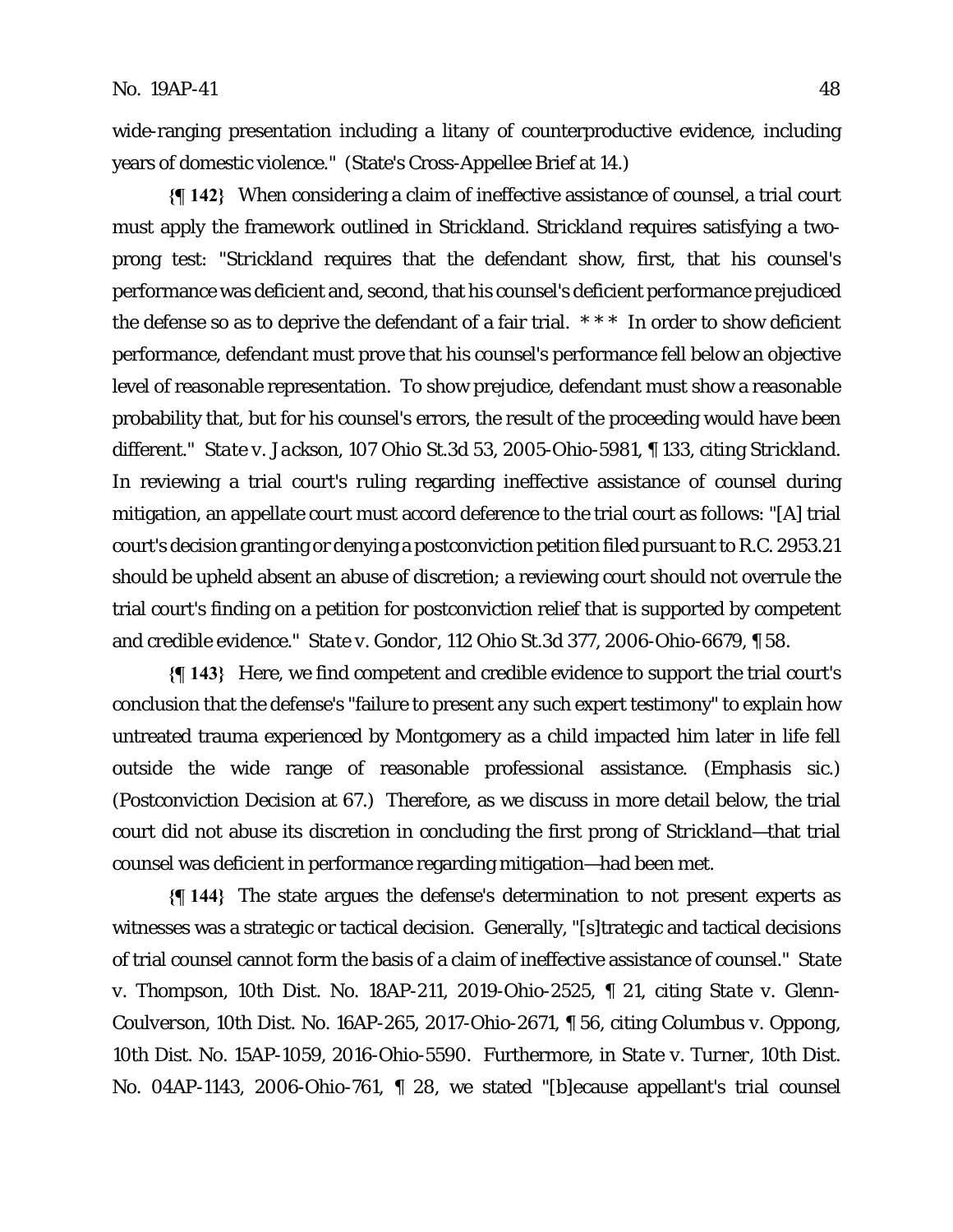presented a meaningful concept of mitigation at trial, counsel was not ineffective simply because another possible theory of mitigation existed."

**{¶ 145}** However, the Supreme Court has said in a capital case, "[a]n attorney's failure to reasonably investigate the defendant's background and present mitigating evidence to the jury at sentencing can constitute ineffective assistance of counsel." *State v. Pickens*, 141 Ohio St.3d 462, 2014-Ohio-5445, ¶ 219, citing *Wiggins* at 521-22. " 'Defense counsel has a duty to investigate the circumstances of his client's case and explore all matters relevant to the merits of the case and the penalty, including the defendant's background, education, employment record, mental and emotional stability, and family relationships.' " *Id.*, quoting *Goodwin v. Johnson*, 632 F.3d 301, 318 (6th Cir.2011).

**{¶ 146}** In evaluating the first prong of the ineffectiveness standard, the trial court observed the three theories and/or evidence Montgomery alleged should have been presented in mitigation:

> 1.) the untreated PTSD and dissociation flowing from [Montgomery] having been sexually assaulted as a young child; 2.) [Montgomery's] dysfunctional family history, consisting of alcohol and substance abuse (including while [Montgomery] was in utero, which affected his development), inadequate parenting, physical abuse, witnessing domestic violence at home, abandonment and mental health problems; and 3.) mitigating factors from [ Montgomery's] adult life, including his relationships with his children, stable employment history, and adjustment to prison life.

(Postconviction Decision at 64.)

**{¶ 147}** The trial court also observed "trial counsel had retained two knowledgeable and capable psychologists who could have provided the expert testimony to help the fact finders understand the relationships between [Montgomery's] untreated childhood traumas and his actions as an adult, [yet,] trial counsel chose not to present that expert testimony to the three-judge-panel." (Postconviction Decision at 65.) The trial court further noted that where the experts testified at the postconviction hearing, they "provided a much more detailed picture of the trauma throughout [Montgomery's] childhood and how that impacted his adult life." (Postconviction Decision at 65.)

**{¶ 148}** The court answered in the affirmative the question of "whether in light of the facts of this particular case and when those facts are viewed as of the time of counsel's conduct, it was unreasonable or outside the wide range of reasonable professional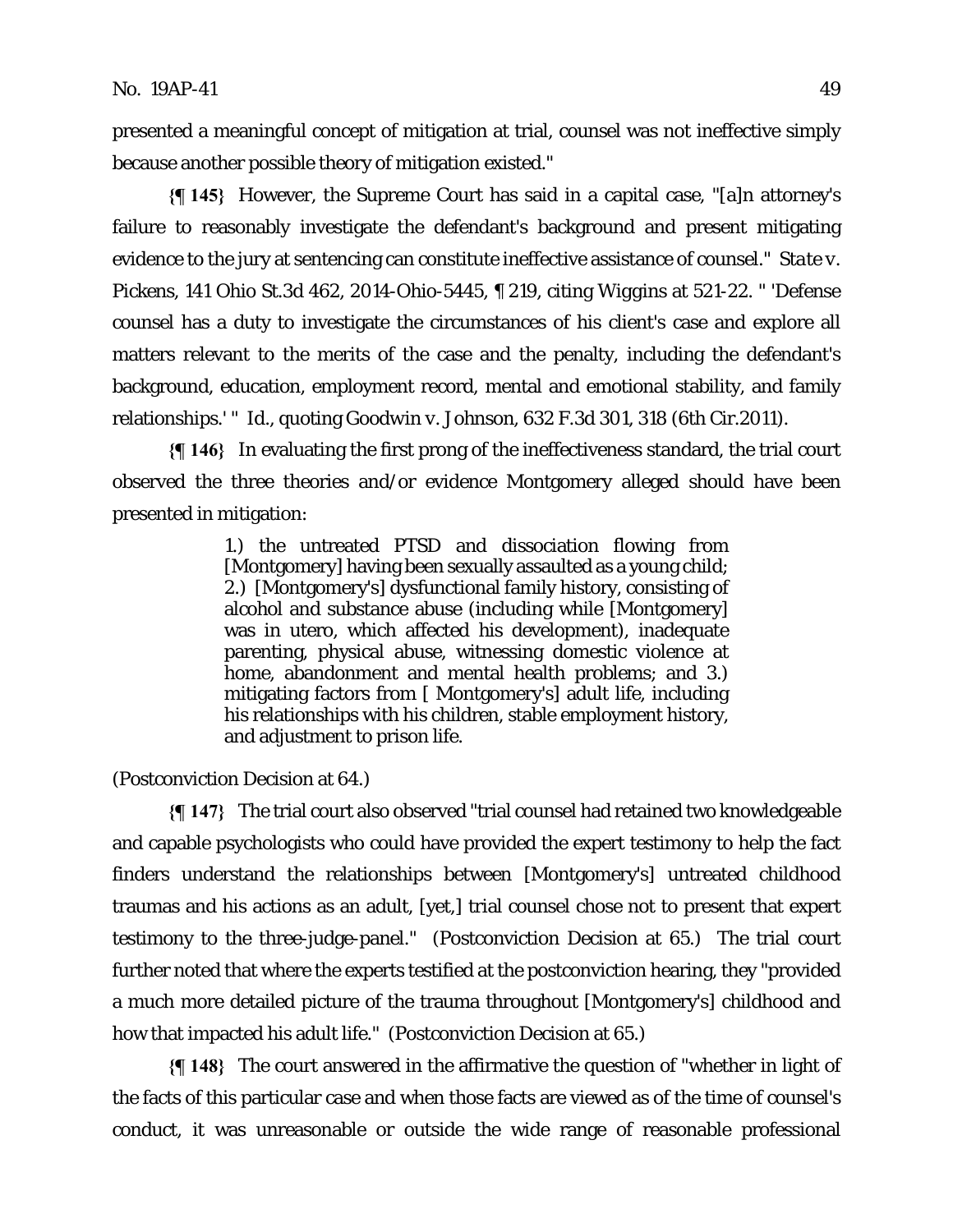assistance for counsel to not adequately investigate all of the mitigation evidence available at the time, and not present a single expert witness who could connect the dots between the untreated trauma that [Montgomery] suffered throughout his childhood and how that impacted his adult life." (Postconviction Decision at 66.)

**{¶ 149}** In its analysis, the trial court focused on trial counsel's reliance on the threejudge panel's experience of having considered such cases. The court found:

> At the end of the day, while the judges on the panel have listened to countless experts testify over the years about various mental health issues and traumatic events, none of them had the specialized knowledge or education to professionally assess the untreated trauma in Defendant's childhood and how that impacted him later in life. Nor did they have the in-depth knowledge and insight related to the state of the juvenile justice system while [Montgomery] was institutionalized during his youth.

> The lay witness testimony presented to the three-judge-panel established, for the most part, what happened to Defendant. The Court notes, however, that other than references to Defendant having been sexually assault[ed] as a child, which references were made during opening statements and closing arguments, there was no lay witness testimony to establish Defendant's childhood sex abuse trauma. However, even if it were assumed that sufficient lay witness testimony was presented with respect to what happened to Defendant, there was not expert testimony – whether live or via video – to explain how what happened to Defendant as a child impacted him later in life.

> The Court finds the failure to present *any* such expert testimony in this case fell outside the wide range of reasonable professional assistance. While Stinson's report was included in the binders constituting Joint Exhibits 1 and 2, as Stinson himself noted during the post-conviction evidentiary hearing, live testimony provides richness of detail not found in a report. The Court agrees with Stinson's characterization that a written report is more of an outline, while the testimony really showcases the expertise of the psychologist, the research and literature that applies in the case, and provides a much fuller and better view of the situation than if a report is simply submitted along with the evidence. The Court finds it was not reasonable, even when viewing the facts not with the benefit of hindsight but as of the time of counsel's conduct, to not present a single expert to testify about [Montgomery's] untreated childhood trauma - not only in terms of the sexual abuse but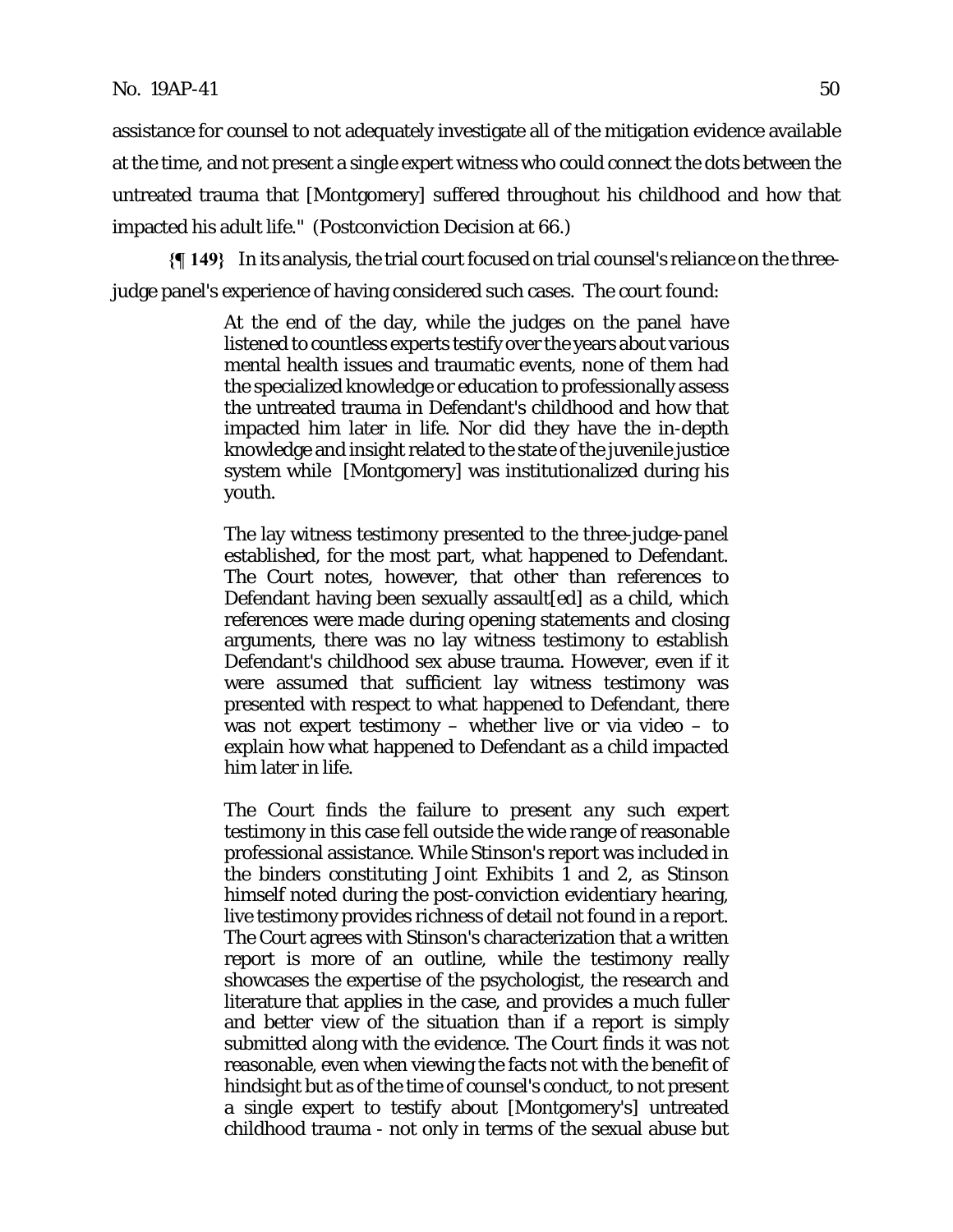also the suffering and witnessing of physical abuse, the substance abuse, and the familial mental health problems – and explain how all of that impacted his brain development, his personal relationships and his adult life. Likewise, the Court finds it was not reasonable to further investigate into and provide a single expert witness to explain [Montgomery's] dissociation during a number of instances throughout his life, including possibly during the commission of the crimes.

(Emphasis sic.) (Postconviction Decision at 66-68.)

**{¶ 150}** The trial court's analysis and conclusion is supported by competent and

credible evidence. In particular, trial counsel Weisman's own testimony:

Q: As you sit here today and think back on your representation of Mr. Montgomery, do you believe there are things that you should have done differently given the standards that were applicable to you during that time?

\* \* \*

A. We should have done things differently.

Q. What should you have done differently?

A. \* \* \* I should have offered Dr. Stinson's testimony. Leaving that out and expecting the Court, because they are more educated than the jurors that appear in front [of] them, to recognize there were some issues was a bad decision by me, a terrible decision by me.

(Aug. 21, 2017 Tr. Vol. I at 116-17.)

**{¶ 151}** Weisman testified to this fully aware of the immense "negatives" the presentation of such expert testimony could have revealed.

**{¶ 152}** The trial court's analysis and conclusion is also supported by the testimony of Dorian Hall. As the mitigation supervisor at OPD, Hall had personal or supervisory experience of having investigated over 247 capital cases. She also was the supervisor to Heiby, the mitigation investigator on this case. Hall testified generally about the process of preparing mitigation and the significance of negative information about a client:

> Q: So sometimes even the negative information, prior bad acts or things that at first glance seem bad for the client, those can actually be helpful because they're helping to explain the situation.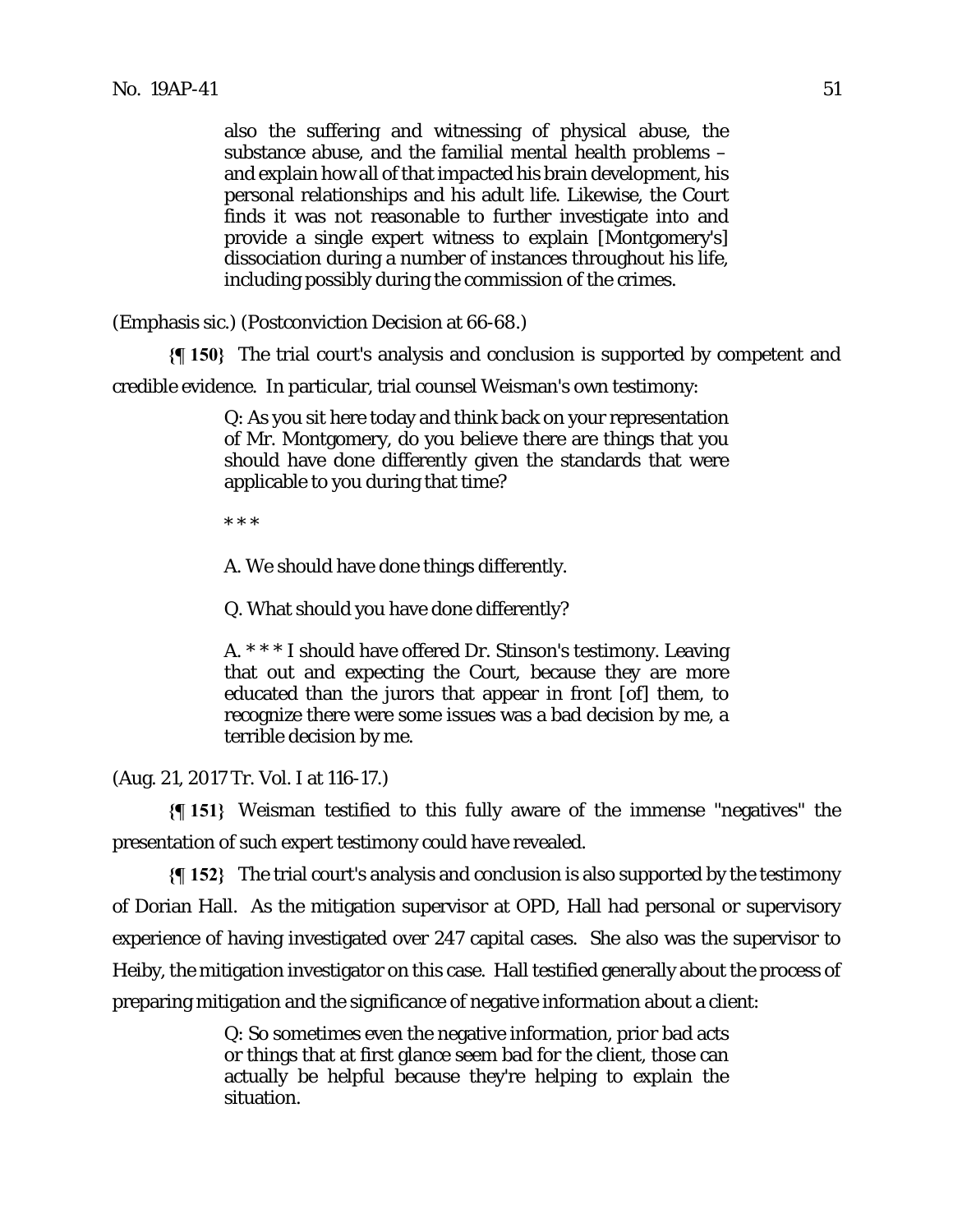A: Correct. And those are information the psychologist and the experts may pick up on that help support their diagnosis or their assessment of the individual as well.

(Aug. 21, 2017 Tr. Vol. I at 211.) Hall also testified specifically about mitigation for Montgomery:

> Q: And so those themes that I just asked you about, the substance abuse, dissociation, and Post-Traumatic Stress Disorder, are those themes that necessitate an expert testimony to fully explain the impact of those things on Mr. Montgomery?

A. Yes.

\* \* \*

Q. Did the way the evidence was presented at Mr. Montgomery's mitigation hearing present an accurate multidimensional picture of his life?

A. No. There weren't the details and the information, and there were a lot of themes that weren't fully developed, and nor were there experts that could explain the impact of those events and explain who Mr. Montgomery was.

(Aug. 21, 2017 Tr. Vol. I at 235-36.) Hall testified to this after having reviewed the affidavits of Drs. Stinson, Fradkin, and Reardon.

**{¶ 153}** Finally, we note the testimony of criminal defense attorney Malarcik who, as noted above, is certified by the Supreme Court for capital case representation, has developed and taught many courses and seminars on capital defense skills, and has represented seven defendants charged with aggravated murder and death penalty specifications. Regarding trial counsels' mitigation presentation, Malarcik testified on direct:

> Q. After the consideration of the materials that you reviewed specifically for this case, do you have an opinion about whether Mr. Montgomery's trial counsel[s'] representation was reasonable under the prevailing professional norms expected of a trial counsel in a capital case that prevailed in 2011 and '12?

A. I do.

Q. What is that opinion?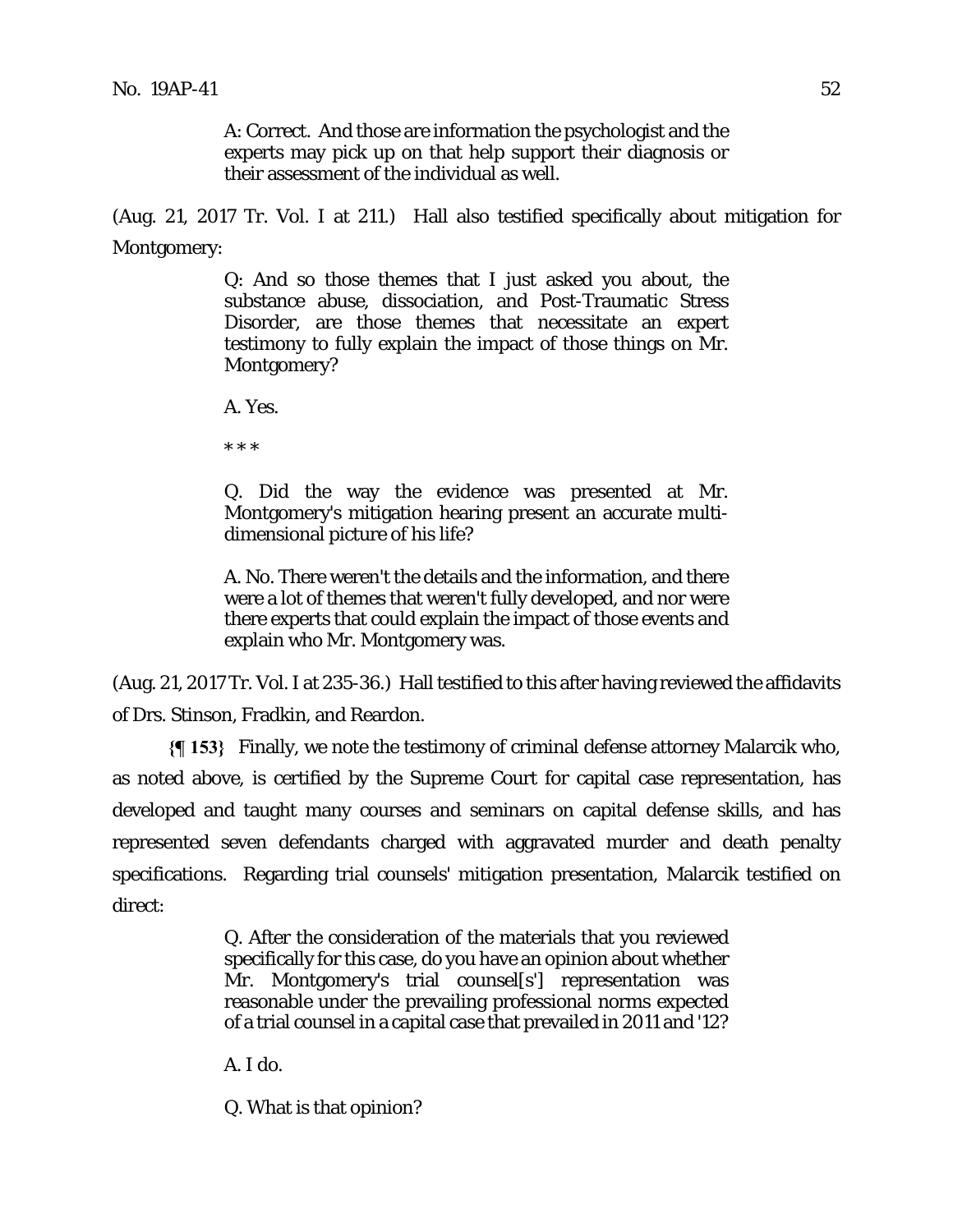<u>.</u>

A. I believe that the representation he received fell well below the professional norms expected of counsel in capital cases.

(Aug. 25, 2017 Tr. Vol. IV at 761.)

**{¶ 154}** Malarcik referred to a 20172 United States Supreme Court habeas case, *McWilliams v. Dunn*, 137 S.Ct. 1790 (2017),<sup>3</sup> and testified about the role of an expert in mitigation:

> Q. [W]hat is instructive in the Dunn case is the Supreme Court went to great lengths to talk about how important the role of an expert witness is in investigating, preparing, and presenting effective mitigation. The Supreme Court talked about what an expert's role is in mitigation.

> And their role is to take all these reports and to take all this data and to sit down with trial counsel and translate that data into some kind [of] effective legal strategy to help defense counsel to prepare a - - and present arguments that form the theme and theory of your mitigation. The expert witness can help the defense attorneys prepare for Direct and Cross-Examination consistent with these themes of mitigation *and ultimately to testify at trial to provide the nexus between what the lay witnesses are telling the Judge or the jury your client has experienced and how this affects adult behavior and ultimately the nexus between the aggravating circumstances that make your client eligible for the death penalty*.

(Emphasis added.) (Aug. 25, 2017 Tr. Vol. IV at 774-75.) Malarcik continued:

<sup>2</sup> Malarcik noted that *Dunn* addressed whether trial counsel's conduct, that occurred before 2011 and 2012, violated clearly established Federal law which was in effect before 2011 and 2012.

<sup>3</sup> In *Dunn*, the United States Supreme Court reiterated that a capital defendant "must receive the assistance of a mental health expert who is sufficiently available to the defense and independent from the prosecution to effectively 'assist in evaluation, preparation, and presentation of the defense.' " *Dunn* at 1799, quoting *Ake v. Oklahoma*, 470 U.S. 68, 83 (1985). *Dunn* restated the United States Supreme Court's holding in *Ake* in explaining that the state is required to provide the defense with access to "a mental health expert who is sufficiently available to the defense and independent from the prosecution to effectively [conduct an appropriate [1] examination and] 'assist in [2] evaluation, [3] preparation, and [4] presentation of the defense.' " *Dunn* at 1800, quoting *Ake* at 83. In *Dunn*, the United States Supreme Court concluded: "We are willing to assume that Alabama met the *examination* portion of this requirement by providing for Dr. Goff's examination of [defendant] McWilliams. \* \* \* But what about the other three parts? Neither Dr. Goff nor any other expert helped the defense evaluate Goff's report or McWilliams' extensive medical records and translate these data into a legal strategy. Neither Dr. Goff nor any other expert helped the defense prepare and present arguments that might, for example, have explained that McWilliams' purported malingering was not necessarily inconsistent with mental illness (as an expert later testified in postconviction proceedings \* \* \*). Neither Dr. Goff nor any other expert helped the defense prepare direct or cross-examination of any witnesses, or testified at the judicial sentencing hearing himself." (Emphasis sic.) *Id.* at 1800-01.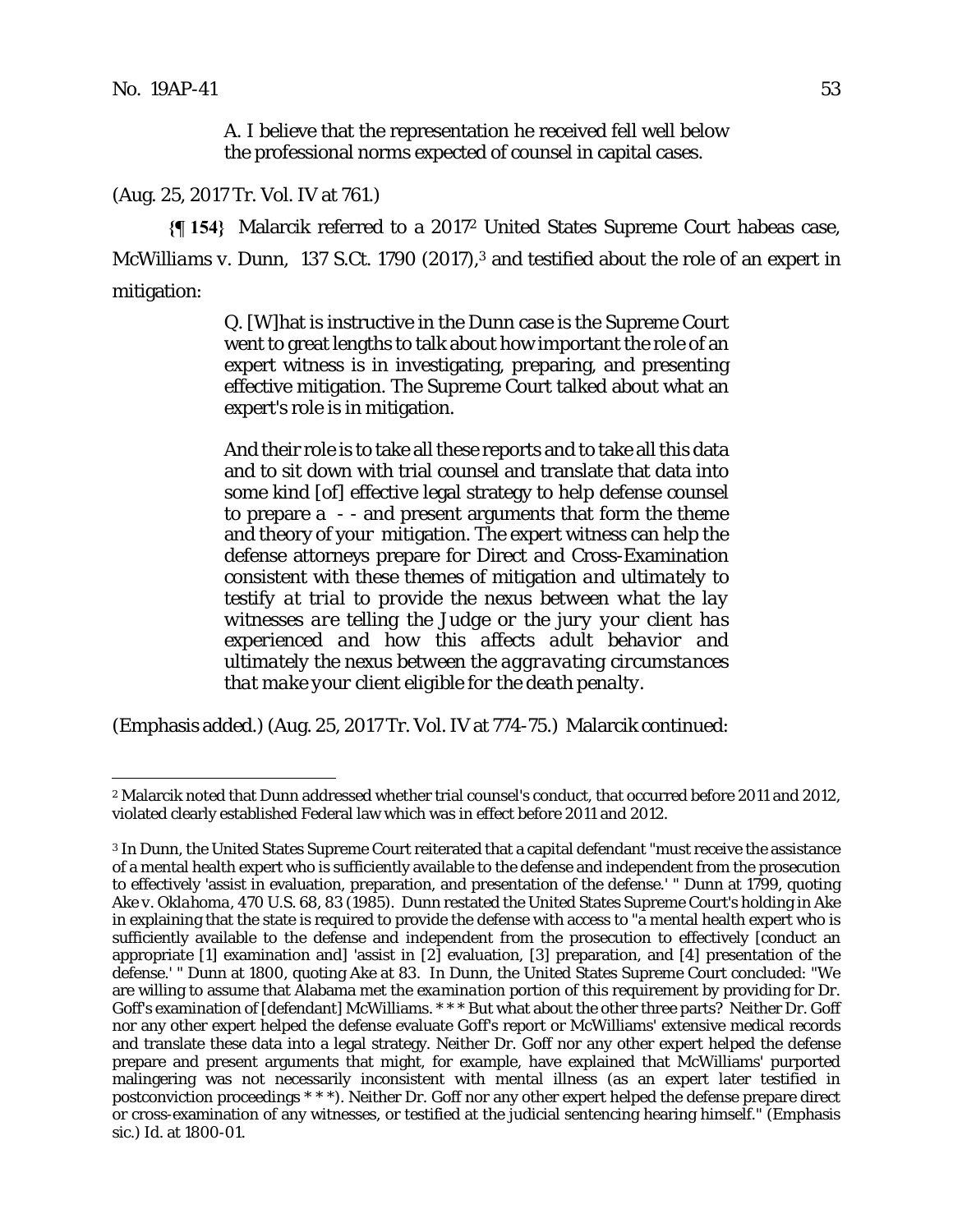Q. From your review of the materials in this case, did you find that there was significant mitigating evidence that trial counsel could have and should have presented but did not?

\* \* \*

A. Yes. First and foremost, I believe that there were key expert witnesses that could have and should have been presented as compelling mitigation in Mr. Montgomery's case. Dr. Reardon, Dr. Fradkin, and Dr. Stinson should have been involved early and often and could have and should have done the things that the McWilliams case, the Dunn case talked about \* \* \*.

\* \* \*

You want to use these witnesses, expert witnesses, to tie it all together and to explain to the trier of fact how all these events that occurred in your client's life affect his or her adult choices and adult behavior and create a nexus between all these events that have occurred and what these records demonstrate and the activity that your client committed on the day that these individuals were killed.

That should have been done here. It's available. It's compelling. And it wasn't done.

(Aug. 25, 2017 Tr. Vol. IV at 810-12.) Concluding his testimony on direct examination, Malarcik opined:

> Q. Okay. Based on the materials you reviewed along with your education, training, and experience as a capital defender and one who teaches capital defense litigation, was there evidence to present a compelling mitigation story in this case?

A. Yes.

Q. Based on your -- on the materials that you reviewed, did the evidence of a compelling mitigation story exist at the time of trial in 2011 and '12?

A. Yes.

Q. Had trial counsel followed the professional norms that you have testified to here today, would trial counsel have discovered the evidence of a compelling mitigation story that you've described in your testimony?

A. Yes.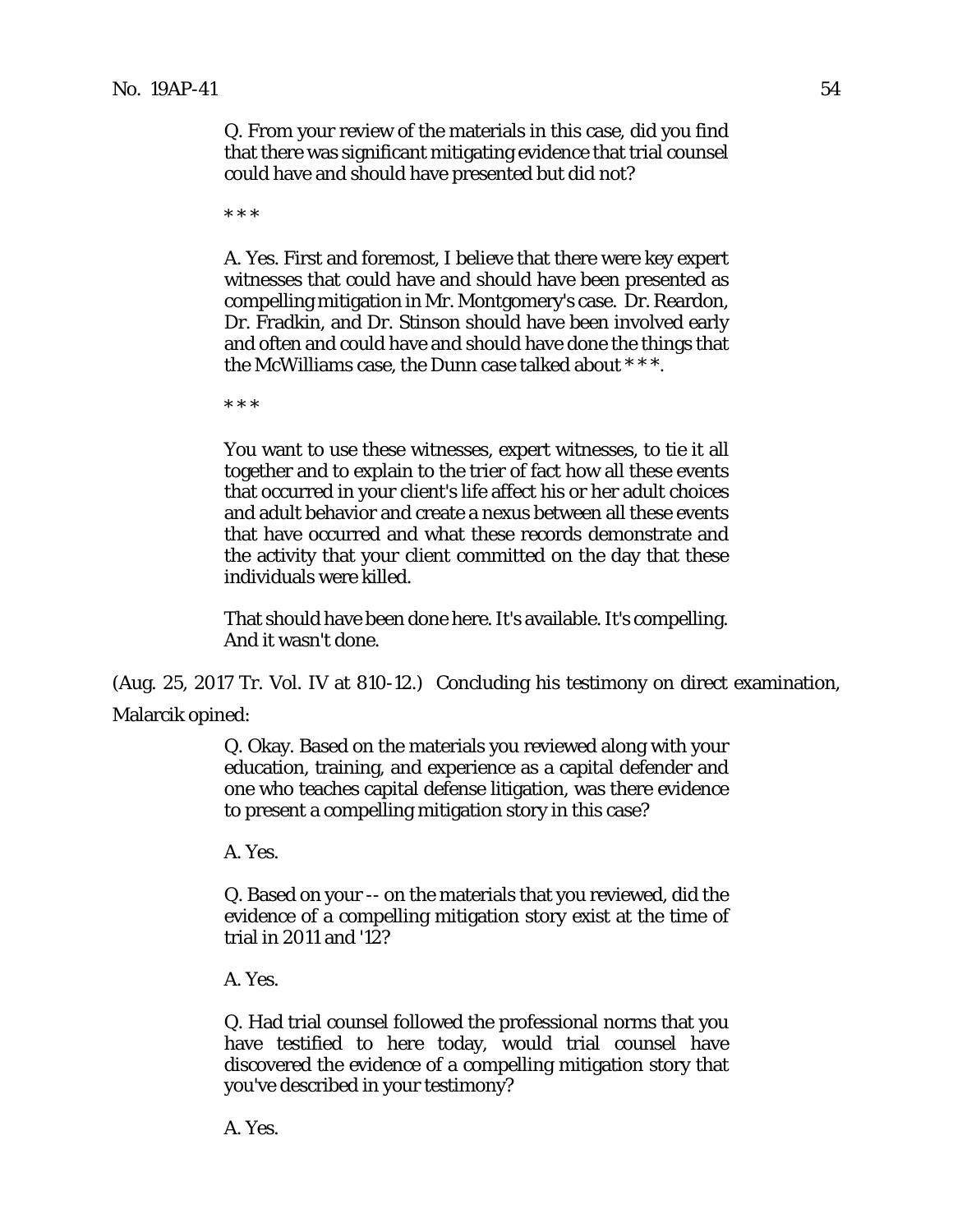Q. In your professional opinion, based on the materials you reviewed and based on your education, training and experience, did trial counsels' performance in Mr. Montgomery's case meet the professional norms expected of a capital defense attorney?

A. It did not.

Q. And, as we've already talked about, this trial took place in 2011, 2012.

A. Right.

Q. Does that fact change your answer?

A. No.

(Aug. 25, 2017 Tr. Vol. IV at 815-16.)

**{¶ 155}** On cross-examination, the state questioned Malarcik generally about the downside of presenting the defense suggested by Montgomery and specifically about the downside of presenting the testimonies of Drs. Stinson and Fradkin and possibly opening the door to negative evidence including evidence of domestic violence reported by Montgomery's former partners, T.L. and C.D.:

> [Prosecuting Attorney] Q. Don't you think there are downsides to putting in all of these records, all of these witness summaries into the case in front of any fact-finder?

> A. I think whatever potential downsides were there were outweighed by the benefit of explaining how Caron Montgomery arrived at November 25, 2010. Sure, there's some risk and there's some downside there, but that's not the end of the analysis, obviously.

\* \* \*

Q. And that summary [by Heiby of domestic abuse and Montgomery brandishing a gun, threatening to kill T.L. and her kids] was given to Dr. Stinson as part of his review, and so, if you put on Dr. Stinson, you're going to have to produce that summary, don't you think?

\* \* \*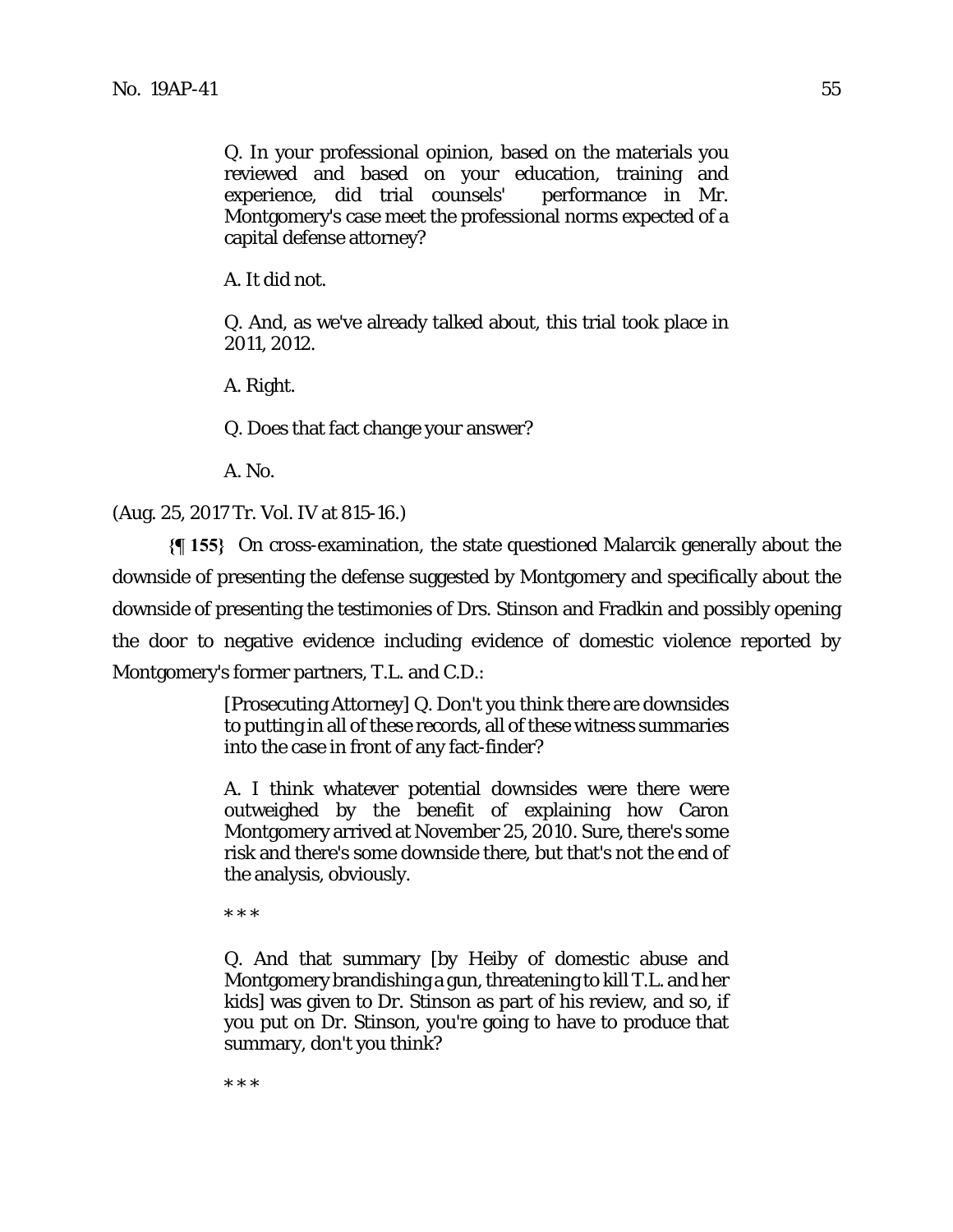A. I'm sorry. What I was going to say is, again, the way to deal with this is through an aggressive pretrial practice, a motion in limine, and you bring this to the attention of the Judge. Look, Judge, what opens the door? Let's get some parameters here. And you lay it all out. And then you get an informed decision from the Court. And it's in limine, obviously, but that then allows you to make intelligent, informed decisions about how do we keep the door closed and do we want to put this witness on or not. And I think with a lot of effort, a skilled advocate could navigate that difficult tightrope. It's done in capital cases all the time.

And what happened in here is the complete opposite. There was no motion in limine trying to keep out a non-aggravating factor. I think there's grounds that you could have argued that. And the opposite happened. They opened the door to all of this bad evidence coming in.

\* \* \*

Q. Wouldn't that just be a brutal blow to the defense to put that [the summary of daily domestic abuse of C.D.] on in your mitigation case?

A. Standing alone, yes, but that's not the only decision.

When properly developed and when you follow *McWilliams versus Dunn* and you bring the expert in and say, what does this mean, and you develop a theme and a theory and you talk about disassociation [sic] and it ties into the facts of the aggravating circumstances, that's how you develop and potentially present key mitigation. That wasn't done.

Q. Would you agree it's a downside to the put-in-all-therecords-and-experts strategy?

A. Standing alone, I would never do it, never.

Q. Never do what?

A. Put all that into the record by itself without motions in limine, without attempting to mitigate, without the existence of an expert to explain how this happened. That's ineffective.

Q. Right. And that's - - under the current approach that the defense is touting and you're espousing, all of that would have come in, right - -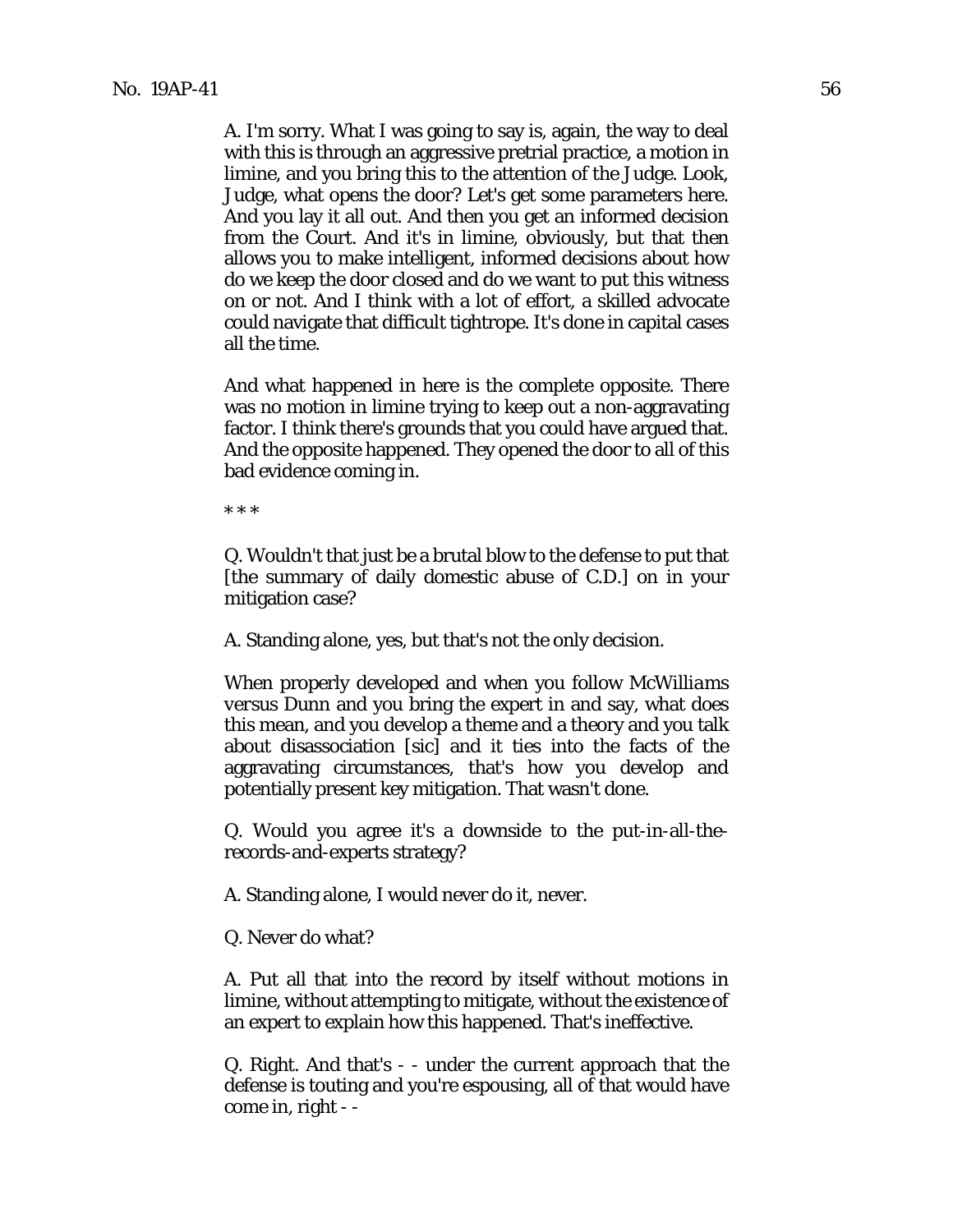A. But not alone.

Q. - - because all the records were used by the experts.

A. Yeah. My point is it comes in but not by itself. It comes in as part of your mitigation theme and part of an overall education of the trier of fact with these expert witnesses.

Q. I understand that it would come in with an explanation - -

A. Right.

Q. - - and in a context. I agree with that. And that's what you're contending. But it's still a downside, isn't it?

A. Yes.

Q. Is it a minor downside or a major downside - -

A. Well, it depends on what your experts can say to put it into context. That's how you mitigate it. That's really the definition of mitigation is taking something that is a problem and attempting to lessen the moral culpability of those acts. And I think that can and that has been done here. So is it a downside? Yes. But, in the overall presentation of mitigation, would I have included that? Yes.

\* \* \*

Q. [I]sn't it reasonable that counsel would not want Dr. Fradkin's report in front of the three-judge panel and in front of the prosecution?

A. No, because, again, there's more to what Dr. Fradkin is saying, and his report is viewed in the overall context of where we are today with Dr. Stinson and with Dr. Reardon. And I think those are - - those all help explain and mitigate this abhorrent conduct that you're talking about.

(Aug. 25, 2017 Tr. Vol. IV at 906-23.)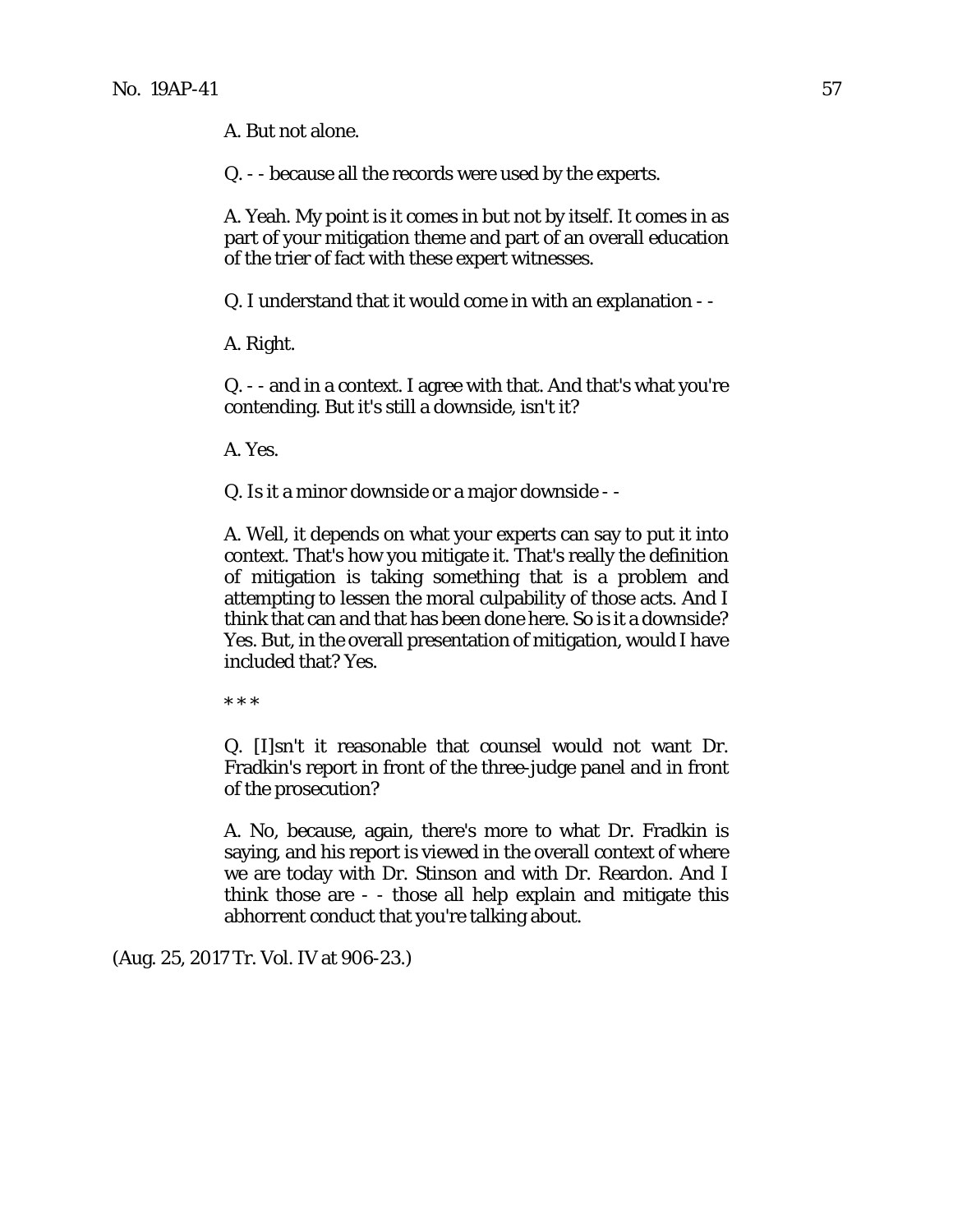**{¶ 156}** On redirect, Montgomery's counsel asked Malarcik about a passage from the direct appeal, *Montgomery*, 2016-Ohio-5487:4

> Q. Counsel asked you about a passage from the Ohio Supreme Court - - I assume it was the direct appeal decision in this case - - talking about trial counsel's sound deliberation and judgment. Do you recall that passage?

A. I do.

Q. When you hear the phrase "sound deliberation and judgment" in the context of trial counsels' performance for professional norms, what does that imply to you?

A. That implies to me that those professional norms were met or exceeded.

Q. And in the context of this particular case - -

A. That did not happen.

Q. Thank you.

But, in addition to that, in the context of this particular case, the trial direct appeal record did not include any of the evidence that has been presented at this hearing. Is that right?

A. Correct.

<u>.</u>

(Emphasis added.) (Aug. 25, 2017 Tr. Vol. IV at 931.)

**{¶ 157}** Malarcik's testimony, summarized above, reveals that he carefully considered the substantial negatives highlighted by the state of presenting the expert

<sup>4</sup> We perceive that Montgomery's counsel is referring to the Supreme Court's recitation of the *Strickland* standard that "[a] defendant alleging ineffective assistance of counsel must identify the acts or omissions of counsel that are alleged not to have been the result of *reasonable professional judgment*." (Emphasis added.) *Montgomery*, 2016-Ohio-5487, at ¶ 86. We perceive that counsel and Malarcik are referring to the Supreme Court's analysis of Montgomery's ineffective assistance claim, in the direct appeal, for failure to present expert testimony during mitigation. In particular, the Supreme Court's observation that its analysis was based on a silent record. The Supreme Court stated "[a] trial attorney's decision 'to forgo the presentation of additional mitigating evidence does not itself constitute proof of ineffective assistance of counsel.' " *Id.* at ¶ 120, quoting *State v. Keith*, 79 Ohio St.3d 514, 536 (1997). "We will not ' "infer a defense failure to investigate from a *silent* record." ' " (Emphasis added.) *Id.*, quoting *State v. Hunter*, 131 Ohio St.3d 67, 2011-Ohio-6524, ¶ 65, quoting *State v. Were*, 118 Ohio St.3d 448, 2008-Ohio-2762, ¶ 244; *see also State v. Dean*, 146 Ohio St.3d 106, 2015-Ohio-4347, ¶ 288 (defense counsel's decision not to present testimony of retained experts in mitigation was reasonable trial strategy because "[*n*]*othing in the record* shows that this decision was the result of an inadequate investigation"). (Emphasis added.) *Montgomery*, 2016-Ohio-5487, at ¶ 120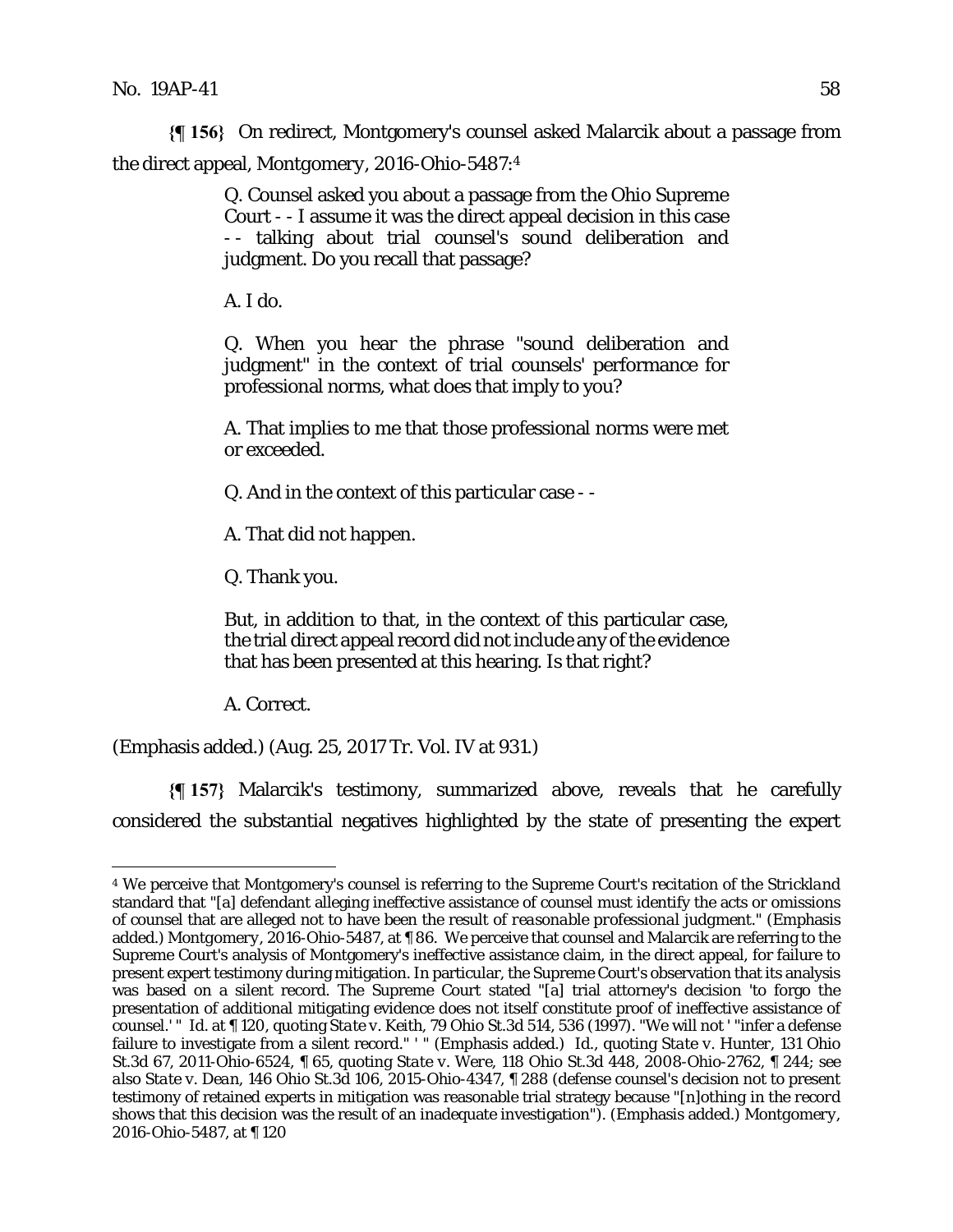testimonies of Drs. Stinson and Fradkin. Notwithstanding, Malarcik opined Montgomery's trial counsel was ineffective in failing to present the expert testimonies as mitigation.

**{¶ 158}** Taking all this into consideration, in particular the testimony of Weisman, Hall, and Malarcik, we find the trial court's conclusion that Montgomery's trial counsel was deficient with regard to mitigation was supported by competent and credible evidence and, therefore, was not an abuse of discretion.

**{¶ 159}** Accordingly, we overrule the state's third assignment of error.

### **D. The State's Fourth and Fifth Assignments of Error**

**{¶ 160}** The state's fourth and fifth assignments of error challenge the trial court's ruling under the second *Strickland* prong. In the fifth assignment of error, the state asserts the trial court erred by applying the wrong standard in analyzing the second prong. In the fourth assignment of error, the state asserts the trial court abused its discretion in its ultimate determination under the second prong. We examine the fifth assignment of error first.

**{¶ 161}** A defendant must satisfy both prongs of *Strickland* to demonstrate ineffective assistance of counsel; a failure to make one showing or another defeats the claim. *See also State v. Bradley*, 42 Ohio St.3d 136, 143 (1989). As noted above, having found trial/defense counsel to be deficient with its presentation of mitigation, regarding the second prong of *Strickland*, the trial court found: "since the expert testimonies of at the very least Stinson and Fradkin were not presented [the court] cannot conclusively state that there is no reasonable probability that the panel would have reached a different conclusion had the experts testified during mitigation." The trial court also stated: "[i]n the case at bar, given the totality of the evidence presented and arguments raised with respect to the failure to adequately investigate the mitigation evidence available at the time, and the failure to use expert witnesses to support the mitigation themes, the Court is not convinced that the current mitigation presentation would not have created a reasonable probability of a different outcome." (Postconviction Decision at 69.)

**{¶ 162}** "On the issue of counsel's ineffectiveness, the petitioner has the burden of proof." *Gondor* at ¶ 62. "In order to show deficient performance, defendant must prove that his counsel's performance fell below an objective level of reasonable representation. To show prejudice, defendant must show a reasonable probability that, but for his counsel's errors, the result of the proceeding would have been different." *Jackson* at ¶ 133, citing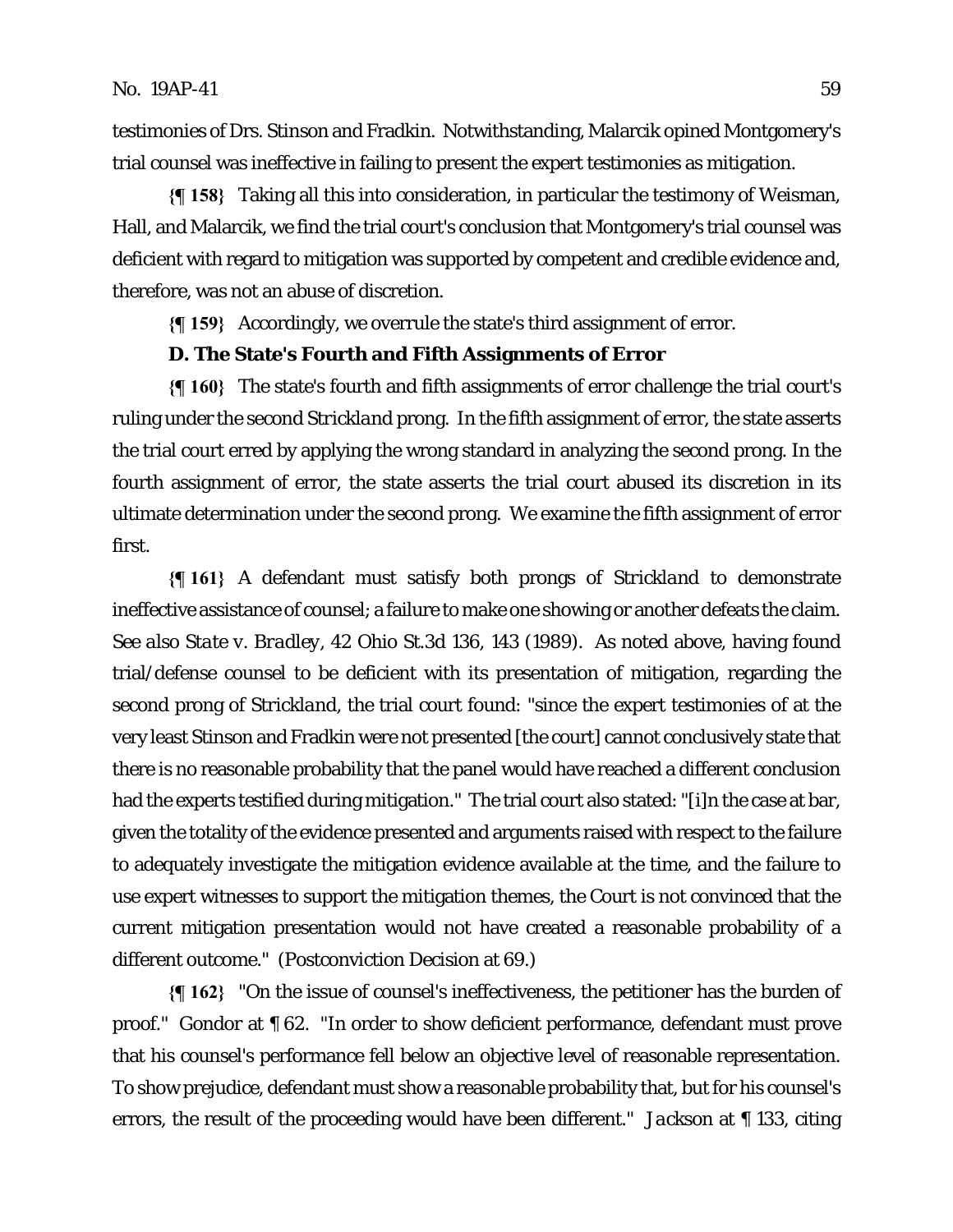*Strickland* and *Bradley*; *see also State v. Pagan*, 10th Dist. No. 19AP-216, 2019-Ohio-4954, ¶ 18 (the accused must make both showings). Thus, "the petitioner must submit sufficient operative facts or evidentiary documents that demonstrate that the petitioner was prejudiced by the ineffective assistance." *Gondor* at ¶ 62.

**{¶ 163}** The state argues the burden of proving ineffectiveness is on the defendant, and that the trial judge confusingly flipped the burden of proof. Further, the state argues it was not the state's burden to conclusively or convincingly negate such probability.

**{¶ 164}** Notwithstanding the trial court's use of double negatives, and the terms "convinced" and "conclusively," we find the trial court did cite to and apply the correct standard. First, the court quoted R.C. 2953.21(A)(1)(a) which states that "[a]ny person who has \* \* \* been convicted of a criminal offense and sentenced to death and who claims that there was a denial or infringement of the person's rights under [the Ohio Constitution or the Constitution of the United States] *that creates a reasonable probability of an altered verdict* \* \* \* may file a petition in the court that imposed sentence, stating the grounds for relief relied upon, and asking the court to vacate or set aside the judgment or sentence or to grant other appropriate relief." (Emphasis added.)

**{¶ 165}** Second, the court quoted *Strickland* regarding the second prong. The court quoted *Strickland*'s direction that: " '*Second, the defendant must show that the deficient performance prejudiced the defense*. This requires showing that counsel's errors were so serious as to deprive the defendant of a fair trial, a trial whose result is reliable.' " (Emphasis sic.) (Postconviction Decision at 57 quoting *Strickland* at 687.) The court also quoted *Strickland*'s direction that to satisfy the second prong, the defendant " 'must show that there is a reasonable probability that, but for counsel's unprofessional errors, the result of the proceeding would have been different. A reasonable probability is a probability sufficient to undermine confidence in the outcome.' " (Postconviction Decision at 58, quoting *Strickland* at 694.) The court then quoted *Strickland* stating:

> The governing legal standard plays a critical role in defining the question to be asked in assessing the prejudice from counsel's errors. \*\*\* When a defendant challenges a death sentence such as the one at issue in this case, the question is whether there is a reasonable probability that, absent the errors, the sentencer - - including an appellate court, to the extent it independently reweights the evidence - - would have concluded that the balance of aggravating and mitigating circumstances did not warrant death.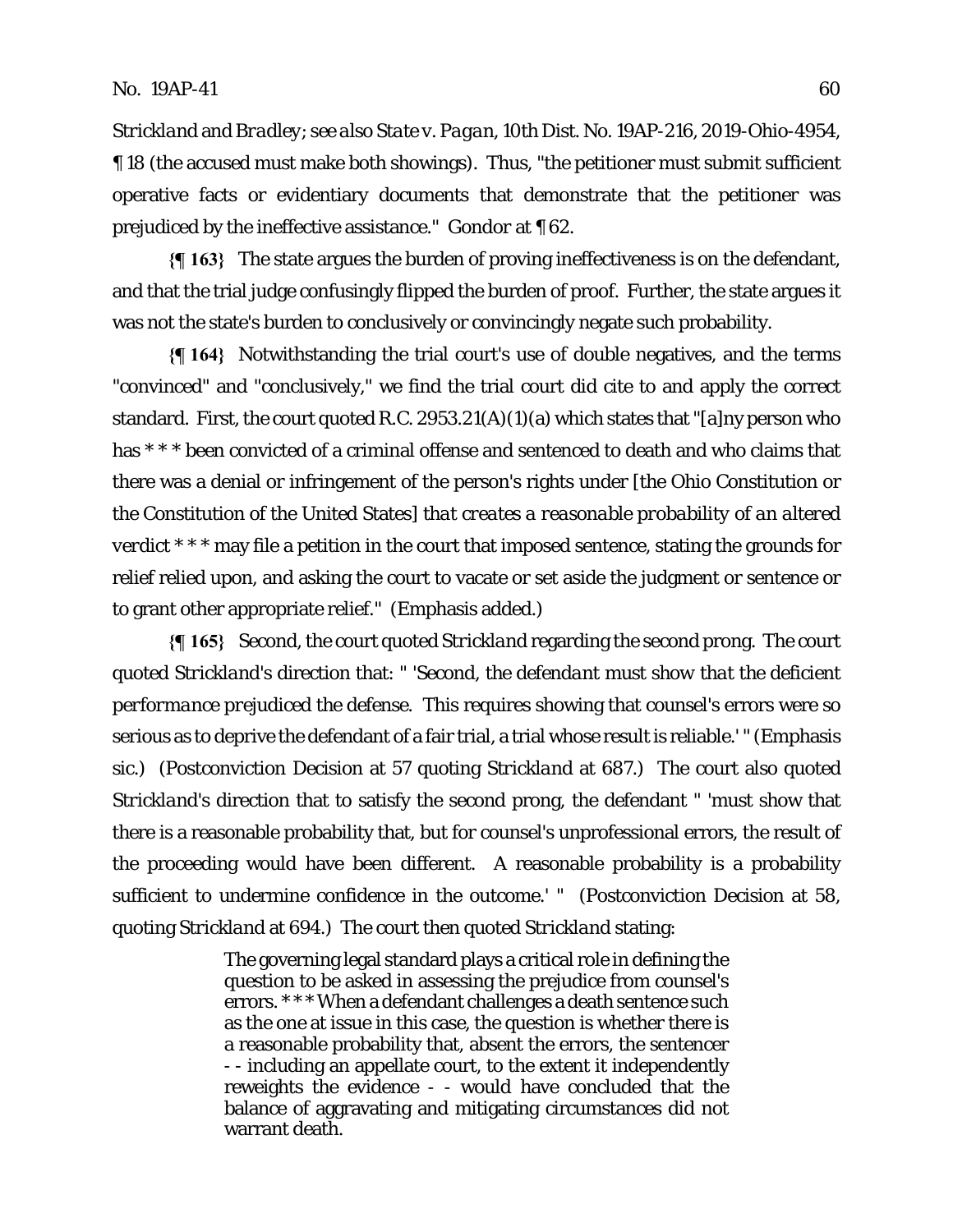(Postconviction Decision at 59, quoting *Strickland* at 695.)

**{¶ 166}** Finally, before concluding that Montgomery received ineffective assistance of counsel, the trial court summarized the task before it:

> However, the task in front of the Court at this time is not to resentence Defendant. Rather, the Court is to determine whether defense counsel's failure to offer any expert testimony with respect to Defendant's childhood trauma and how that trauma affected his adult life, including factors such as those included in his ACES score, constituted ineffective assistance of counsel such that Defendant should be allowed to have another sentencing hearing. In other words, the question before the Court is, first, whether in light of the facts of this particular case and when those facts are viewed as of the time of counsel's conduct, it was unreasonable or outside the wide range of reasonable professional assistance for counsel to not adequately investigate all of the mitigation evidence available at the time, and not present a single expert witness who could connect the dots between the untreated trauma that Defendant suffered throughout his childhood and how that impacted his adult life. *Second, the Court must answer whether there is a reasonable probability that, but for counsel's errors, the result of the proceeding would have been different.* The Court answers both of those questions in the affirmative.

(Emphasis added.) (Postconviction Decision at 66.)

**{¶ 167}** Thus, the trial court did not apply the wrong standard or flip the burden in analyzing the second prong of the *Strickland* test. Therefore, the trial court did not err in this regard.

**{¶ 168}** Accordingly, we overrule the state's fifth assignment of error.

**{¶ 169}** In the fourth assignment of error, the state argues the trial court erred and abused its discretion in determining that the second prong of the *Strickland* test had been met because the aggravating circumstances were overwhelming and the proffered mitigation theories contain dubious and notable flaws.

**{¶ 170}** Regarding the state's argument that the proffered mitigation theories contain dubious and notable flaws, we refer to the testimonies of Weisman, Hall, and Malarcik referenced above. Based on their testimonies, we reject the state's argument that the proffered mitigation theories contained dubious and notable flaws.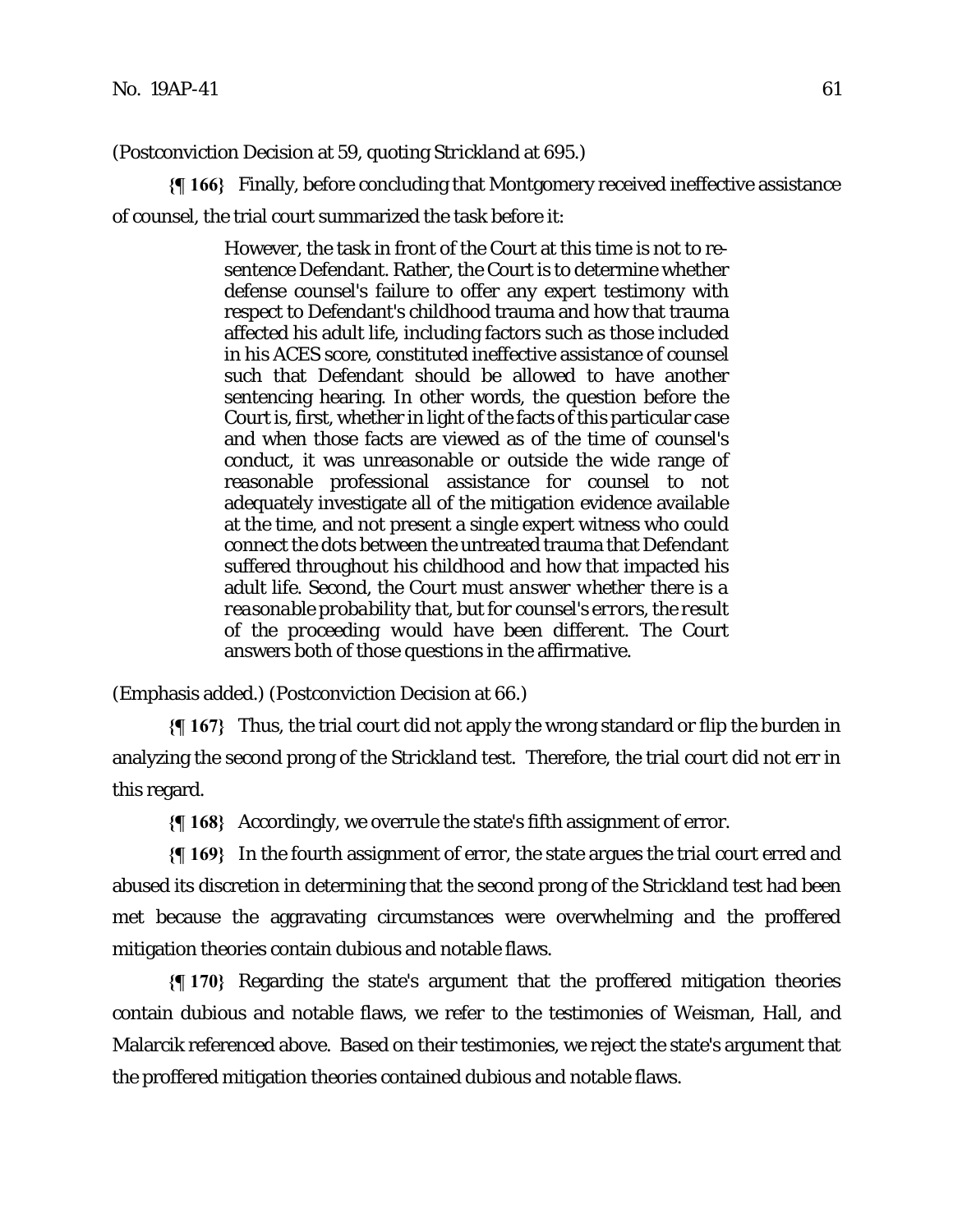**{¶ 171}** Regarding the state's argument that the aggravating circumstances were overwhelming, we note that in conducting its analysis, the trial court acknowledged the same. The court observed that the aggravating factors were extreme and that "[t]he purpose to kill, evident in the execution-style slitting of the throats of the victims, including the children, is an extreme aggravating factor. Likewise, the ages of the children, two and ten for Tyron and [Tahlia], respectively, weighed heavily in favor of the death penalty during the original mitigation presentation and still weigh heavily in favor of the death penalty at this time." (Postconviction Decision at 66.) The court also stated that in determining the second prong has been met, it was not "in any way minimizing the effect of the serious aggravating circumstances that were presented including the victim-under-13 aggravator, since Tahlia was ten and Tyron was two, and the intent to kill aggravator, given that [Montgomery] slit the throats of these two young, innocent children (Tyron's all the way down to the trachea and esophagus), and that [Montgomery] had to overcome Tahlia's resistance in light of her defensive wounds. The murders involved in this case were heinous and the aggravating circumstances most definitely weighed in favor of the death penalty." (Postconviction Decision at 69.)

**{¶ 172}** However, the court observed that resentencing Montgomery was not the task before it; rather, the question before the court was to "answer whether there is a reasonable probability that, but for counsel's errors, the result of the proceeding would have been different." (Postconviction Decision at 66.) The court answered that question in the affirmative. The court further noted:

> [S]ince the expert testimonies of at the very least Stinson and Fradkin were not presented, and since those testimonies would have connected the dots and explained the significance and impact of the trauma throughout Defendant's life on his mental health and conduct - and would have done so in a qualified and professional manner, unlike that of any of the other witnesses who testified and unlike that of the judges on the panel - the undersigned cannot conclusively state that there is no reasonable probability that the panel would have reached a different conclusion had the experts testified during mitigation.

#### (Postconviction Decision at 69.)

**{¶ 173}** The trial court was fully aware of the overwhelming nature of the aggravating circumstances and expressly acknowledged the same during its analysis of the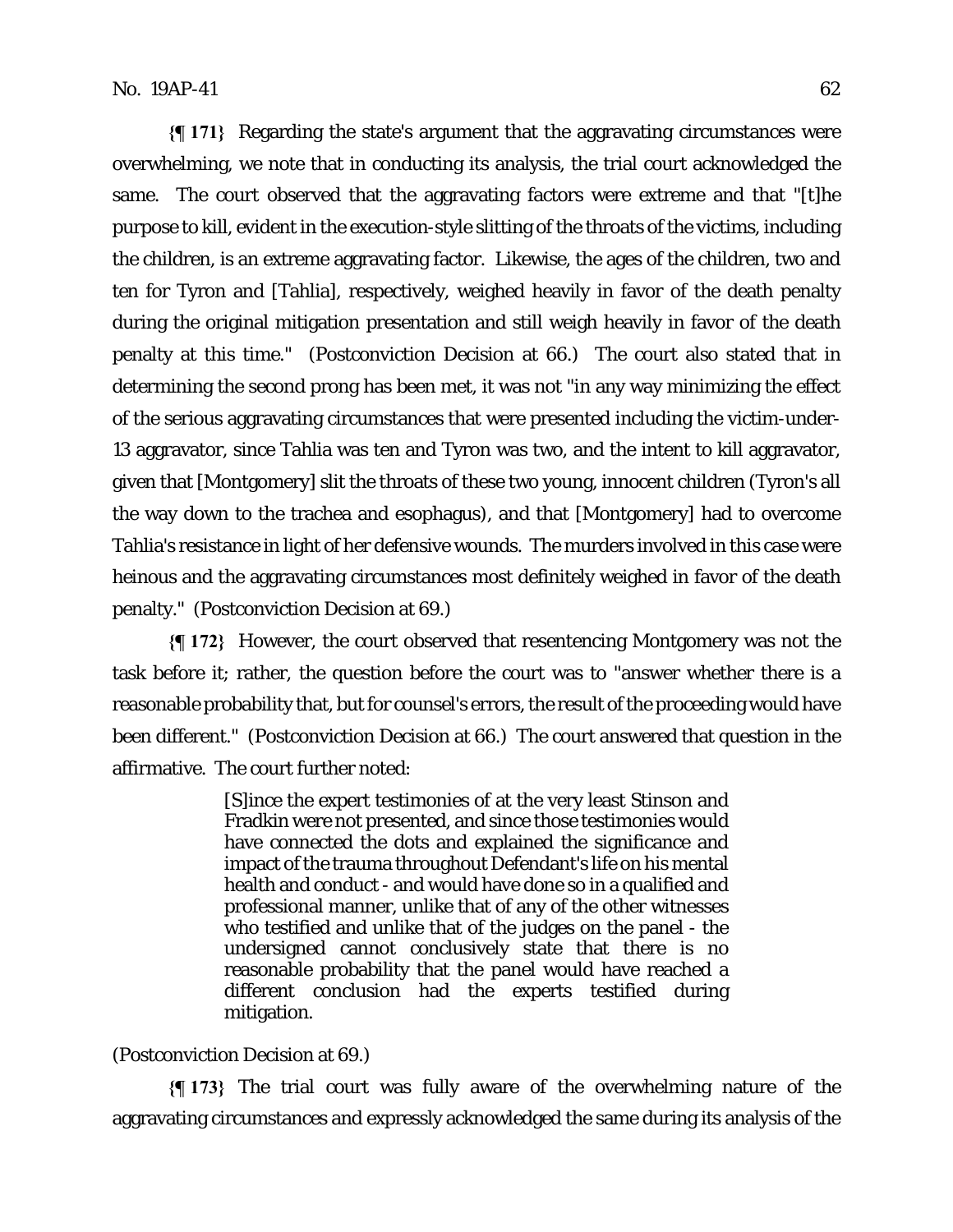second prong. Furthermore, the trial court judge who determined the second prong of *Strickland* was met was also the presiding judge of the original panel. Taking all this into consideration, we cannot find that the trial court abused its discretion in determining the second prong of *Strickland* had been met.

**{¶ 174}** Accordingly, we overrule the fourth assignment of error.

# **E. Montgomery's First Assignment of Error**

**{¶ 175}** We turn last to Montgomery's first assignment of error in his cross-appeal, which contends: **"**The trial court erred in denying Montgomery's claim that trial counsel were ineffective during the trial phase of his capital proceedings (Ninth Ground for Relief)." (Merit Brief of Cross-Appellant at 7.) Under this assignment, Montgomery contends his trial counsel were ineffective "regarding the decision to waive his right to a jury trial, and to plead guilty to all charges without any concessions from the State." (Merit Brief of Cross-Appellant at 7.)

**{¶ 176}** In denying this claim, the trial court quoted extensively from the Supreme Court's decision on Montgomery's direct appeal discussing his acknowledgements at the time of the plea that he understood the significance of the jury waiver and that counsel had carefully reviewed the plea with him. We note that in that direct appeal and on the record as it stood then, the Supreme Court rejected arguments relating to the validity of the jury waiver and the guilty plea, and specifically rejected the assertion that "defense counsel were ineffective for advising him to plead guilty to the indictment without securing an agreement from the state not to pursue the death penalty." *Montgomery,* 2016-Ohio-5487, at ¶ 96. The court noted that advice to "pleading guilty to capital charges without a guaranteed life sentence is not per se ineffective assistance." *Id.* at ¶ 100, citing *State v. Ketterer*, 111 Ohio St.3d 70, 2006-Ohio-5283, ¶ 82, 85. The Supreme Court also observed that Montgomery's "defense counsel could have 'reasonably believed that a guilty plea could minimize the effect of gruesome facts and a brutal murder, especially before a three-judge panel,' " and that pleading guilty demonstrated an acceptance of responsibility as a mitigating factor. *Id.* at ¶ 101, citing *Ketterer* at ¶ 86; *see also id.* at ¶ 102 (further observing that defense counsel had "engaged in significant adversarial testing of the state's case" while also mounting a mitigation case, and that remorse and a plea of guilty count toward mitigation).

**{¶ 177}** Nonetheless, the trial court did not rest its decision here on grounds of res judicata but, instead, concluded that in light of the "particularly gruesome" facts of the case,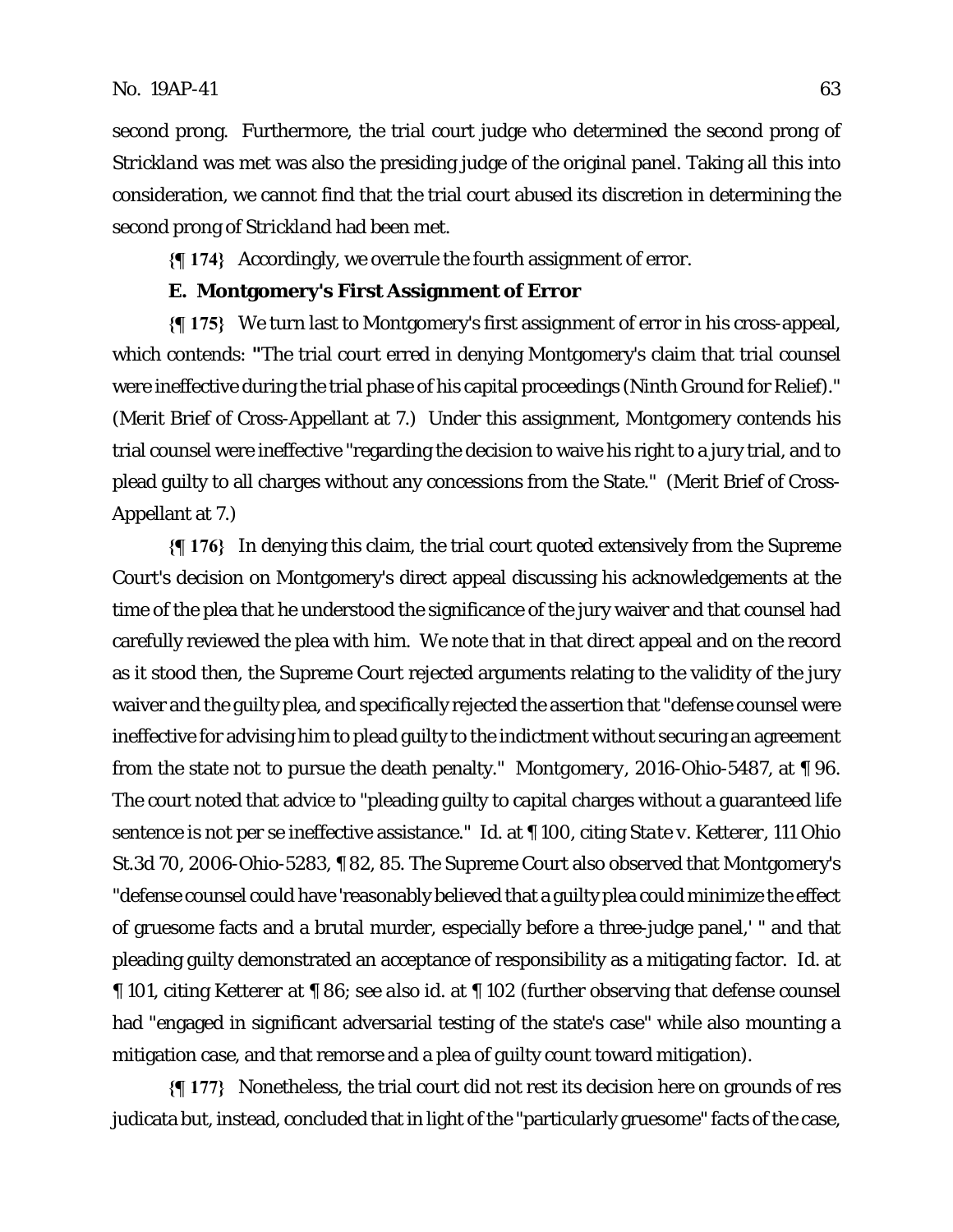it was not unreasonable for defense counsel to have sought to hold the introduction of bloody crime scene evidence to a minimum (through plea) and (through the panel election) to have preferred judges experienced in evaluating gory presentations over "jurors who may be much more easily guided by their emotions under the circumstances." (Postconviction Decision at 63.) Moreover, the court emphasized that it was not unreasonable for defense counsel to hope that the panel would find mitigation in "the Defendant taking responsibility and showing remorse." (Postconviction Decision at 63.)The trial court thus concluded that "trial counsel[s'] decision to advise their client to follow a 'plead and panel' strategy is not unreasonable and is not indicative of ineffective assistance of counsel." (Postconviction Decision at 63.)And the trial court found additionally and in any event that "[g]iven the overwhelming evidence of his guilt," Montgomery did not satisfy the prejudice prong of *Strickland* with regard to the plea and trial proceedings. (Postconviction Decision at 63.)

**{¶ 178}** This part of the trial court's decision was reasoned and assessed relevant factors. And evidence from the postconviction hearing supports the trial court's conclusions as to defense counsels' thinking. The defense had engaged in "[n]onstop" efforts at plea negotiations. (Aug. 21, 2017 Tr. Vol. I at 68 (Weisman testimony).) And the plea and panel recommendation was calculated by the defense team with much "nervousness" and full knowledge of potential "negatives"; "[i]t was not a decision made quickly or lightly." (Aug. 21, 2017 Tr. Vol. I at 79.) Montgomery's lead trial counsel indeed believed that the three-judge panel would be more amenable to using "acceptance of responsibility as a mitigation tool" than would a jury. (Aug. 21, 2017 Tr. Vol. I at 154.) He "thought that [at least two of the three Judges] would be responsive to the guilty plea and some of the other things that we were going to be able to offer." (Aug. 21, 2017 Tr. Vol. I at 75-76.) He also believed that judges would be less swayed by the "gruesomeness" of the state's evidence based on their years of courtroom experience, and that it would be better to have a "shortened proceeding" before a panel. (Aug. 21, 2017 Tr. Vol. I at 154, 157.) Further, although Montgomery points to the testimony of Malarcik, who critiqued the decision to recommend a guilty plea, trial counsel testified that he spoke to "a number of attorneys who had experience in death penalty" representation who were "[m]ost all were in agreement with [the] approach" to plead and go before the panel. (Aug. 21, 2017 Tr. Vol. I at 154-55.)

**{¶ 179}** Montgomery predicates his argument that he "would have opted for a jury trial, had counsel been effective," on the view that "there was certainly a better chance of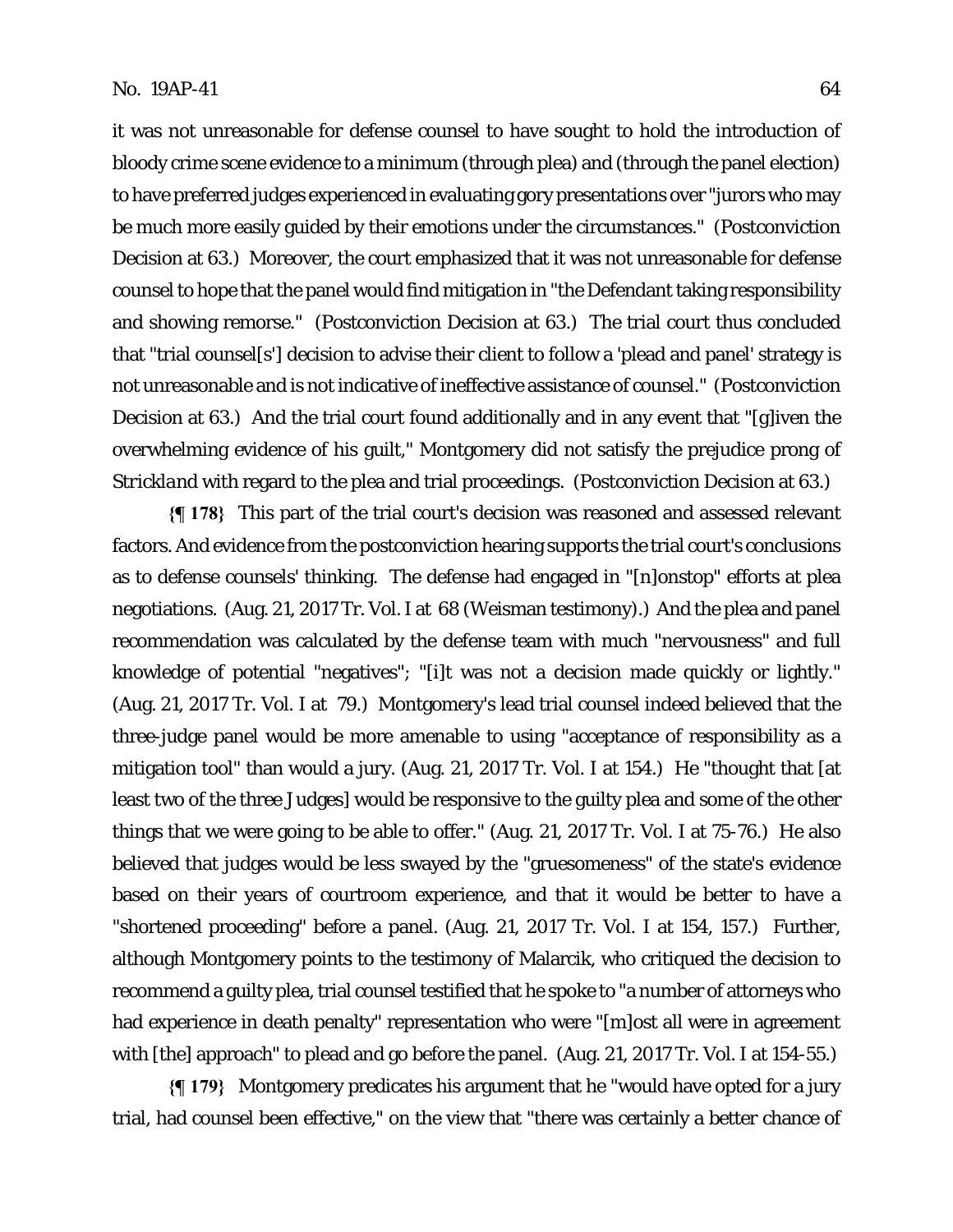success in avoiding a death sentence" by refusing the three-judge panel option. (Merit Brief of Cross-Appellant at 15.) That argument would not have established ineffective assistance of counsel even had it been substantiated; but even apart from the evidence that the threejudge panel recommendation was made pursuant to a considered strategic decision, the materials to which Montgomery points fail to support his operative thesis.

**{¶ 180}** Montgomery presented to the trial court through counsel an affidavit from Terri L. Wilson of the OPD's office attaching a spreadsheet purporting to contain "information related to all Franklin County capital cases" from 1988 to 2013. (E-filed copy of hearing Exhibit 20, Admitted at Hearing, ¶ 6.) He cites that material to us as establishing that "between 2003 and the start of Montgomery's trial, there had not been a single death sentence imposed by a Franklin County jury." (Merit Brief of Cross-Appellant at 15.) True enough, according to the proffered spreadsheet. But the same data also purports to show that after two death sentences imposed by juries in 2002, the next capital sentence was Montgomery's. So just as there "had not been a single death sentence imposed by a Franklin County jury" from 2003 on, neither had there been such a sentence imposed by a three-judge panel (again, at least as shown in the exhibit given the trial court). (Merit Brief of Cross-Appellant at 15.)Moreover, the spreadsheet reflects that for the 2003-2012 timeframe (by indictment) identified as significant by Montgomery's brief, three-judge panels had imposed life sentences in cases with capital specifications in at least 3 cases from 2003, 2 from 2006, and 2 more from 2007. (Merit Brief of Cross-Appellant at 15.) Further still, of the 6 capital sentences reflected in Montgomery's spreadsheet as coming before his case, 5 are listed as having been imposed after a jury trial; and of the 14 three-judge panels listed, 13 are shown to have imposed life terms of one form or another. (Merit Brief of Cross-Appellant at 15.)

**{¶ 181}** Different statistics would not make for a winning argument on a strategic call of this nature, but the numbers cited from exhibit 20 do not advance Montgomery's position at all. While Montgomery averred at his postconviction hearing that the Thorazine he was on made him feel "[c]alm," and, separately, that he decided to waive a jury on the advice of counsel whom he trusted, the trial court did not abuse its discretion in concluding that counsel was not deficient for not having advised Montgomery differently on exercising the panel option. (Sept. 5, 2017 Tr. Vol. V at 979, 1003.)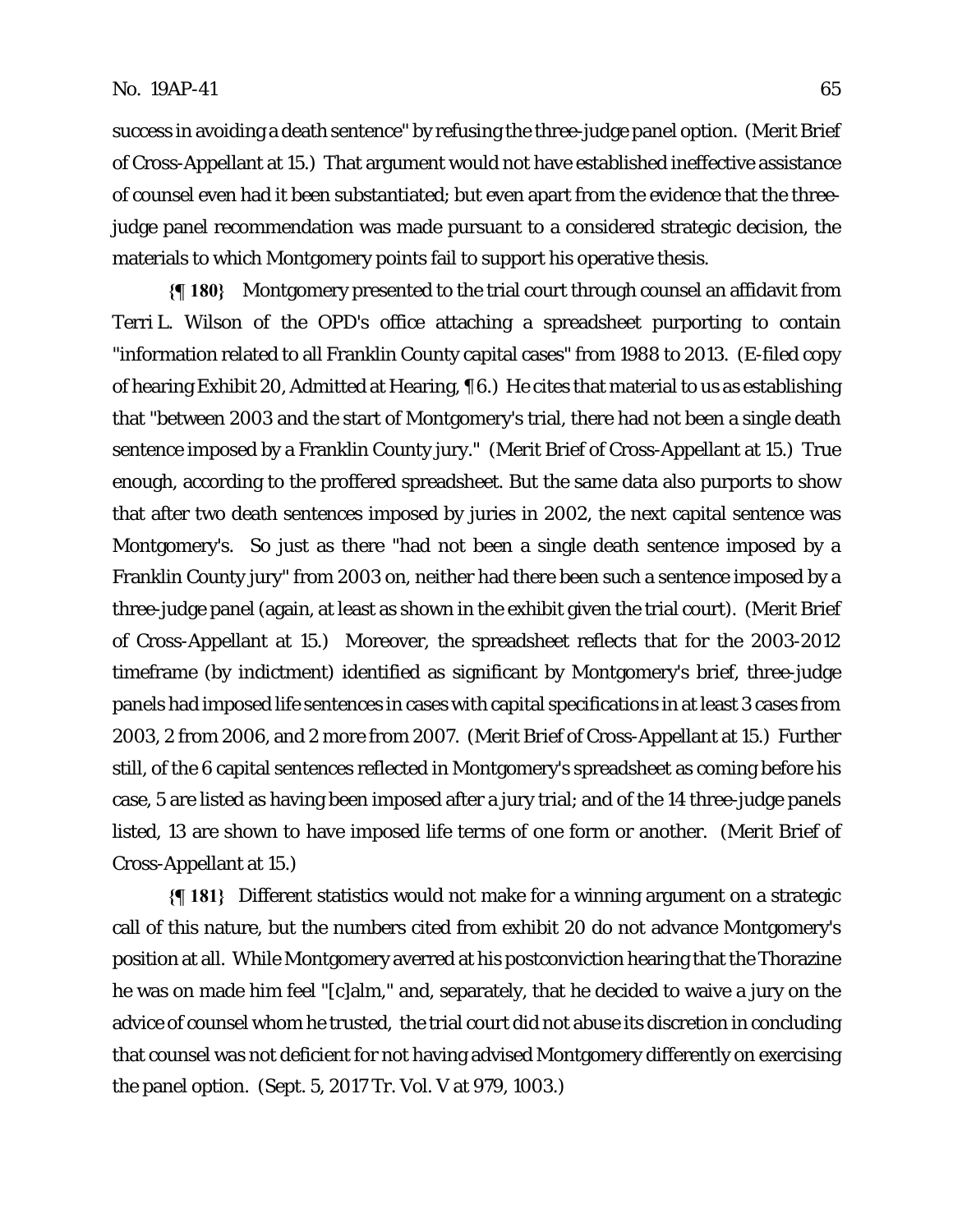**{¶ 182}** We find the trial court did not abuse its discretion when ruling that Montgomery did not receive ineffective assistance of counsel when he was advised to go before the panel and plead guilty.

**{¶ 183}** Accordingly, we overrule Montgomery's first assignment of error.

# **IV. CONCLUSION**

**{¶ 184}** Having overruled the state's five assignments of error, as well as Montgomery's two cross-assignments of error, we affirm the trial court's denial of Montgomery's postconviction claims regarding his assertions of ineffective assistance of counsel during the plea/trial phase and affirm the trial court's granting of Montgomery's postconviction claims regarding his assertions of ineffective assistance of counsel during the mitigation/sentencing phase. Accordingly, we remand this matter to the Franklin County Court of Common Pleas for action consistent with this decision.

*Judgment affirmed; cause remanded.* 

BRUNNER, J., concurs. NELSON, J., concurs in part and dissents in part.

NELSON, J., concurring in part and dissenting in part.

**{¶ 185}** I make no brief for the death penalty. It is premised, perhaps, on a view of governmental infallibility that finds little basis in our general experience. And then, to hedge that bet, it necessarily requires seemingly unending procedural measures that exact significant costs not limited to time and money.

**{¶ 186}** But capital punishment, or at least the formality of capital sentencing, remains envisioned by the law of our state. And here, the record shows no credible evidence that the defense decision not to call Doctors Fradkin and Stinson was anything other than a reasoned, indeed prudent, strategic determination taken in furtherance of a calculated mitigation presentation that their testimony could have undermined. On my understanding of the law and my reading of the record as well and carefully recounted by the majority, I am constrained to conclude that the trial court erred in setting aside the earlier sentence that had been affirmed on direct appeal. Very respectfully, and with a reluctance enhanced by the particular gravity of this context, I dissent to that extent as specified below.

**{¶ 187}** Let's cut to the chase. The trial court found that defense counsel's calculated decisions not to call "at the very least Stinson and Fradkin" was deficient in a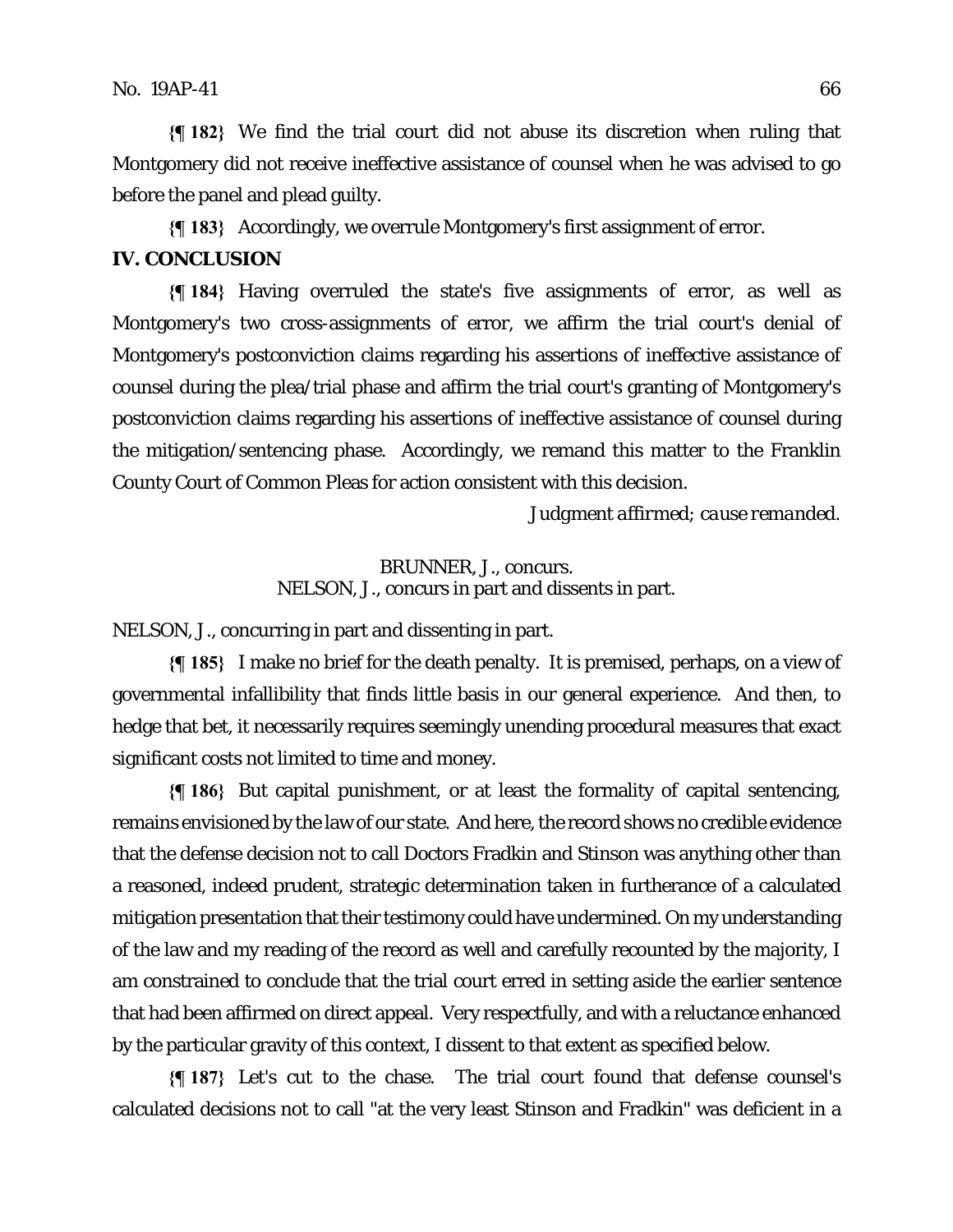way that prejudiced Mr. Montgomery. Postconviction Decision at 69. One would have testified, among other things, that the supposedly "dissociated" Montgomery disclosed that before he stabbed Tia to death, he informed her that he had engaged in anal sex with her sister. (I imagine—as perhaps the three-judge panel would have—that the phrasing wasn't quite that.) The other would have been interrogated on Montgomery's brutal history of stomach-turning domestic violence and an earlier threat to kill another lover and her children. Such revelations, in the cause of further depicting the killer as himself a victim (a cause perhaps already in some tension with the selected 'he takes full responsibility' mitigation line), would indeed—as the majority is frank to concede—have carried "immense 'negatives.' " *See supra* at ¶ 151.

**{¶ 188}** The majority's only real support for the proposition that opting to avoid this sort of testimony was anything other than a strategic or tactical decision based on rational concerns is that a lawyer who was not part of the defense team at the trial stage now opines in retrospect that all this could have been sugar coated. " '[I]t depends on what your experts can say to put it into context. That's how you mitigate it.' " *See supra* at ¶ 155, quoting lawyer Malarcik, Aug. 25, 2017 Tr. Vol. IV at 917 (also acknowledging, after speculating about hypothetical motions in limine, that "it comes in"); *see also id.*, quoting Tr. at 906 (" 'Sure, there's some risk and there's some downside there, but that's not the end of the analysis, obviously' "); *id.* at  $\P$  157 (Malarcik aware of "the substantial negatives \* \* \* of presenting the expert testimonies of Drs. Stinson and Fradkin" but "[n]otwithstanding" those immense problems "opined Montgomery's trial counsel was ineffective" in not presenting them); Aug. 25, 2017 Tr. Vol. IV at 910 (Q. "So does this open the door?" A. "Yes."), 919 (Q. Doesn't Fradkin testimony "tend to weigh against dissociation because [Montgomery] is remembering several details of what happened?" A. "Yes.").

**{¶ 189}** Respectfully, I do not find that critique or those somewhat cavalier assurances to be "credible evidence" that the defense trial team's calculation was irrational (or even mistaken). The calculus that informed the actual defense team at the time was that Stinson's testimony would not "offset" the negatives it would adduce, *see supra* at ¶ 39, citing Aug. 21, 2017 Tr. at 160, while defense counsel Weisman believes even after the fact that Fradkin's testimony would have brought "more negatives than positives," *see supra* at ¶ 47, quoting Aug. 21, 2017 Tr. at 152. Hindsight may be, to use a phrase rather discredited this year, 20-20. But the result that the three-judge panel imposed does not itself establish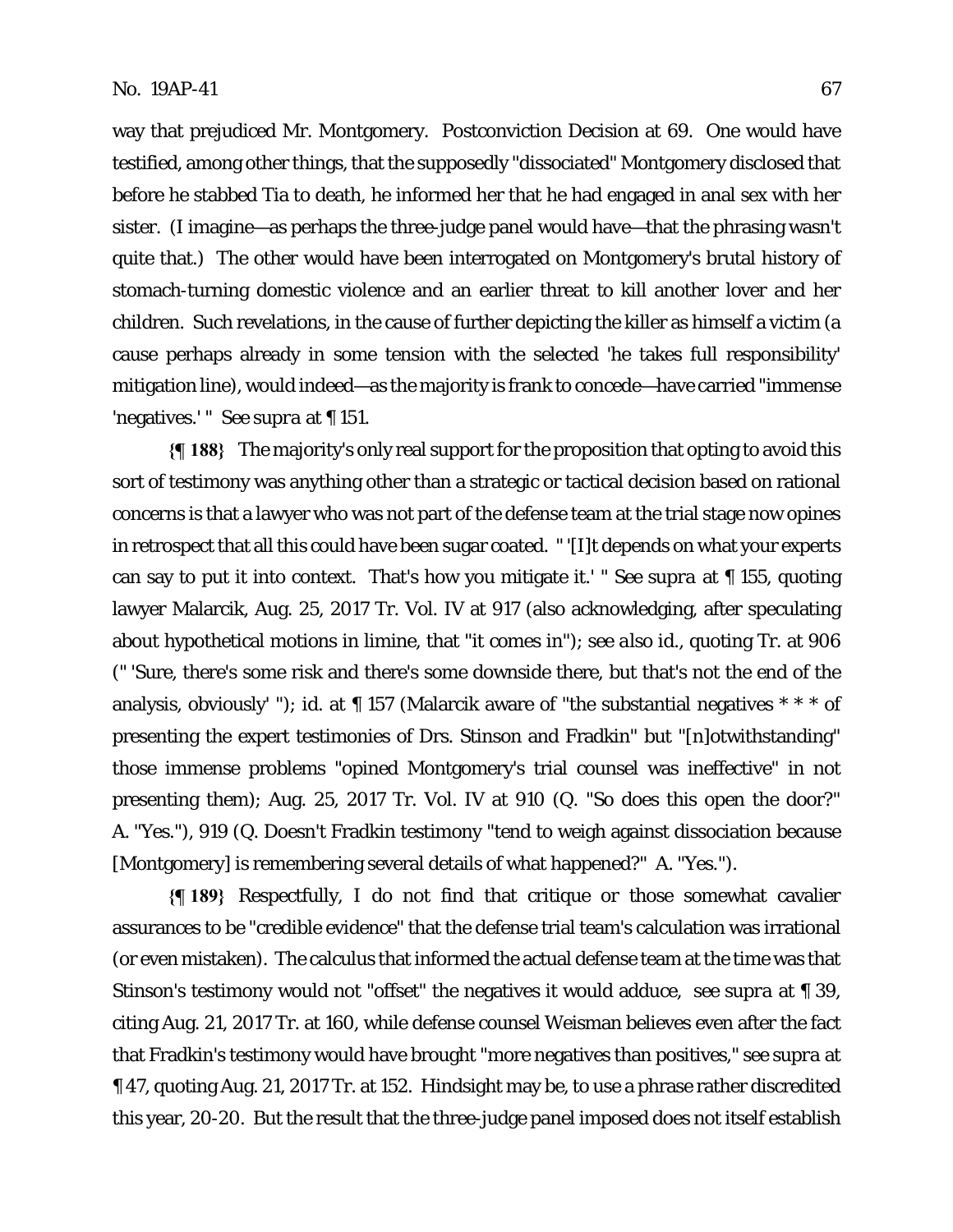that defense counsel's calculation to refrain from calling the witnesses was wrong, let alone that it could mark ineffective assistance. Nor does the testimony the majority cites of Public Defender's Office mitigation supervisor Hall at all negate the "immense" downside of the Fradkin/Stinson potential testimony. *Compare supra* at ¶ 158 (relying particularly on "testimony of Weisman, Hall, and Malarcik" to support trial court's finding of ineffective assistance of counsel).

**{¶ 190}** Stepping back: " 'The defense decision to call or not call a mitigation witness is a matter of trial strategy. \*\*\* Debatable trial tactics generally do not constitute ineffective assistance of counsel,' " even in the capital case context. *Pickens*, 2014-Ohio-5445, at ¶ 222 (discussing lack of psychological testimony and quoting *State v. Elmore,* 111 Ohio St.3d 515, 2006-Ohio-6207, ¶ 116). And as we have said, "[w]hen trial counsel presents a meaningful concept of mitigation, the existence of alternative or additional mitigation theories does not establish ineffective assistance of counsel." *Turner*, 2006- Ohio-761, at ¶ 28.

**{¶ 191}** As the majority notes, the trial court was obliged to apply the doublepronged analysis of *Strickland* to assess Montgomery's ineffective assistance claim. *Supra*  at ¶ 142. The trial court properly recited that this standard means " '[f]irst, the defendant must show that counsel's performance was deficient. This requires showing that counsel made errors so serious that counsel was not functioning as the "counsel" guaranteed the defendant by the Sixth Amendment. Second, the defendant must show that the deficient performance prejudiced the defense. This requires showing that counsel's errors were so serious as to deprive the defendant of a fair trial, a trial whose result is reliable. Unless a defendant makes both showings, it cannot be said that the conviction or death sentence resulted from a breakdown in the adversary process that renders the result unreliable.' " Postconviction Decision at 57; *see also, e.g., State v. Jackson*, 107 Ohio St.3d 53, 2005- Ohio-5981, ¶ 133 (capital case: "Reversal of a conviction or sentence based upon ineffective assistance of counsel requires satisfying the two-pronged test set forth in *Strickland*"). That is, the failure to make either one of the two required showings defeats a claim of ineffective assistance of counsel. *State v. Bradley*, 42 Ohio St.3d 136, 143 (1989).

**{¶ 192}** So we need to home in on the trial court's finding that the requisite prejudice resulted "since the expert testimonies of at the very least Stinson and Fradkin were not presented \* \* \*." Postconviction Decision at 69 (adding that "since those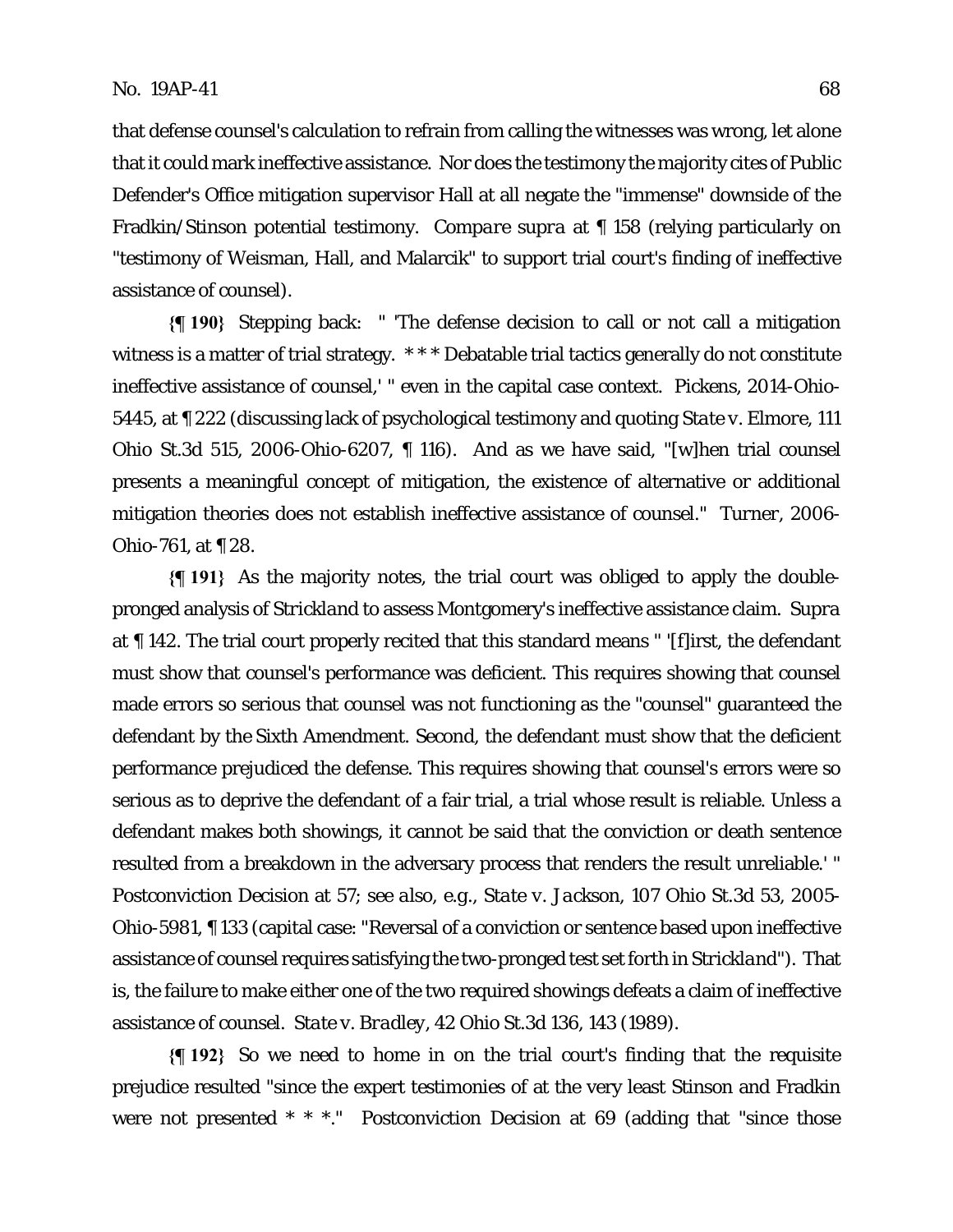testimonies would have connected the dots \* \* \* the undersigned [judge] cannot conclusively state that there is no reasonable probability that the panel would have reached a different conclusion had the experts testified during mitigation"); *see also, e.g.*, June 26, 2019 Brief of Defendant/Cross-Appellant in Response to Appellant's Brief at 22 (citing the trial court's Stinson/Fradkin reasoning as the basis for its ineffective assistance of counsel finding that brief urges be affirmed). It is the potential testimony of defense-retained experts Stinson and Fradkin on which this issue turns, not the gauzy prospect of some other, idealized but untested hypothetical witness. Indeed, the reason the majority and I all find the trial court's postconviction decision "sufficiently detailed and clear 'to allow for meaningful appellate review' " is that "the trial court did make intelligible the basis for its ruling that Montgomery had been deprived of the effective assistance of counsel with regard to mitigation: counsels' performance was deficient because the lawyers should have adduced 'the expert testimonies of at the very least Stinson and Fradkin.' " *Supra* at ¶ 128.

**{¶ 193}** But the trial court acknowledged that the election not to call those two experts was a conscious decision by trial counsel, not the result of forgetfulness or unthinking neglect: "[T]rial counsel had retained two knowledgeable and capable psychologists who could have provided the expert testimony to help the fact finders understand the relationships between [Montgomery's] untreated childhood traumas and his actions as an adult<sup>[1]</sup>. [T]trial counsel chose not to present that expert testimony to the three-judge-panel." Postconviction Decision at 65. While the trial court had heard testimony (including from Montgomery's former defense counsel, "experienced and certified capital defense attorneys" who "the record demonstrates [had] \* \* \* conducted an extensive mitigation investigation," *Montgomery*, 2016-Ohio-5487, at ¶ 51, 116) suggesting some of the reasons it would have been reasonable for counsel to abjure those experts and focus on Montgomery's direct claim of responsibility, the legal analysis section of its decision does not at all assess or account for such concerns. *Compare, e.g.,* Postconviction Decision at 10-11 (counsel concluded during mitigation phase that Dr. Stinson's diagnosis would not "have outweighed the negative information the doctor knew, including information related to the domestic violence incidents in [Montgomery's] past"; "Dr. Fradkin's report contained damaging information about Defendant and how he was seeking revenge \* \* \* \* [T]he doctor also would have testified about [Montgomery's] difficulties with anger and rage. According to Weisman, Fradkin's testimony would have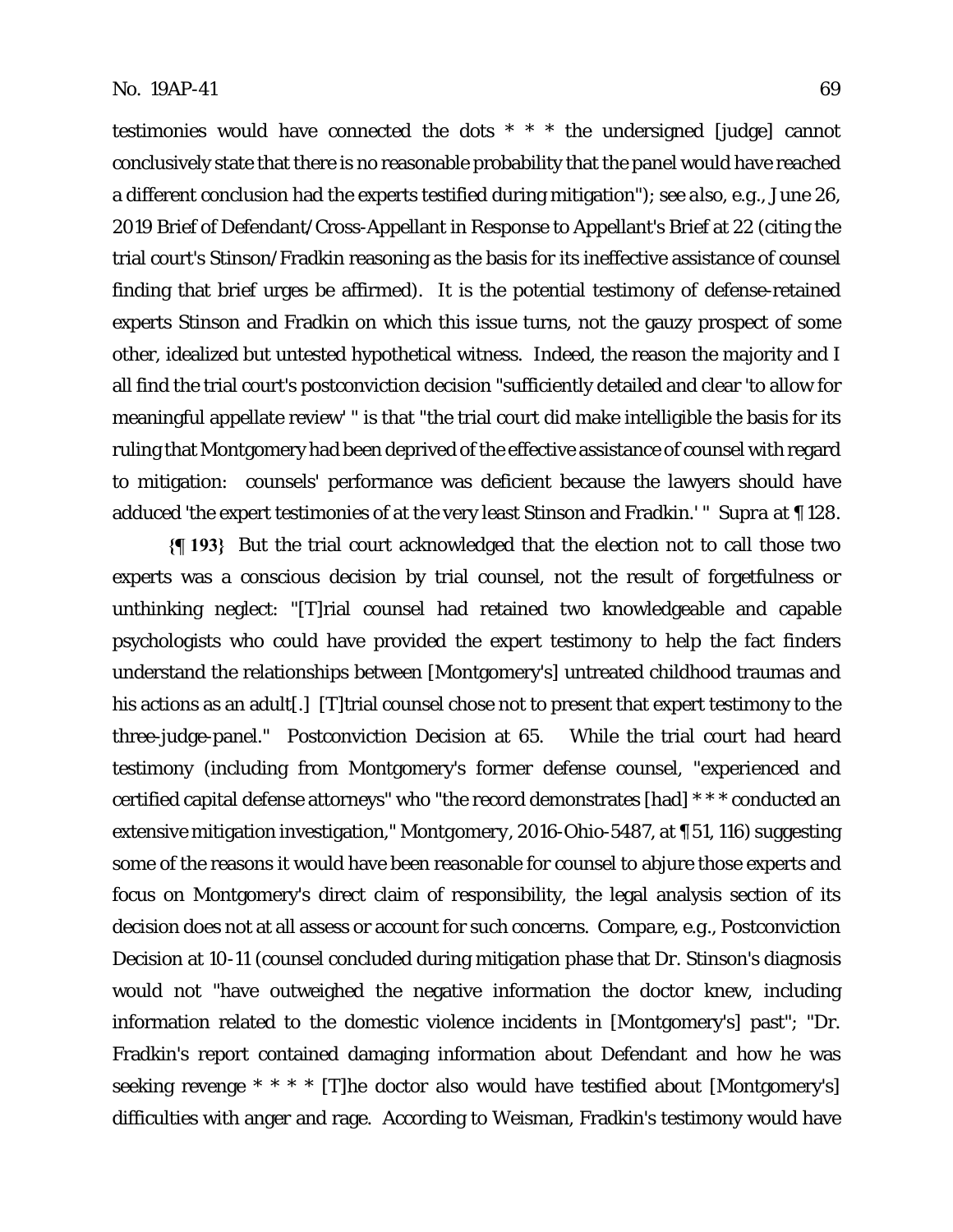presented more negative factors than positive ones had he testified during the sentencing phase") *with id.* at 64-69 (analysis of "ineffective assistance of counsel during mitigation" outlines at some length potential defense benefits of expert testimony, but beyond one sentence at page 65 saying that "the State notes counsel had to be mindful of the possibility of opening the door to damaging evidence about Defendant by way of introducing \* \* \* mitigating evidence," fails to balance, assess, or address particular such [necessary] considerations in any way).

**{¶ 194}** On this record, and where, as the trial court recited, " 'a court must indulge a strong presumption that counsel's conduct falls within the wide range of reasonable professional assistance; that is, \* \* \* the presumption that, under the circumstances, the challenged action "might be considered sound trial strategy," ' " Postconviction Decision at 57, quoting *Strickland*, 466 U.S. at 689-90, quoting *Michel v. Louisiana*, 350 U.S. 91, 101 (1955), I would find that the trial court abused its discretion by looking only to half of the equation in counsel's cost-benefit analysis as to whether to call Doctors Stinson and Fradkin. One cannot analyze whether counsel's cost-benefit analysis was unreasonable unless one considers the costs. And the trial court resolutely did not.

**{¶ 195}** Lead defense counsel Weisman testified at length at the postconviction hearing about his strategic reasons for not calling the expert psychological witnesses that the defense had retained. And as he observed, he had "a significant amount of time" practicing before the three judges on the panel and felt that he understood their "judicial philosophy." Tr. at 75. The record confirms that strategic reasons for not calling these experts abounded, and that their testimony could have been at cross purposes with some of the themes chosen by the defense that Montgomery took full responsibility for his actions and that he demonstrated sincere remorse. *Compare, e.g.*, Postconviction Tr. at 359 (Fradkin says that Montgomery "doesn't know how to tell the truth sometimes because he doesn't want to take responsibility"); *supra* at ¶ 104 (Malarcik faults defense team for not emphasizing Montgomery's acceptance of responsibility *more*), ¶ 115 (quoting trial court acknowledgment that plea and showing of remorse could be factors "considered and weighed against the death penalty"). Again, I find no credible evidence that the choice not to call Fradkin or Stinson was anything but a legitimate strategic election.

**{¶ 196}** Start with Fradkin. His April 2, 2012 report was not before the three-judge panel. Had he testified, presumably it would have been. In addition to providing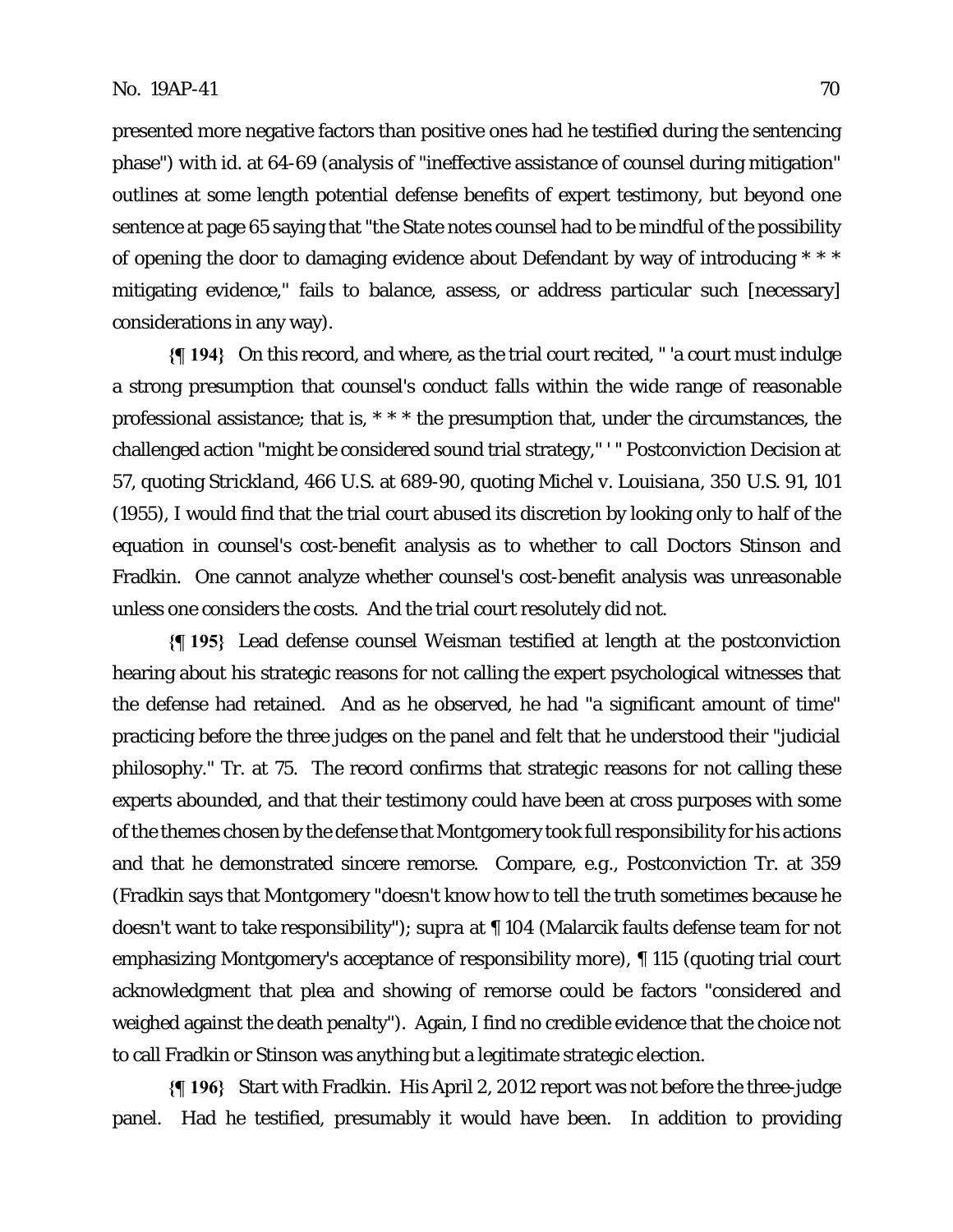potentially mitigating information, it reasonably could have been construed to report both that Montgomery did recall events surrounding the murder, and more specifically that he recalled having taunted his ex-girlfriend Tia before he killed her. "He talked some about the day he committed the murders. He said it 'just happened.' \* \* \* \* [Next paragraph] He reports that day everything from his past surfaced that he had blocked out. He said he was angry about life and angry how nobody else got in trouble, but he did. He said he wishes he could get that day back and that he would have just left. [Next paragraph.] He reported he had never told his girlfriend Tia about any of the abuse. \*\*\*\* He told me he was actually having sex with both Tia and her sister \* \* \* \* He said he had sex with [the sister] to get revenge on Tia for the times she was having sex with other men. \* \* \* \* Before he killed Tia, he told her he'd had anal sex with her sister." Postconviction Exhibit 25-B at 3.

**{¶ 197}** The trial court did not discuss, at all, whether defense counsel might reasonably have concluded as a matter of mitigation strategy that it might be better not to have the sentencing court hear that "before Mr. Montgomery killed Tia, he told her he'd had anal sex with her sister." Nor does the trial court's decision assess whether defense counsel might reasonably have opted not to put Dr. Fradkin and his report before the threejudge panel to flag Mr. Montgomery's "difficulties with anger and rage," *id.* at 4, or how "he reacted with violence when he became overwhelmed with the feelings of betrayal," or how abuse "survivors" in his position, especially absent the benefit of therapeutic support, "often spend a lifetime trying to find a way to feel powerful and in control again," *id.* at 5. The report also mentioned Mr. Montgomery "going to Domestic violence classes," a subject that Mr. Weisman was intent on keeping away from the panel. *Id.* at 3; Tr. at 159.

**{¶ 198}** The uncontested testimony at the postconviction hearing was that the defense made a considered decision not to call Dr. Fradkin because it concluded that his testimony, like that of some other potential witnesses, would have provided "more negatives than positives." Tr. at 152. And it was reasonably conceivable that the state would have probed these matters on cross-examination. Indeed, when Dr. Fradkin testified at the postconviction hearing, the prosecution pressed him along these lines:

> Q. He also told you that he was angry with her on that day. Isn't that correct?

A. Yes.

Q. And he also remembered telling Tia not to fuck with him.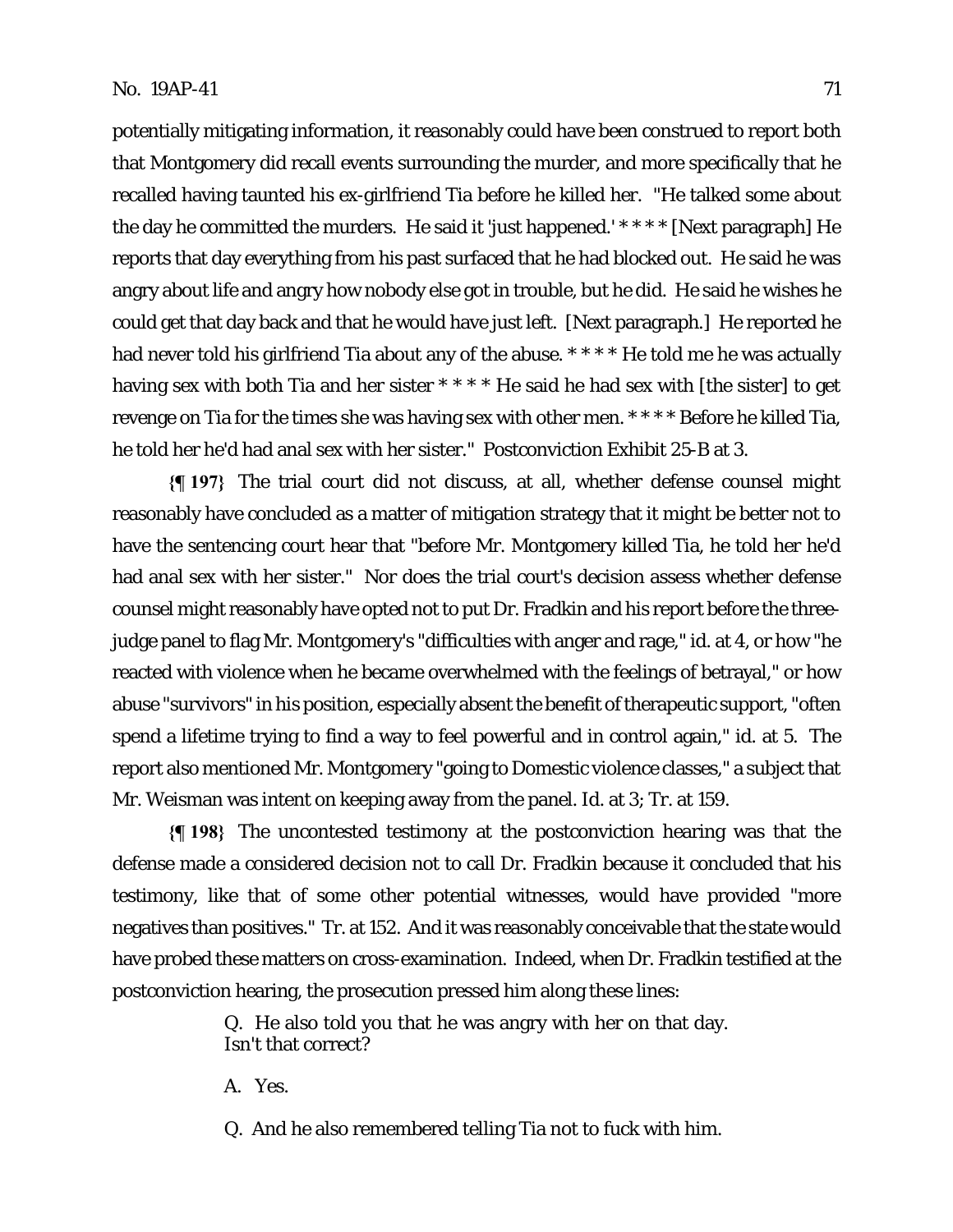A. (Witness nodded head.)

Q. And then we also see this discussion of him wanting revenge on Tia.

A. Yes.

Q. And then we see this discussion of before he killed Tia he told her he'd had anal sex with her sister.

He's talking about the day of the killings. Isn't that right?

A. I don't know. I didn't ask him specifically when he told her that.

Q. Why else would you put in the qualifier 'before he killed Tia' if it wasn't talking about that day in a discussion talking about that day?

A. It's a reasonable assumption it was that day. I just -- I don't know because this was many years ago, and that's what I wrote.

Tr. at 367.

**{¶ 199}** The defense decision not to call Dr. Stinson was made for similar and perhaps only somewhat less dramatic reasons. Mr. Weisman's postconviction hearing testimony described a long process of deliberation about whether to call Dr. Stinson that lasted even past the start of the hearing. *Id.* at 90. Mr. Weisman at the time of the mitigation hearing did not ascribe as much potential benefit to Dr. Stinson's testimony as he and the trial court later did; he felt that the presentation of Dr. Stinson's testimony and an explication of Mr. Montgomery's "psychological issues" would not be as effective with the judges as it might with jurors. *Id.* at 159 (Weisman testimony). On the other side of the equation, Mr. Wiseman observed:

> Dr. Stinson was aware of a number of the factors \* \* \* as far as other violent acts by [Montgomery], domestic violence allegations, et cetera. And I had some concern those things would have been brought up if Dr. Stinson testified that we could otherwise keep away from the three-judge panel and not hear about some of those past acts that, frankly, I was doing everything I could to keep anybody from hearing about.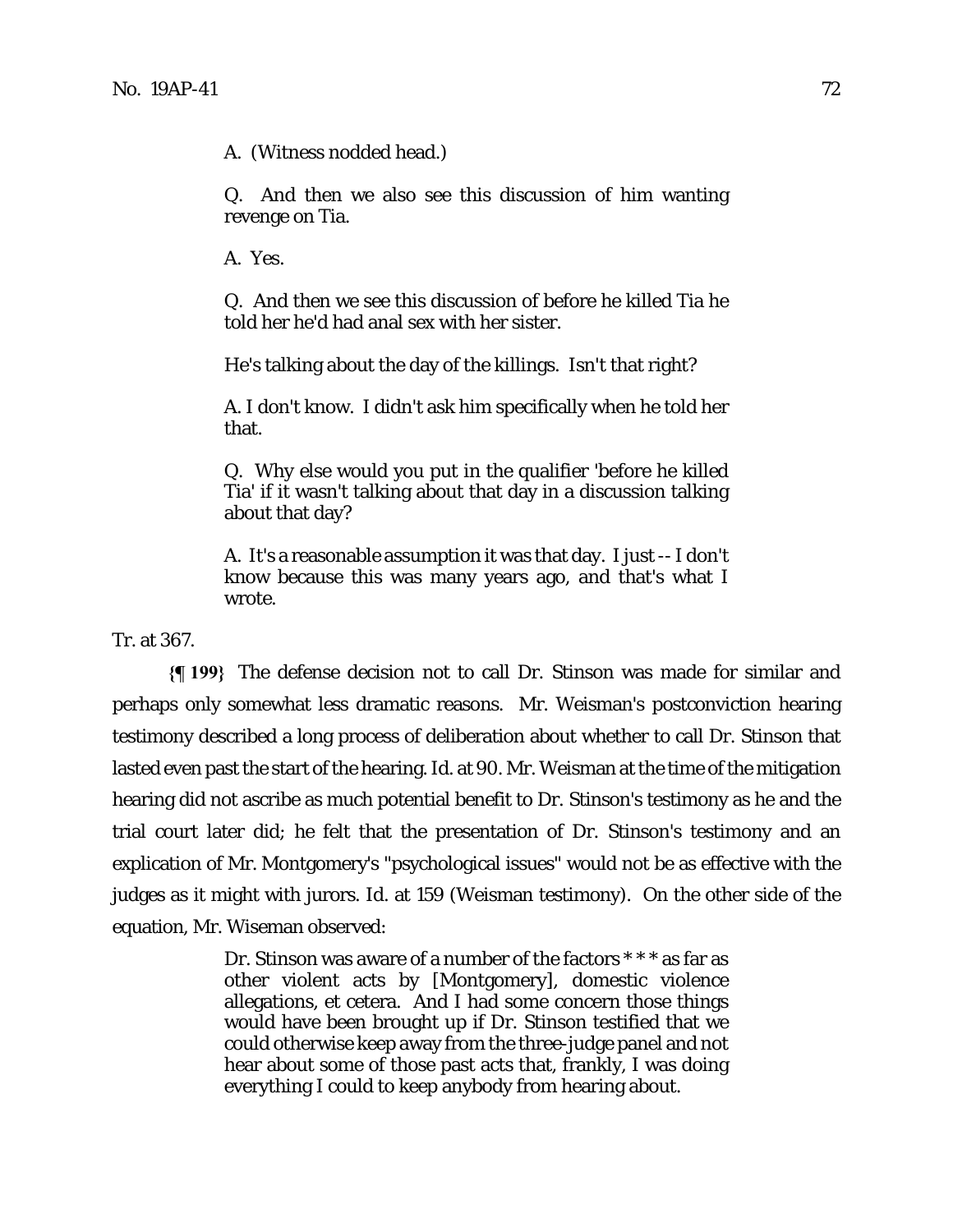*Id.* at 159; *see also id.* at 158 ("I had some concerns putting Dr. Stinson on. Some of the things that have popped up in [the postconviction hearing with regard to other potential witnesses] Dr. Stinson was aware of").

**{¶ 200}** The specific nature of that concern is demonstrated by Dr. Stinson's April 8, 2012 report, which relied in part on mitigation investigator Kelly Heiby's summaries of interviews with potential mitigation witnesses C.D. and T.L. *See* Postconviction Hearing Ex. 27 at 2, fn. 12 (Stinson citation to C.D. interview), 4, fn. 20 (citation to T.L. interview). Among the items there that might reasonably be perceived as contrary to Mr. Montgomery's mitigation interests and to which Dr. Stinson was privy are C.D.'s statements as reported by Ms. Heiby that "[Montgomery] started hitting her after [their son] was born. \* \* \* \* She recalled how [Montgomery] hit her in the head with a closed fist and knocked her to the floor, she felt her brain shake. \* \* \* \* [She] said she got daily beatings and went to work with bruises. \* \* \* \* [She recalled one episode in which Montgomery] was so drunk and high that he was driving her Blazer with a flat tire. She told [Montgomery] he had to leave and he 'beat her to a pulp.' She said [Montgomery] slammed her to the floor and choked her until her daughter came down and jumped on his back and bit him in the ear. [It took police 45 minutes to arrive;] until then [Montgomery] continued beating her. \* \* \* \* She said he always made excuses, he never took responsibility. She said [Montgomery] would blame her when he beat her." Ex. 30-B-25. Ms. Heiby's summary of her interview with T.L., as also cited by Dr. Stinson's report, records along with points perhaps more useful for mitigation on psychological grounds that "in 1994 or 1995 she called the police on [Montgomery] because he was hitting her." Ex. 30-B-33 at 2. When their son was two years old, "[Montgomery] had been drinking and pushed a coat rack through the wall. She said she told [Montgomery] she wanted him gone then [Montgomery] said if he goes then they all go. [She] said [Montgomery] pulled out a gun and said he would kill the kids first and then her and himself." *Id*. Weisman understandably considered potential testimony about this episode "very damning." *Supra*  at ¶ 42, citing Aug. 21, 2017 Tr. at 136.

**{¶ 201}** Yet the trial court's analysis did not reflect this (cost) half of the equation evaluating these manifest concerns to determine whether the defense had made "a tactical, informed decision" when deciding not to put Fradkin and Stinson before the three-judge panel. *Compare State v. Johnson*, 24 Ohio St.3d 87, 91 (1986). That is, the trial court failed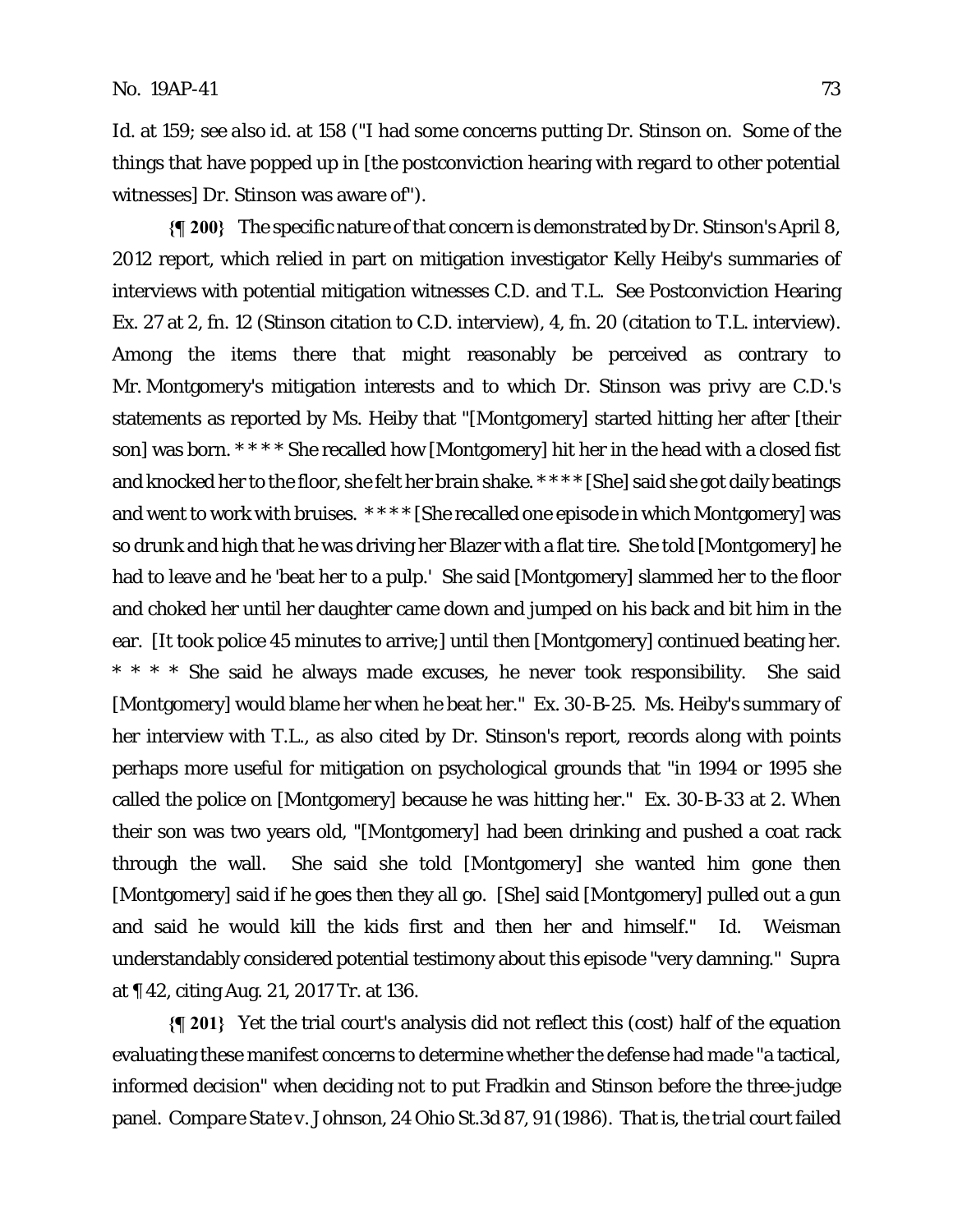to factor into its analysis the severe potential negatives of this alternative mitigation strategy that could have operated further to undermine the more sympathetic portrayal of Mr. Montgomery that the defense sought to portray, *compare, e.g.,* June 6, 2012 Sentencing Opinion at 5 (pointing to documentation of Montgomery's sexual victimization at the age of four and to his argument that he took full responsibility for the killings). And the record contains no evidence that defense counsel's concerns were unreasonable or imaginary: quite the contrary.

**{¶ 202}** By not engaging in that assessment and looking to potential costs as well as potential benefits, even when condemning a defense decision that ordinarily would be deemed "a matter of trial strategy," *see Pickens*, 2014-Ohio-5445, at ¶ 222, I think the trial court abused its discretion. *Compare, e.g., State v. S.E.J.*, 8th Dist. No. 105883, 2018- Ohio-2060, ¶ 10, 13, 14 (trial court abused its discretion by failing to undertake required weighing, which would have dictated different result); *State v. Hamberg*, 1st Dist. No. C-140536, 2015-Ohio-5074, ¶ 30-33 (abuse of discretion not to consider required factors; citing *State v. Morris*, 132 Ohio St.3d 337, 2012-Ohio-2407, ¶ 14, as observing that a decision is " 'unreasonable' " if it " 'lacks a "sound reasoning process" ' "; further citation omitted).

**{¶ 203}** Moreover, although I agree with the majority that at places the trial court *recited* the correct standard for measuring whether counsel deficiency has prejudiced a defendant, *see supra* at ¶ 165, I do not agree that the recitation shows that the trial court *applied* the correct standard. The thoughtful and experienced trial court judge, whose responsibilities in this matter I certainly do not envy, deserves to be taken at his word. And what he said—in re-defining counsel error and explaining why he reached his finding of prejudice—was that "since" Fradkin and Stinson "were not presented" to the three-judge panel, the trial court "cannot conclusively state that there is no reasonable probability that the panel would have reached a different conclusion had the experts testified during mitigation." Postconviction Decision at 69.

**{¶ 204}** But (as I take it the majority agrees, *see supra* at ¶ 162) the question before the trial court was not whether the judge was left at least in equipoise, but whether Montgomery had carried his burden of proving prejudice from the claimed error. "On the issue of counsel's ineffectiveness, the petitioner has the burden of proof \* \* \*." *Gondor*, 2006-Ohio-6679, at ¶ 62. "In order to show deficient performance, defendant must prove